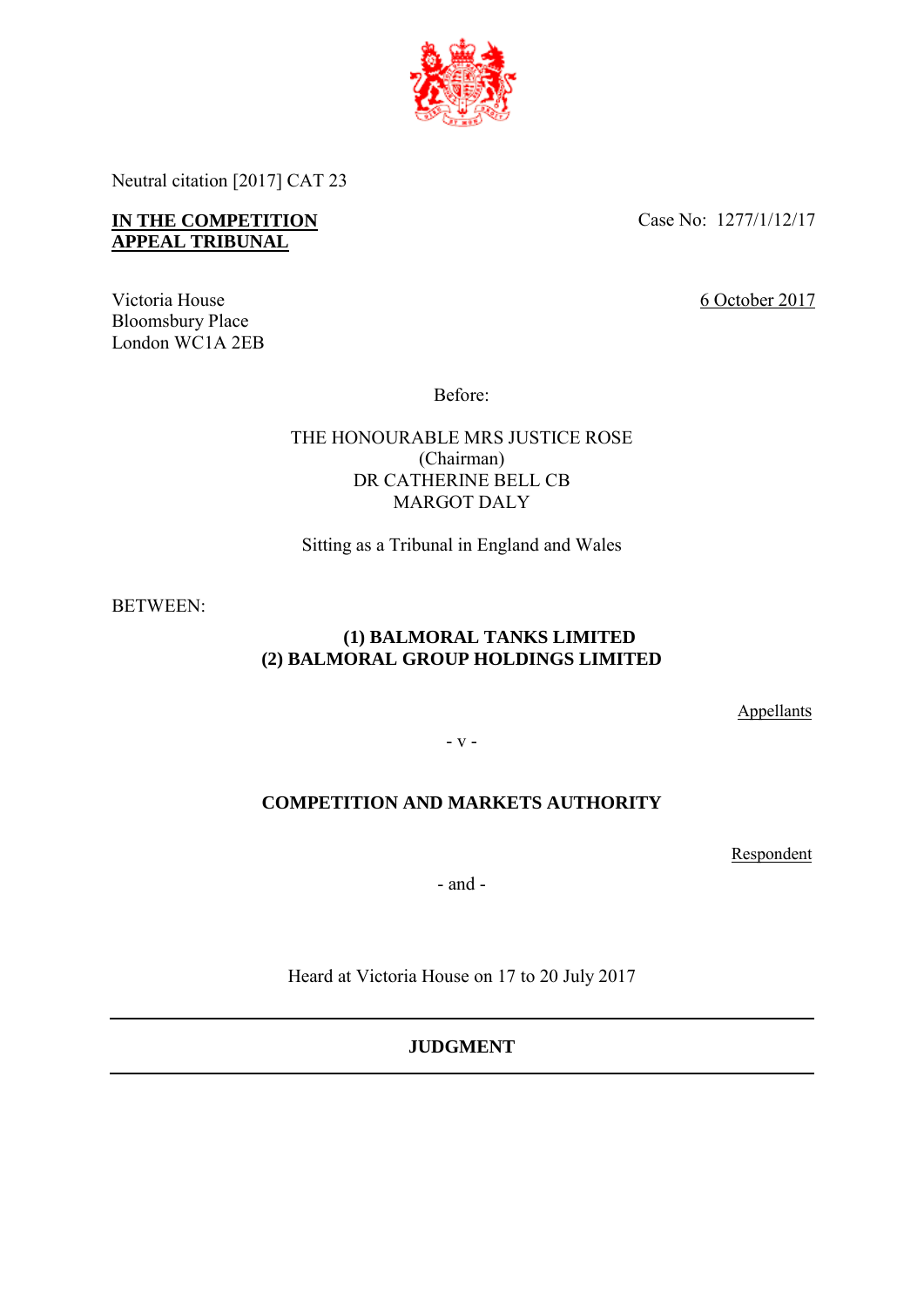# **APPEARANCES**

Robert O'Donoghue QC and Zac Sammour (instructed by K&L Gates) appeared on behalf of the Appellants.

Rob Williams and James Bourke (instructed by CMA Legal) appeared on behalf of the Respondent.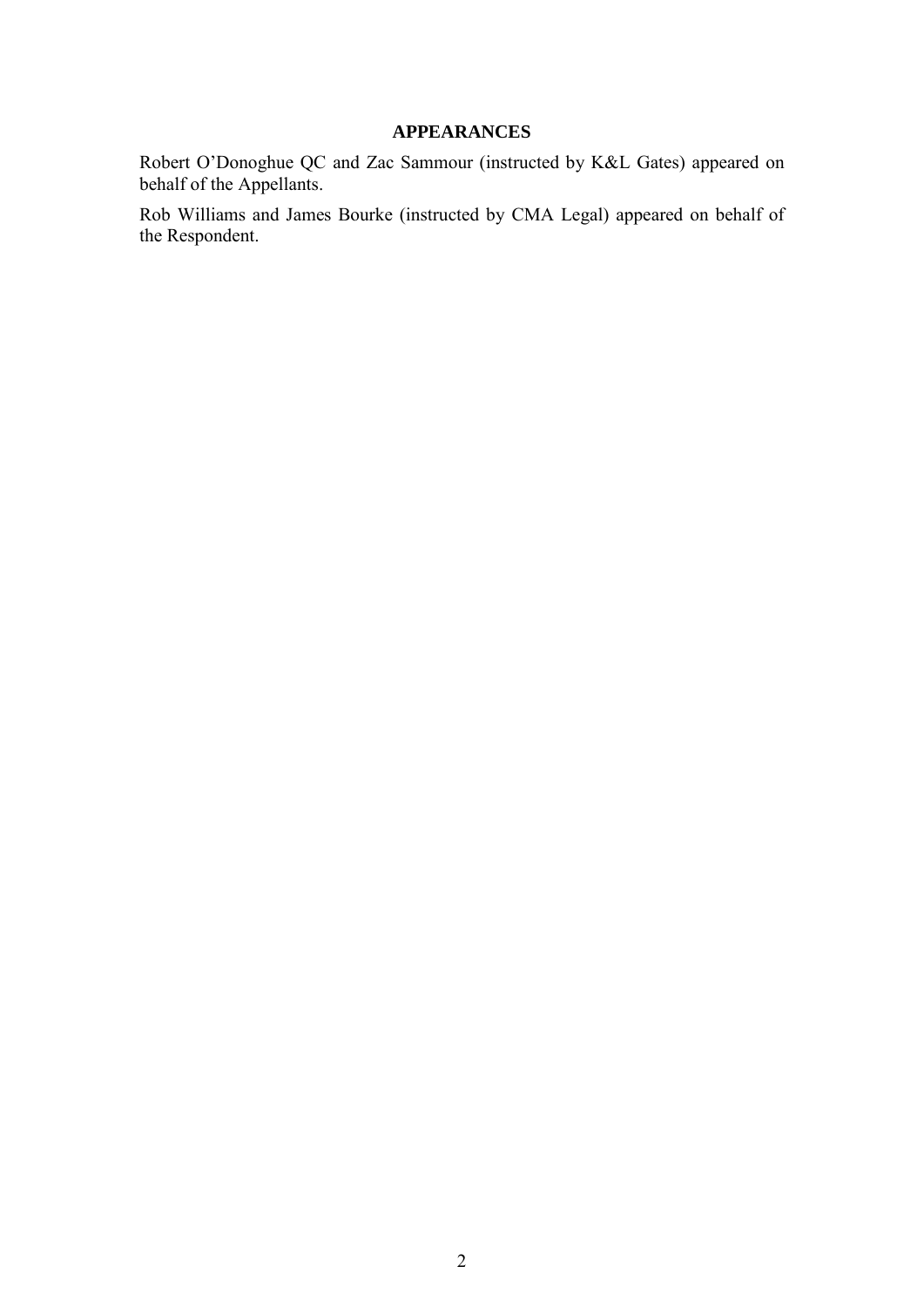# **CONTENTS**

| A.             |                                                            |                                                                 |                                                             |  |
|----------------|------------------------------------------------------------|-----------------------------------------------------------------|-------------------------------------------------------------|--|
| <b>B.</b>      |                                                            |                                                                 |                                                             |  |
|                | (1)                                                        |                                                                 |                                                             |  |
|                | (2)                                                        |                                                                 |                                                             |  |
|                | (3)                                                        |                                                                 |                                                             |  |
| $\mathbf{C}$ . |                                                            |                                                                 |                                                             |  |
| D.             |                                                            |                                                                 |                                                             |  |
| Е.             |                                                            |                                                                 |                                                             |  |
| F.             | <b>BALMORAL'S CHALLENGE TO THE FINDING OF LIABILITY 35</b> |                                                                 |                                                             |  |
|                | (1)                                                        |                                                                 |                                                             |  |
|                | (2)                                                        | The CMA misunderstood the purpose or object of the meeting36    |                                                             |  |
|                | (3)                                                        | Mr Joyce's lack of involvement in Balmoral pricing decisions42  |                                                             |  |
|                | (4)                                                        | The one-off Meeting and the nature of the information           |                                                             |  |
|                |                                                            | (a)                                                             | Is this a market in which a one-off exchange of information |  |
|                |                                                            | (b)                                                             | Was the information exchanged too generic to be useful?  48 |  |
|                |                                                            | (c)                                                             | Were the price bands too wide and just reflective of market |  |
|                |                                                            | (d)                                                             |                                                             |  |
|                | (5)                                                        | The absence of any actual or potential effect on the conduct of |                                                             |  |
|                |                                                            | (a)                                                             | Was there price transparency in the market anyway?53        |  |
|                |                                                            | (b)                                                             | Evidence that Balmoral competed vigorously after the        |  |
|                | (6)                                                        |                                                                 |                                                             |  |
| G.             | <b>BALMORAL'S CHALLENGE TO THE PENALTY 56</b>              |                                                                 |                                                             |  |
|                | (1)                                                        |                                                                 |                                                             |  |
|                | (2)                                                        |                                                                 |                                                             |  |
|                | (3)                                                        | Balmoral's challenges to particular steps in the calculation of |                                                             |  |
|                |                                                            | (a)                                                             |                                                             |  |
|                |                                                            | (b)                                                             |                                                             |  |
|                |                                                            | (c)                                                             | Step 3: adjustment for aggravating and mitigating factors64 |  |
|                |                                                            | (d)                                                             |                                                             |  |
|                | (4)                                                        |                                                                 | Balmoral's submissions that the fine is unfair and          |  |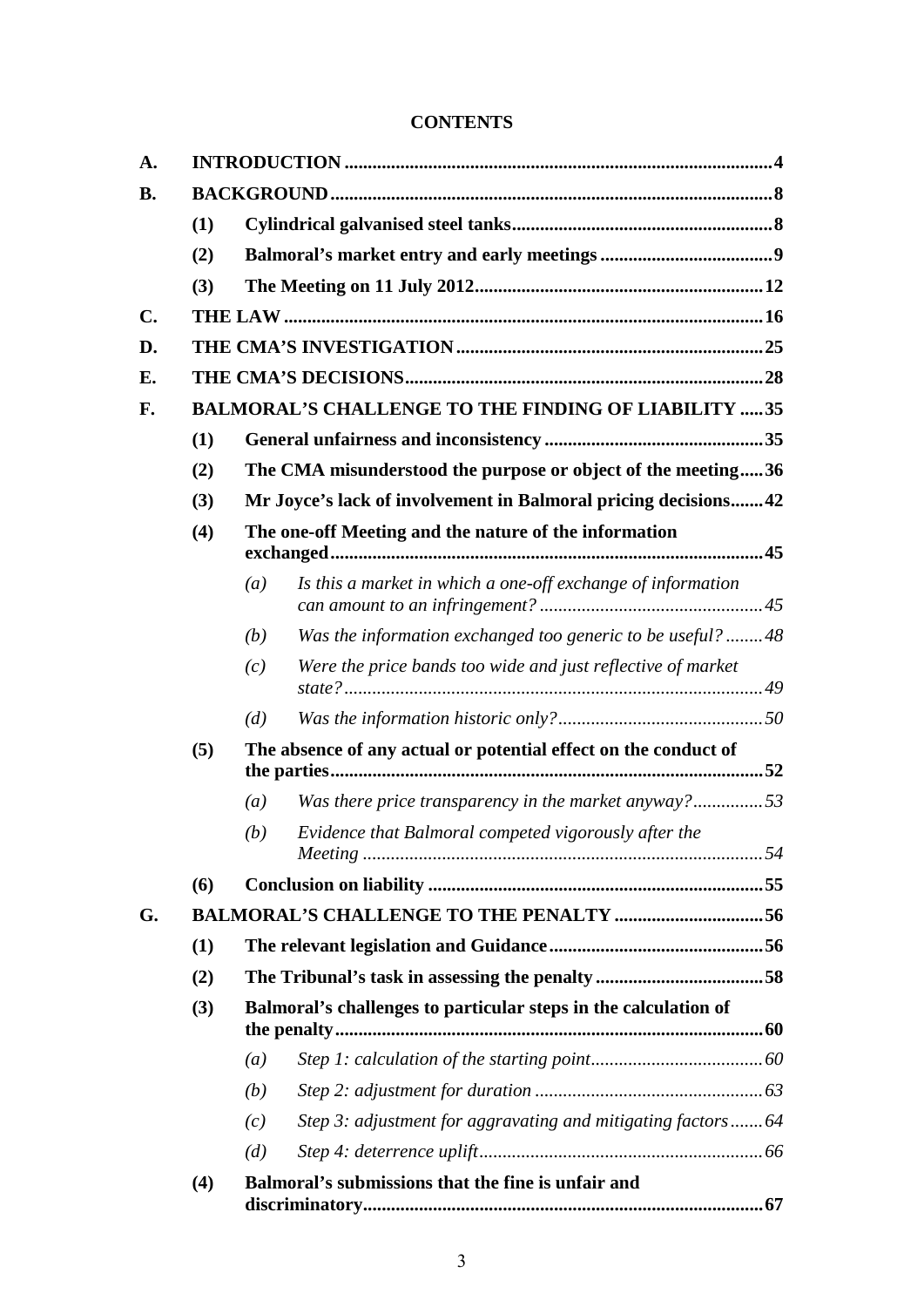#### <span id="page-3-0"></span>**A. INTRODUCTION**

- 1. On 11 July 2012 three men met in a syndicate room at the Appleby Magna Best Western Hotel in Tamworth ('the 11 July Meeting'). Each of them represented a company supplying the market for cylindrical galvanised steel tanks ('CGSTs') which are used as part of a building's fire suppression sprinkler system. The men were Nigel Snee, Managing Director of the company Franklin Hodge Industries Ltd, Clive Dean, Managing Director of the company Kondea Water Supplies Ltd and Allan Joyce from the first appellant company Balmoral Tanks Ltd. Two of those companies, Franklin Hodge Industries Ltd ('Franklin Hodge') and Kondea Water Supplies Ltd ('Kondea') had for several years been parties, together with other suppliers of CGSTs, to a cartel agreement pursuant to which they regularly divided up the market by allocating customers amongst themselves and fixed the prices at which they supplied those customers. Another party to that cartel was the supplier Galglass Limited ('Galglass'). Its Managing Director, Nick Stringer, was supposed to attend the 11 July Meeting but was unable to do so because he was ill. The appellants were a new entrant to the market and since their entry about six months before they had competed vigorously with the cartel members and, unsurprisingly, won a great deal of business from them by pushing down the prices which customers had to pay for their tanks by as much as 20 per cent. The men had met together on a number of occasions over the previous six months and on those occasions, as well as in the course of many earlier phone calls, Mr Snee and Mr Dean had complained to Mr Joyce about the disruption that Balmoral Tanks was causing in the market and that Balmoral Tanks' prices were too low. It is accepted that the - or at least a - purpose of the 11 July Meeting was for Mr Snee and Mr Dean to try once again to persuade Mr Joyce of the benefits of the First Appellant joining the cartel thereby putting an end to further competition and restoring so far as possible earlier higher tank prices.
- 2. The meeting at the Best Western Hotel lasted about an hour and a half. At the end of the meeting, Mr Dean and Mr Joyce left Mr Snee alone in the room and Mr Snee made a number of phone calls to his colleagues in which he recounted to them what had just happened. What the three men did not know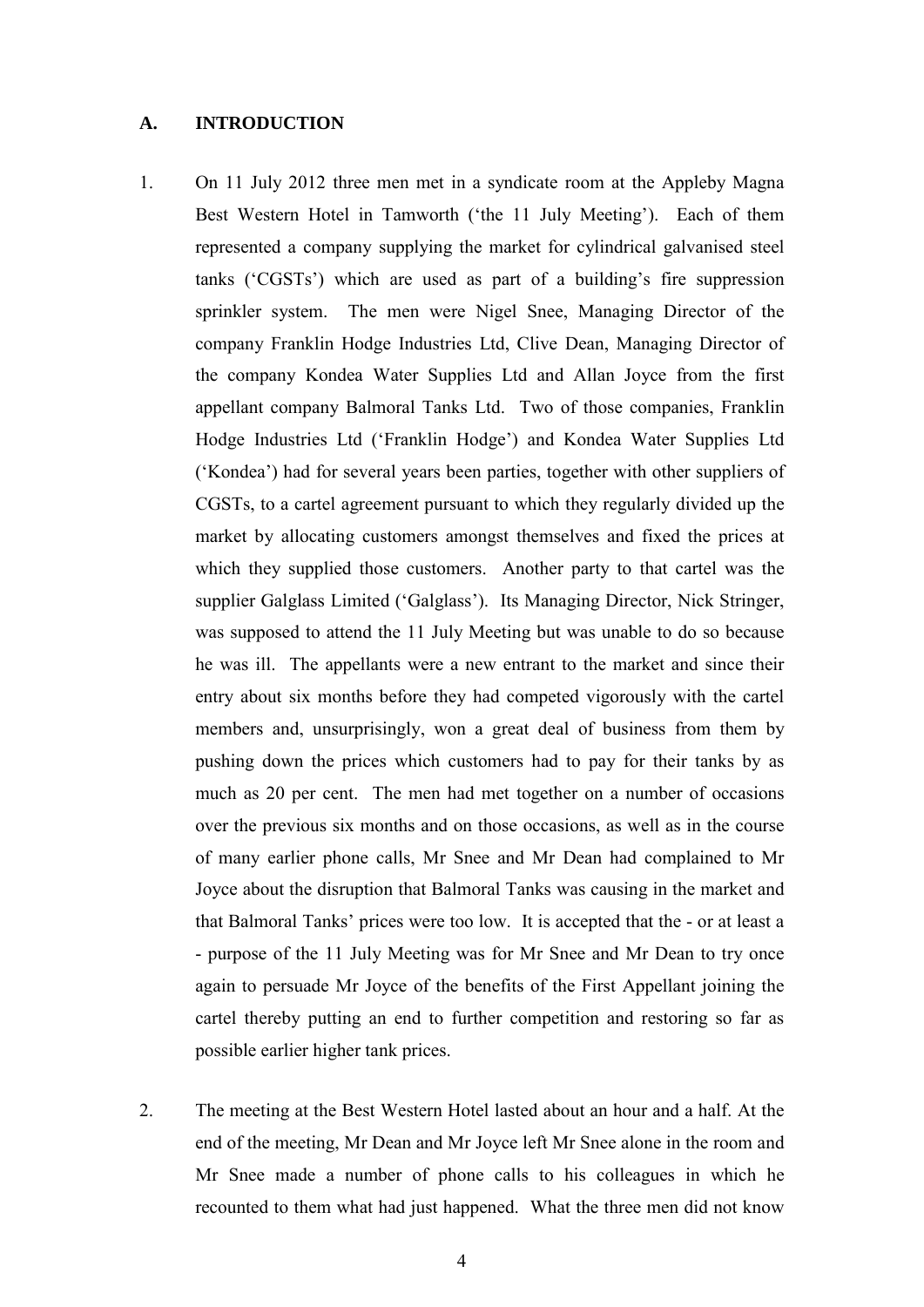was that all their discussions were being covertly filmed by the Respondent, the Competition and Markets Authority ('the CMA').<sup>[1](#page-4-0)</sup> The meeting and those phone calls, captured in an audio-visual recording, formed the basis of an infringement decision adopted by the CMA on 19 December 2016 called "Galvanised steel tanks for water storage information exchange infringement" (CE/9691/12) ('the Information Exchange Decision'). The CMA found that at, or shortly after the meeting Franklin Hodge, Kondea, Galglass and the First Appellant shared commercially sensitive information regarding their current pricing and future pricing intentions for CGSTs. The information exchanged at the meeting (or subsequent to the meeting in the case of Galglass) related, the CMA found, both to specific contracts for which they were supposed to be putting in competing bids and to generic pricing strategies for certain types of CGSTs. The CMA decided that this was a concerted practice which had the object of preventing, restricting or distorting competition, contrary to Article 101(1) of the Treaty on the Functioning of the European Union and to the Chapter 1 prohibition, that is the prohibition contained in section 2 of the Competition Act 1998 ('the Competition Act').

3. The CMA imposed a fine of £130,000 on Balmoral. It did not impose a fine on the other parties to this concerted practice. The CMA said that was because those parties were already being fined as a result of another infringement decision adopted by the CMA also on 19 December 2016. That decision ('the Main Cartel Decision') found that between 29 April 2005 and 27 November 2012, four companies namely Franklin Hodge, Kondea, Galglass and CST Industries (UK) Limited ('CST') participated in bid rigging, price-fixing and market sharing in relation to the supply of CGSTs in the United Kingdom. The CMA found that the Main Cartel was a breach of Article 101 and the Chapter 1 prohibition because it had the object of restricting competition. The fourth party to the Main Cartel, CST, had been the whistleblower alerting the CMA to the existence of the Main Cartel when it applied in May 2012 for leniency under the CMA's leniency programme, thereby earning immunity from penalty. The penalties imposed on the parties to the Main Cartel were

 $\overline{a}$ 

<span id="page-4-0"></span><sup>&</sup>lt;sup>1</sup> The earlier stages of the investigation were undertaken by the Office of Fair Trading ('OFT'), the functions of which were transferred to the Competition and Markets Authority from 1 April 2014. We refer to the investigating body and the Respondent as the CMA throughout this judgment.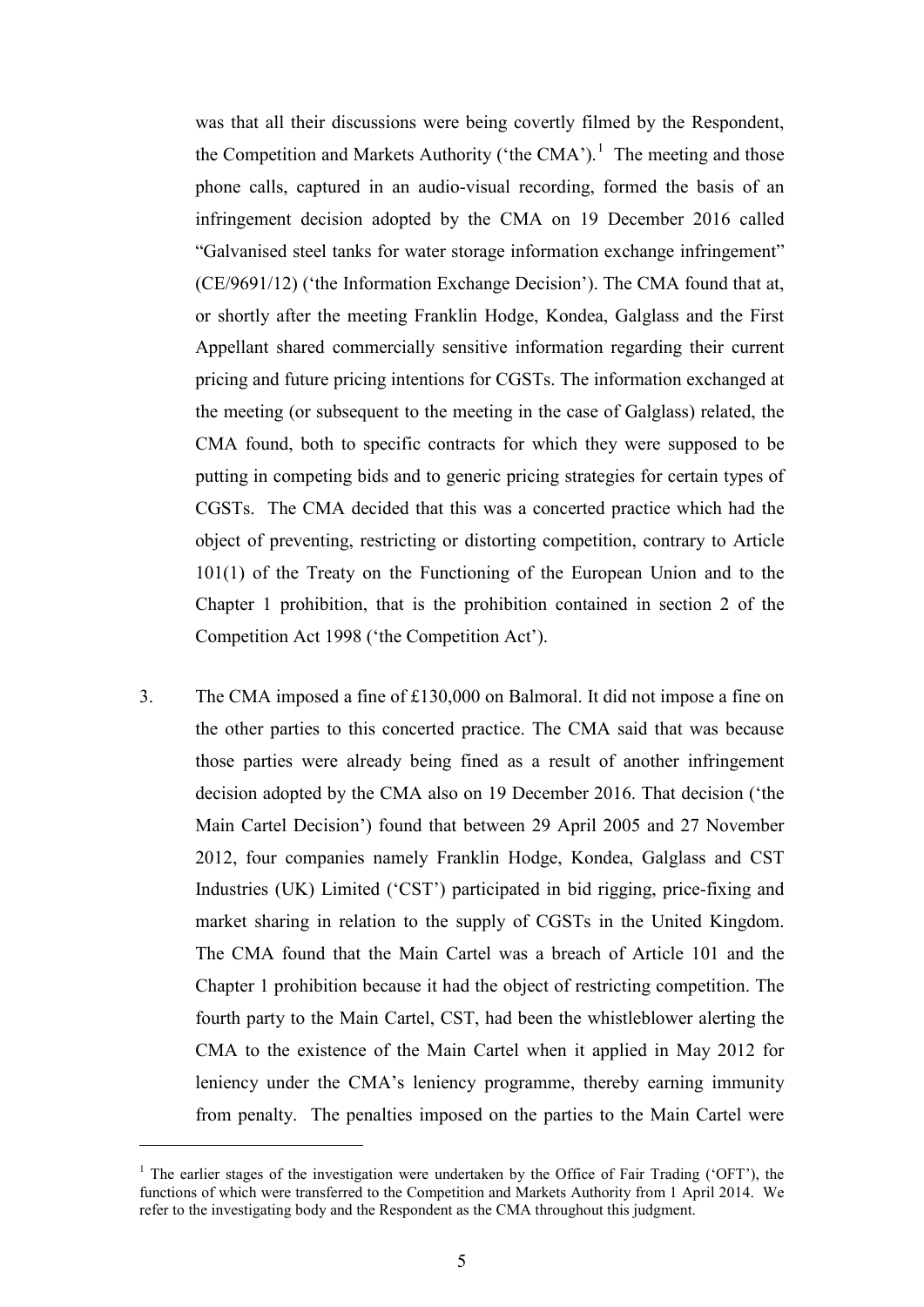£2,015,135 for Franklin Hodge, £22,248 for Kondea and £587,926 for Galglass.

- 4. The First Appellant ('Balmoral Tanks') is based in Aberdeen and is privately owned. It was incorporated on 12 April 2006 and since 2007 it has been 100 per cent owned by the Second Appellant Balmoral Group Holdings Limited ('Balmoral Group'). The two appellants (together 'Balmoral') sell other types of tanks and have become one of Europe's leading tank manufacturers. The CMA found for the purpose of imposing the penalty that Balmoral Group is jointly and severally liable with Balmoral Tanks for the Information Exchange Infringement and for the payment of the penalty imposed by the CMA.
- 5. Balmoral brings this appeal under section 46 of the Competition Act challenging the CMA's finding in the Information Exchange Decision that the 11 July Meeting gave rise to a concerted practice whereby confidential information was exchanged between the alleged parties. It also challenges the CMA's decision to impose a fine on Balmoral and the amount of that fine. Balmoral contends that the CMA has fundamentally misunderstood what was happening at the meeting and has incorrectly characterised both factually and legally what took place in that syndicate room. It argues that no confidential information was disclosed; nothing was said which was useful to any of the participants. At most, there were a handful of generic remarks made by Mr Joyce as regards Balmoral's pricing. The purpose of these remarks was to fob off the cartel members during a meeting in which Mr Joyce felt intensely uncomfortable. The result of the meeting was simply to confirm to Mr Snee and Mr Dean that Balmoral refused to join the Main Cartel and had every intention of continuing to compete vigorously for business in the market.
- 6. Balmoral has always made it clear that this appeal is brought because of the company's real and deeply held sense of grievance at how it has been treated by the CMA. The CMA has never suggested that Balmoral was a party to the Main Cartel. Balmoral has cooperated with the CMA throughout, including as we describe below by putting forward Mr Joyce to give evidence for the prosecution in criminal proceedings brought against Mr Snee, Mr Stringer and Mr Dean. Balmoral says that the CMA was happy to benefit from that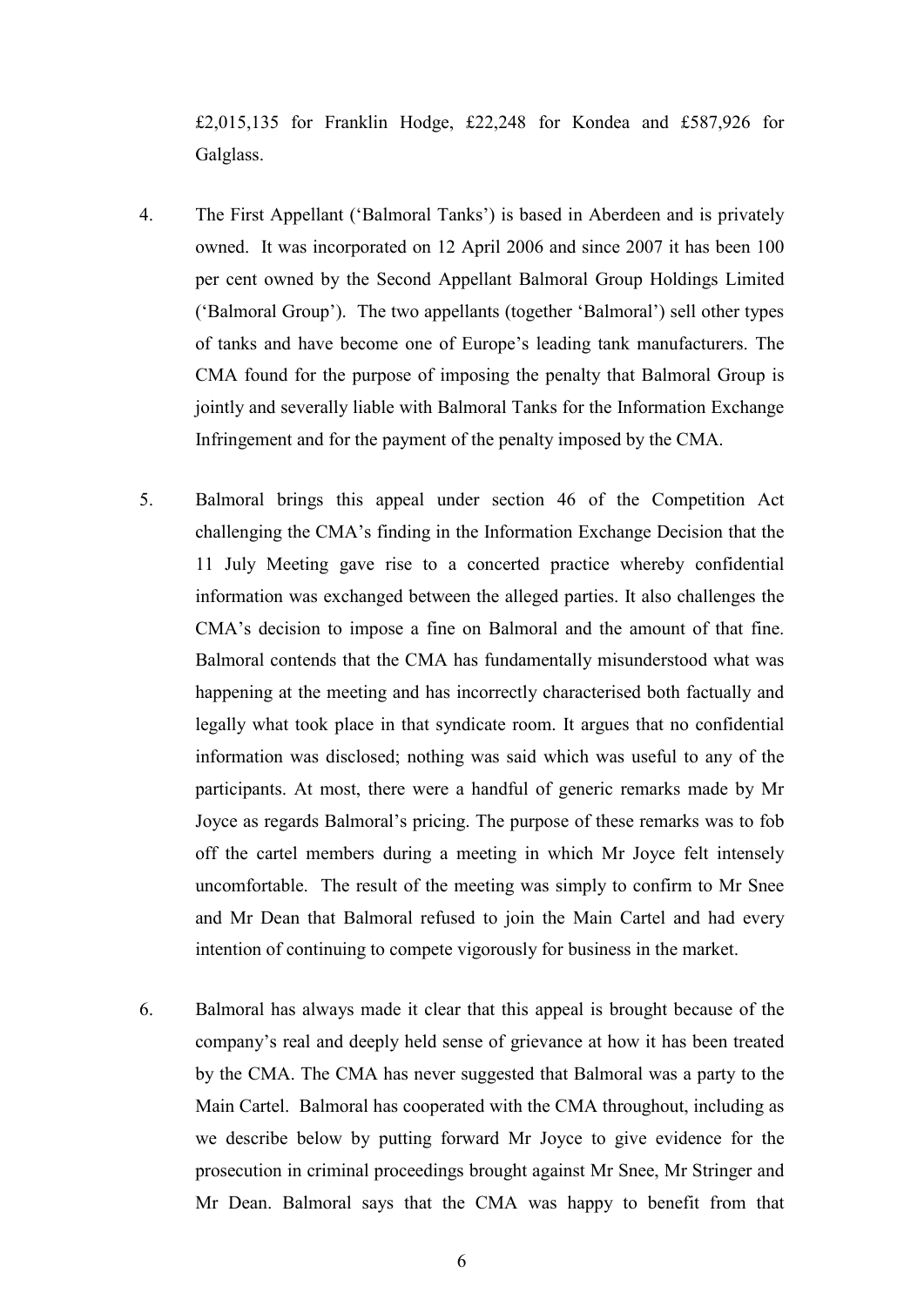cooperation, in particular by presenting Mr Joyce as a credible witness to wrongdoing when it suited them for the criminal prosecution and then disregard or disbelieve his evidence when it did not suit them in the civil proceedings. Further, Balmoral believes it has done everything possible to promote competition in this market for the benefit of customers. In both the Main Cartel Decision, and the Information Exchange Decision the CMA recognised that although the Main Cartel continued to operate for a few months after the 11 July Meeting, it was Balmoral's entrance into the market, competing for business and refusing to join the Main Cartel that greatly weakened the cartel by making it impossible for the cartel members to continue to operate the customer sharing and price fixing arrangement that had seriously distorted the market for years. Yet Balmoral finds itself the subject of a separate infringement decision and a penalty larger than that imposed on two of the parties to the Main Cartel. As Mr Joyce says in his witness statement in these proceedings, he regards this as completely unfair and as not being proper conduct on the part of a public body:

"68. This challenge is not about money. Balmoral fully expects its costs in bringing this challenge to far outweigh the penalty the CMA has imposed on it. The reason we are spending that money is because Balmoral takes seriously its commitment to fair and proper competition, and it treasures its hard-won reputation as a credible and professional business. This appeal is therefore personal to me and the company. I have worked for Balmoral for just over 22 years and take great pride in the service it provides and the reputation it has earned.

69. The Decision has unfairly, and wrongly, tarnished that reputation. Balmoral's hope is that, through these proceedings, it will succeed in setting the record straight and make clear that, far from engaging in anti-competitive conduct with the Cartel, Balmoral brought it to an end through fair, lawful and proper competitive practices."

7. The CMA invites the Tribunal to uphold the Information Exchange Decision and the penalty imposed on Balmoral. It says that it has acknowledged the beneficial conduct of Balmoral by finding that it never became a party to the Main Cartel and by setting the penalty imposed for the information exchange infringement at a very low level. Without that beneficial conduct, the penalty imposed on Balmoral for this infringement would have been many orders of magnitude greater than  $£130,000$ . It says there is no doubt that the discussions at the 11 July Meeting crossed the line between anodyne discussion about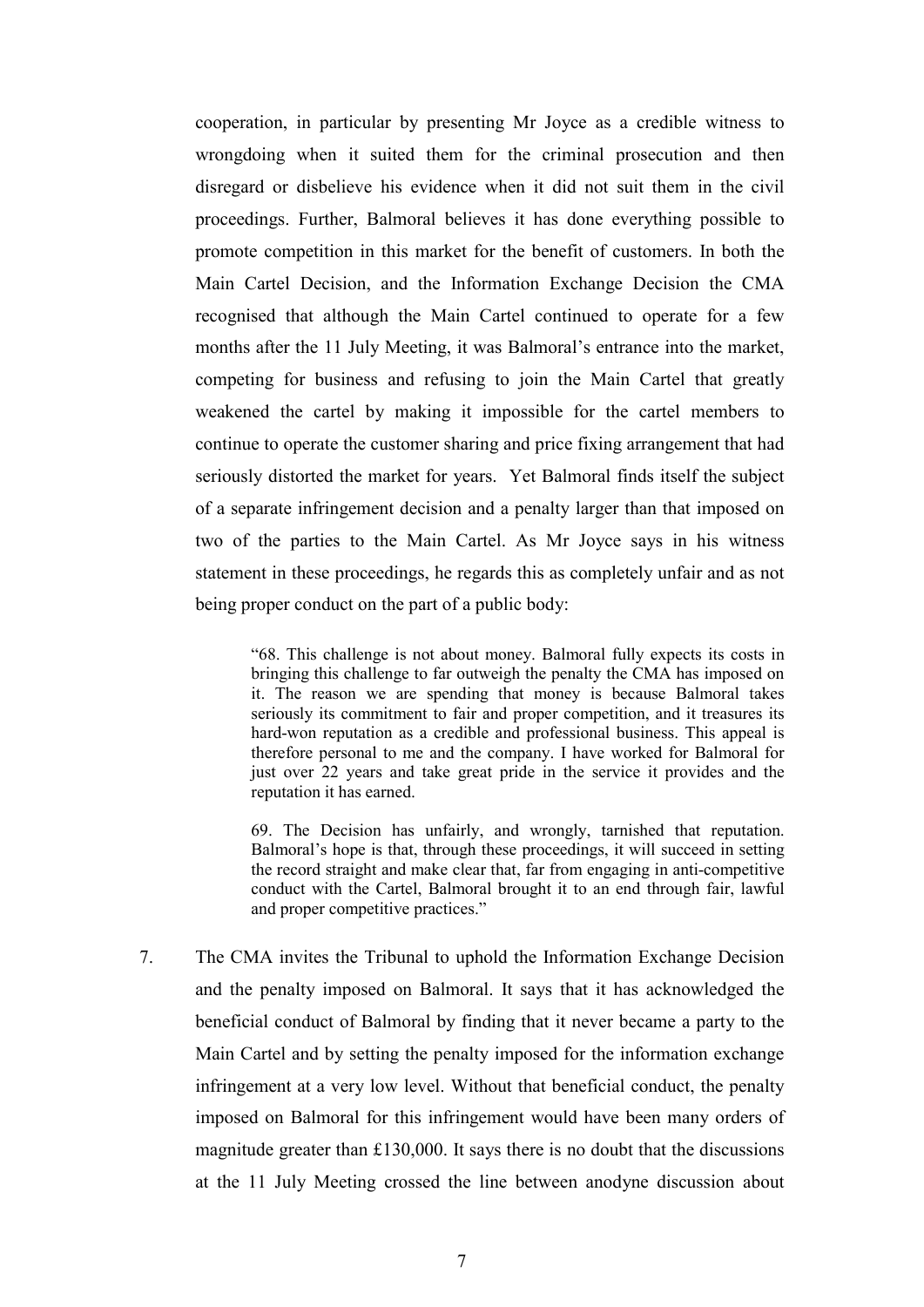generic pricing or about the state of the market into the disclosure of future pricing intentions likely to have an effect on the prices that competitors quoted when bidding for future business.

#### <span id="page-7-1"></span><span id="page-7-0"></span>**B. BACKGROUND**

#### **(1) Cylindrical galvanised steel tanks**

- 8. CGSTs are used for water storage primarily for the purposes of fire suppression, serving sprinkler systems in buildings in the UK. Sprinkler systems are usually installed at large commercial and some public-sector premises such as those of retailers, warehouse operators, office buildings and schools. The demand for these systems is driven by the requirements of the insurance industry, the recommendations and/or expectations of the Fire and Rescue Service, the Government, and property owners. CGSTs are made from flat sheets of galvanised steel, assembled on-site on foundations (usually concrete) and are lined to prevent corrosion. Accessories connect them to the sprinkler system and control water flow as they are replenished from the mains. One accessory relevant in the present case is a device known as a vortex inhibitor. A vortex inhibitor stops the pump within the tank from drawing in air if the water level gets too low and allows a safer and more efficient operation of the tank. Vortex inhibitors must be fitted to CGSTs used in a fire suppression sprinkler system.
- 9. Tanks can be cylindrical or rectangular in shape, with the shape generally being determined by the location of the tank. Broadly speaking, CGSTs are preferred for outdoor locations and are cheaper to produce, especially in larger sizes. The tanks are built to order to fit the requirements of the customer's specific needs, but typical volumes for CGSTs are  $27-30m<sup>3</sup>$  (often used for schools) and 135m<sup>3</sup> (often used for supermarkets). The contractor bidding to provide the fire suppression system to a large building project will generally request bids from a number of CGST suppliers. Major fire suppression contractors – and hence the suppliers' main customers - include Tyco Fire Products Manufacturing Limited ('Tyco'), Compco Fire Systems Limited ('Compco') and Hall & Kay Fire Services Limited ('Hall & Kay'). The tank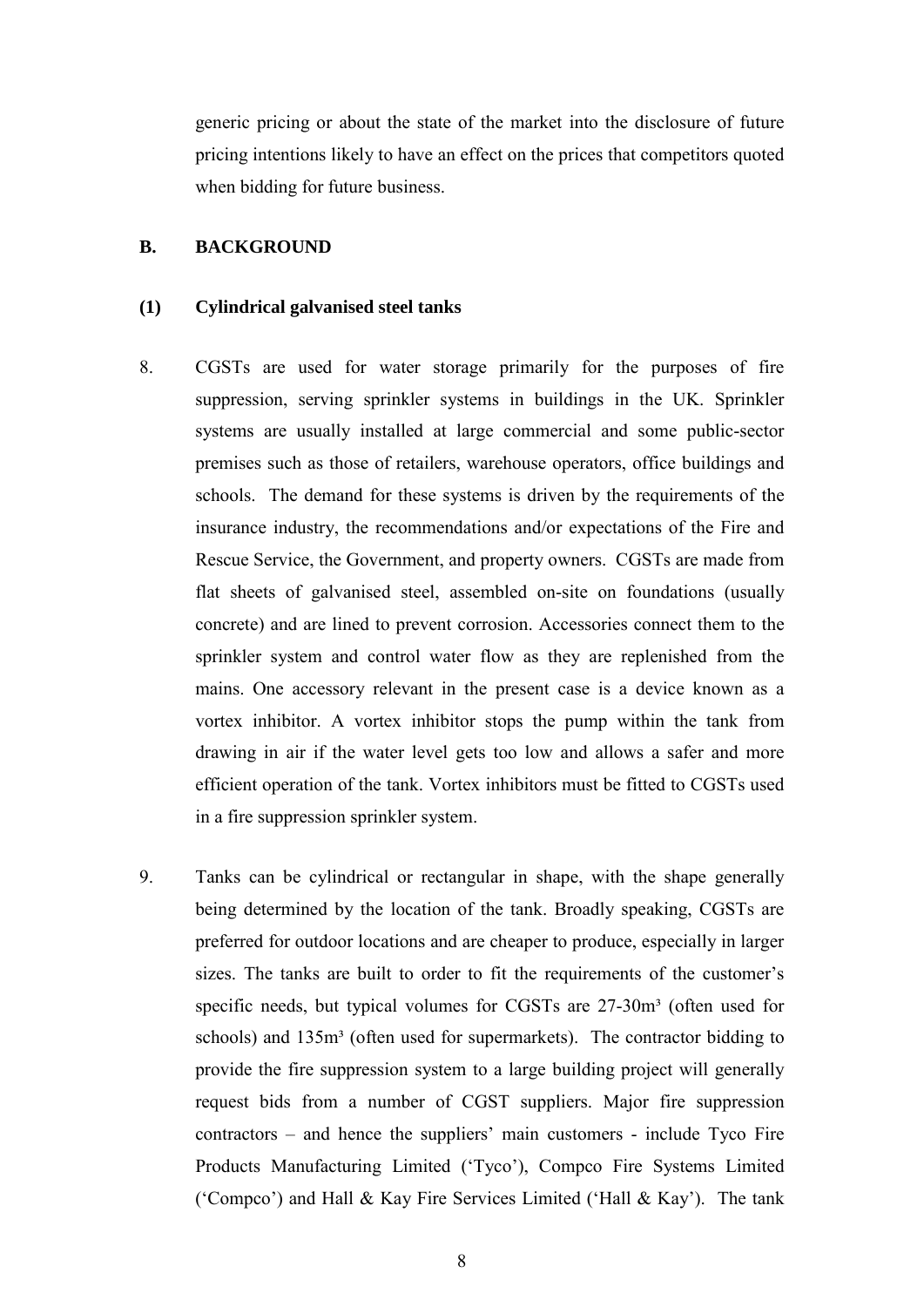supplier who wins the bid will then build the tank on-site, generally under the supervision of the contractor. With the exception of Kondea, the parties supplied CGSTs as part of a range of tanks made from other materials. Kondea supplied only CGSTs.

10. End-users' insurers typically require the use of certified products for fire suppression, so for most contracts for the supply of tanks used in fire suppression systems the tanks have to meet certain industry standards. In the United Kingdom, the Loss Prevention Certification Board ('LPCB') adopted the LPS 1276 standard in 2009 to implement the European Union's EN 12845 standard. The CMA found (paragraph 2.13 of the Information Exchange Decision) that as CGSTs are built to the same standards, they are a commoditised product for which the predominant parameter of competition is price, though customer service and after-care can also be factors.

#### <span id="page-8-0"></span>**(2) Balmoral's market entry and early meetings**

- 11. Until Balmoral's entry into the GST market in early 2012, CST UK, Galglass and Franklin Hodge were the only UK-based, LPCB approved manufacturers of GSTs and (together with Tyco) vortex inhibitors.
- 12. At the time Balmoral Tanks entered the market, the Main Cartel had been in operation for some years. The CMA found in the Main Cartel Decision that the Main Cartel started at a time when competition between the parties was particularly strong, with customers playing the suppliers off against each other on quotes tendered, putting pressure on the competing manufacturers to lower prices for the CGSTs in order to retain business. Mr Snee said that manufacturers were "cutting each other's throats on price to win work with the various contractors". This was pushing margins down to single figures. As often happens, the Main Cartel was started in the fringes of meetings held for legitimate purposes to discuss LPCB standards. Mr Snee explained: (see paragraph 3.7 of the Main Cartel Decision)

"I believe it was at just such a meeting of the manufacturers, essentially arranged to discuss LPCB standards, attended by Ian Dixon of CST, Nick Stringer of Galglass and Clive Dean of Kondea, that the idea or suggestion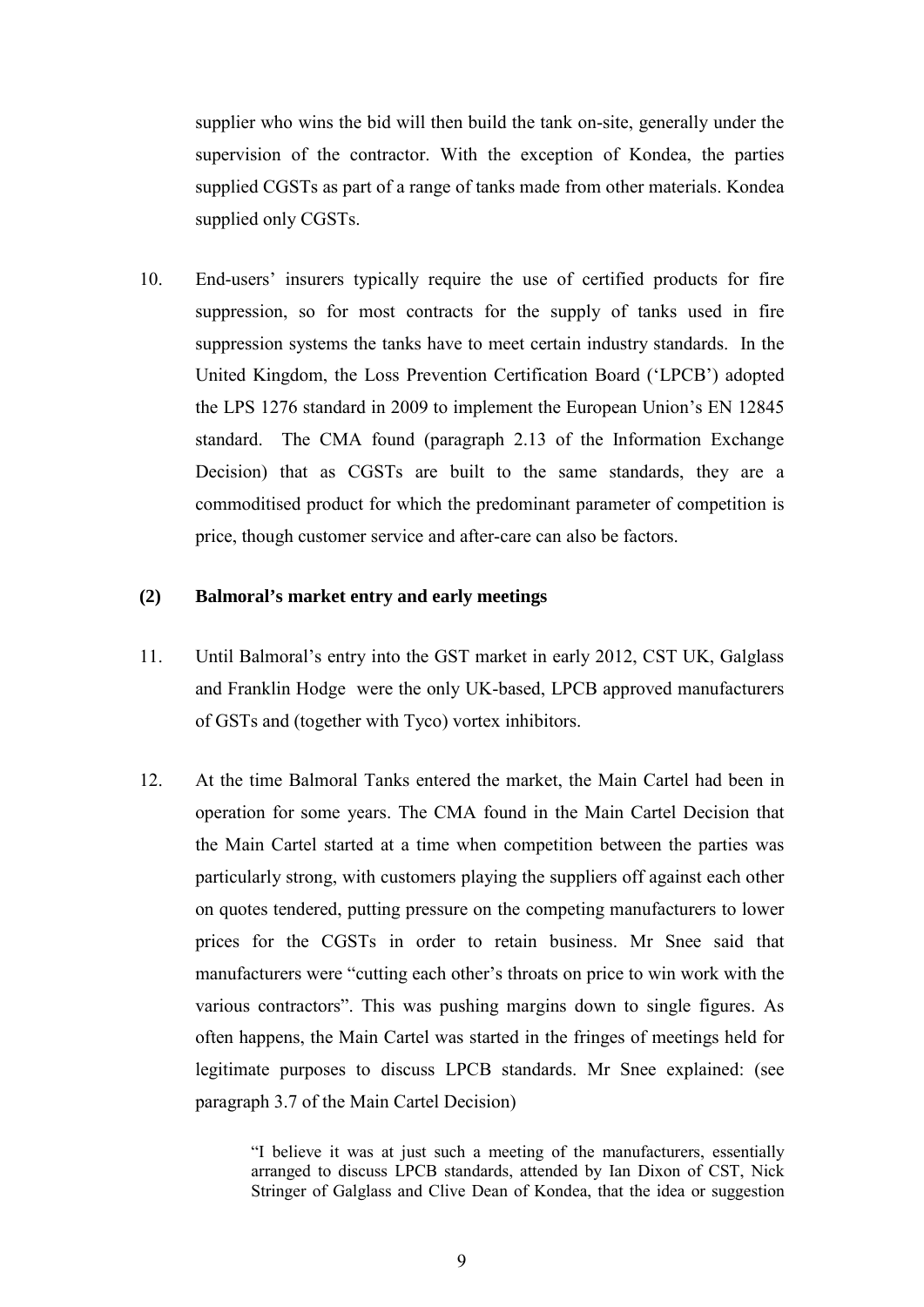was made that we should stop cutting each other's throats on prices and that a sensible pricing policy for the tanks should be restored ... We agreed that we all supplied fairly identical products and therefore should be able to charge a respectable price without the necessity to fight each other for each and every contract, simply because the contractors forced us to drop our prices in order to win their work."

- 13. The CMA found that while the parties to the Main Cartel met for legitimate commercial purposes, such as the development of the new LPCB tank standard and ongoing commercial supply relationships, it was clear from the witness and documentary evidence that one of the main purposes of the meetings was to discuss and agree on the allocation of customers between them and to discuss and agree on the prices of CGSTs so that each undertaking would win bids from the customers allocated to it (referred to as its gold customers) and lose bids from customers allocated to its competitors (referred to as its silver customers).
- 14. Balmoral Tanks obtained LPCB approval for its CGST by the end of 2011 and delivered its first certified CGST in February 2012. At the time it entered the market Balmoral did not have approval for its own vortex inhibitor and so had to acquire these from its rival CST. Balmoral received LPCB approval for its own design of vortex inhibitor in May 2012, prior to the 11 July Meeting. The last vortex inhibitors purchased from CST UK were delivered in June 2012.
- 15. The impact of Balmoral's entry into the market can be illustrated by the evidence in a witness statement provided in the criminal proceedings from the construction manager of Compco which is the largest independent operator in the sprinkler installation and maintenance market in the UK with an annual turnover of about £30 million. Compco's witness states that when Balmoral entered the market, they were very competitive on price and in 2012 they took about two thirds of Compco's business, all of it diverted from Franklin Hodge. He says that in 2011, Franklin Hodge was awarded £977,320 worth of business which was almost all of Compco's available work but in 2012 Franklin Hodge won only £253,800 with £660,253 going to Balmoral. He also records the price trend for the 135m<sup>3</sup> tanks. Franklin Hodge charged about £12,000 for such a tank in 2008 then, he says "the price went on a steady and steep climb to around £18,000 where it levelled until the end of 2011 to the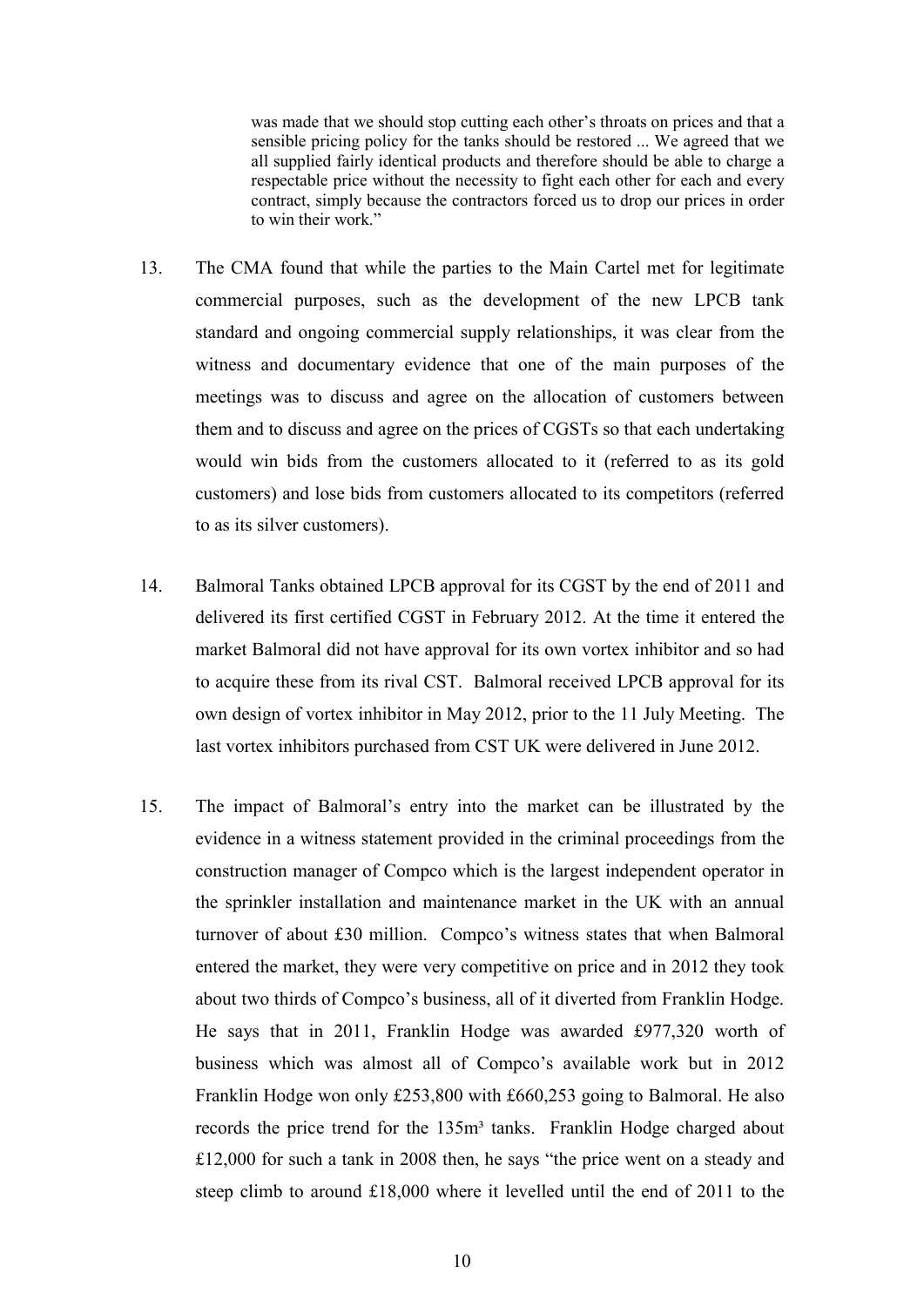beginning of 2012 when Balmoral came into the market with its aggressive pricing". Mr Snee, in his evidence in these proceedings confirmed those figures.

- 16. Balmoral's conduct was discussed by the parties to the Main Cartel. They decided to try to persuade Balmoral to join the market sharing and price fixing arrangement. Mr Snee at one point tried to contact Norman Ross at Balmoral Tanks, since he was the sales director for the company. However, at a meeting in January 2012, Mr Joyce told Mr Snee that he should not try to contact Norman Ross to discuss these matters but that all discussions should be channelled through him. Mr Joyce was thereafter invited to a number of meetings with the Main Cartel members over the first half of 2012. The CMA makes clear in the Information Exchange Decision that evidence of discussions between Balmoral and the other parties before July 2012 is relevant only by way of context to the meeting in July: see paragraph 3.7 of the Information Exchange Decision.
- 17. Over the next few months, Mr Joyce received many complaints from the other suppliers that the prices Balmoral was charging for CGSTs were too low and that it was winning too much work. Mr Joyce knocked the complaints back by saying that the company was new to the market and did not have a firm grasp of its costs base so they were still coming to terms with their costs and what the prices for the tanks should be. Mr Joyce made a contemporaneous note of one of the meetings held in February 2012. Both Mr Stringer and Mr Dean are recorded as having confirmed that Galglass, Franklin Hodge and Kondea met regularly, and that Mr Stringer invited Balmoral to the next meeting. Balmoral declined, with Mr Joyce recording:

"obviously we are not interested in discussions of this type, but at this moment in time we continue to purchase vortex inhibiters from [CST]. If we dismiss them, we could find ourselves with no supply of vortex inhibitors. Hopefully this problem will be eliminated soon with the launch of our own product."

In the same note, Mr Joyce continues: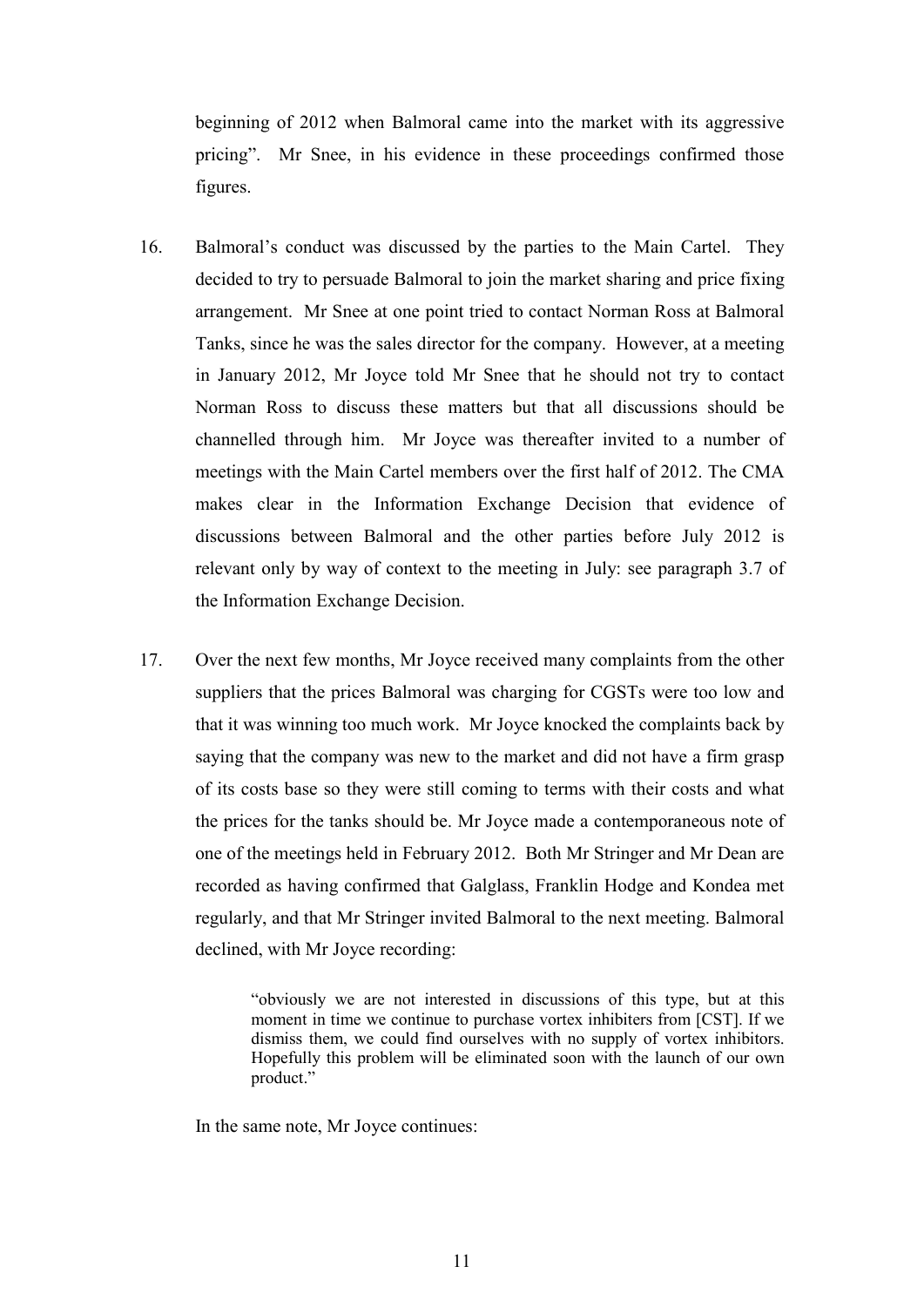"we are very uneasy about the cozy way this market appears to be working, but will continue to appear we are interested in further discussions until the launch of our own vortex inhibitor."'

He concludes his note:

"I appreciate we have no interest in any form of collusion with the other players in this market, and will ensure we never compromise our business, people or brand during any conversations with them. We can't avoid meeting them in places such as the ATCM [sc. *Association of Tank and Cistern Manufacturers*] meeting, but this will be the extent of any dialogue once we complete the testing of our own Vortex Inhibitor."

#### <span id="page-11-0"></span>**(3) The Meeting on 11 July 2012**

- 18. Mr Snee said in a witness statement made on 14 June 2014 that his agenda for the 11 July Meeting in Tamworth was first and foremost to try and get Mr Joyce and Balmoral 'on board with some form of the arrangement'. Mr Dean, Mr Snee and Mr Stringer agreed before the Meeting that their strategy would be to explain to Mr Joyce the benefits for Balmoral of having a sensible price, so that each manufacturer could operate within the market with healthy profit margins, rather than everyone fighting to obtain a high volume of sales but with a low profit margin. The Information Exchange Decision records that Balmoral's personnel told the CMA that the purpose of the Meeting for them was to make it clear that Balmoral would be competing for business in the CGST sector and to put an end to attempts to involve Balmoral in any anticompetitive conduct but without stopping all legitimate contact between them.
- 19. We consider in more detail the key points of the discussions at the Meeting below. When quoting from the transcript of the Meeting we have written out in full the prices referred to for ease of exposition. After some initial discussions about football, tennis and the traffic, Mr Snee turned the conversation to the topic of pricing. Mr Dean asked Mr Joyce about progress with the preparation and implementation of the latest revision of Balmoral Tanks' cost analysis for the tanks.
- 20. The discussion then turned to the upset generated amongst the suppliers by a very low bid made by Galglass. Mr Joyce referred to a bid for 135m<sup>3</sup> tanks for three Morrisons stores tendered by Tyco, which was won by Galglass at a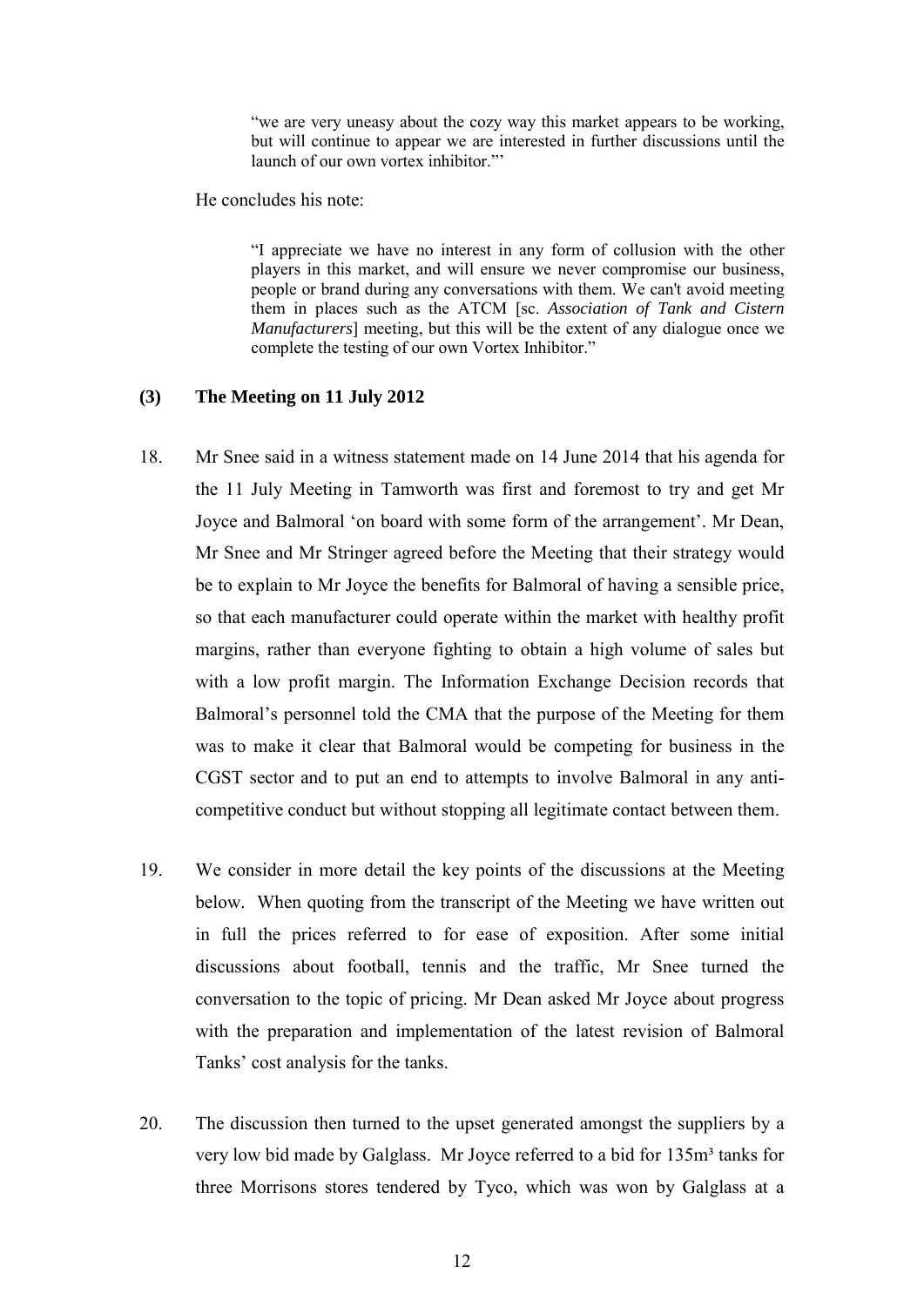price of £14,650 per tank. He told the others that he had hoped to see Mr Stringer at the Meeting so he could 'have a wee niggle'. Mr Joyce also told the others, soon after the discussion of pricing commenced, that he thought it was quite good that they could meet and 'have a chat but the cards are on the table'; he thought that they could be frank with each other. Mr Dean told the others that he had previously rung Mr Stringer asking to be allowed to put in a serious bid for the three Morrisons' stores since Kondea was struggling for work. Mr Dean reported that he had told Mr Stringer that Kondea would quote £16,000 but then Galglass bid £14,600. Mr Stringer had acknowledged that this had been a mistake on Galglass' part.

- 21. The men discussed the damage caused by Galglass' bid with Mr Snee commenting: 'As we know from the conversation last time, we weren't making obscene gross margins, what we expect is a cap, is a cap at mid 30s so, so £14,650 is just unsustainable, I think you just said that, you can't run a business on that can you.'
- 22. Mr Joyce explained to Mr Snee and Mr Dean how Balmoral Tanks approaches winning business in the market, namely by competing not solely on price but also on brand and quality. He also acknowledged that Balmoral will never succeed in expelling all of the competitors from the market by driving down price. At that point Mr Snee told Mr Joyce about the existing customer allocation agreement whereby the other suppliers divide up customers amongst themselves. Mr Snee acknowledged that Balmoral Tanks was not prepared to go down that road and commented that this would make the position more complicated going forward for the Main Cartel members. However he also recognised that 'customers like healthy players at the table' so that there was a limit to the amount of work that Balmoral could win by reducing its prices.
- 23. The information exchanged at the meeting included price bands and prices quoted for specific contracts for the supply of CGSTs for schools and 135m<sup>3</sup> CGSTs for supermarkets. This was prompted by Mr Snee mentioning that he had persuaded the buyer at Compco to allow Franklin Hodge to quote for work which meant that Mr Snee was trying to guess what price Balmoral had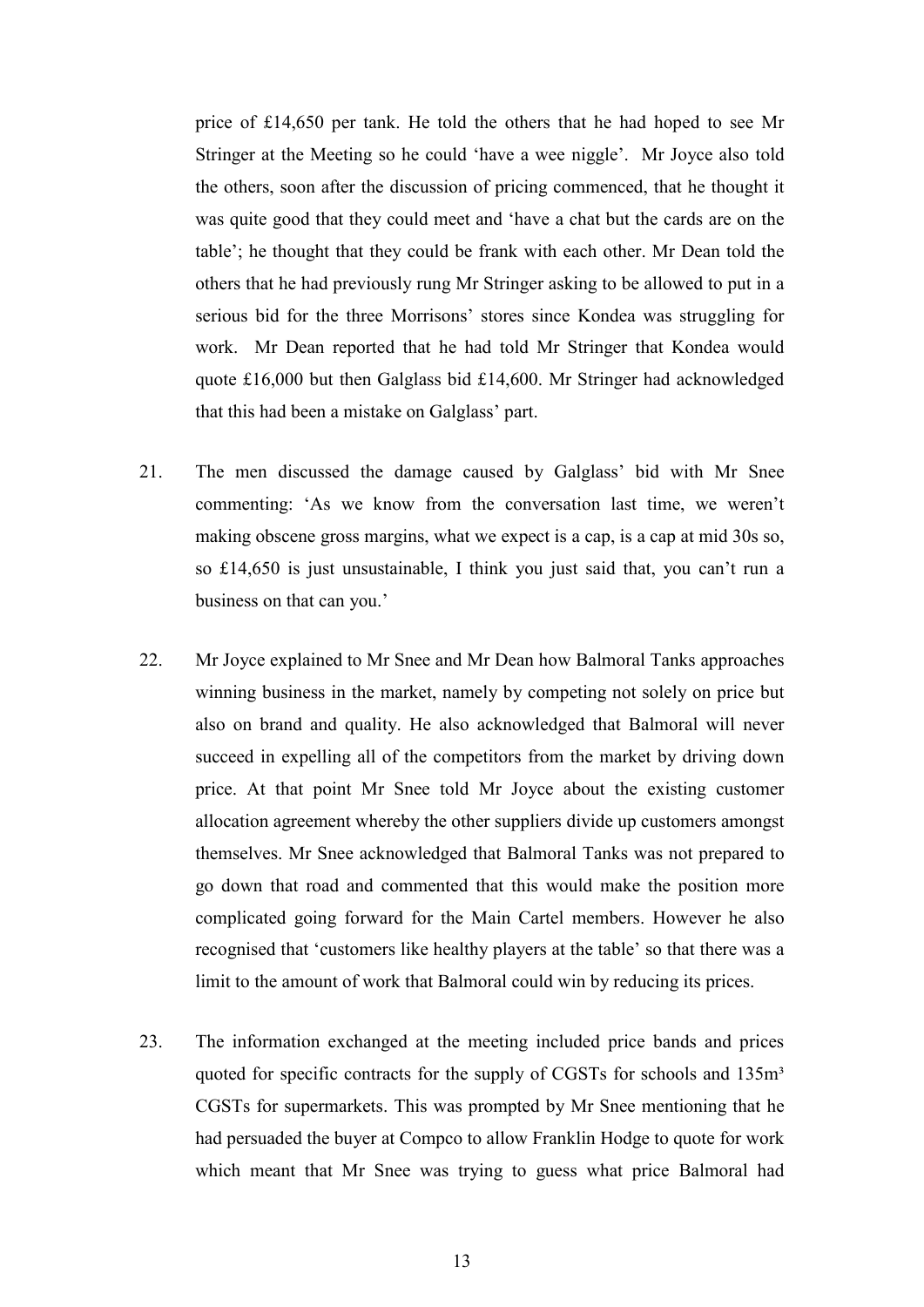already quoted. Some of Mr Joyce's response is inaudible but he does indicate clearly that he regards the price of £14,650 as unsustainable.

- 24. Mr Joyce also refers to prices stabilising. Given that Balmoral submits a quote for all the work on offer, it expects to lose a majority of the business because it will not always be prepared to reduce the price quoted to win a particular job. There was then a discussion about the benefits of not giving in to customer pressure to reduce a price already quoted, with Mr Snee giving a particular bid for a contract for Sainsbury's as an example. Mr Joyce asks Mr Snee directly what price Franklin Hodge bid and was told that it was £16,800.
- 25. After a lengthy digression about other companies and business overseas, Mr Snee brought the conversation back to pricing. He summarised the position that those taking part in the market sharing arrangement will have to try to manage things as best they can without Balmoral. Mr Joyce responded:

"We can always pick the phone up and have a chat about it see where we are, make it quite clear where the bands are, if you go outside that band, on the low side then I'd like to think it won't be driven by us."

- 26. At this point a more detailed discussion of pricing bands takes place, with all the men, including Mr Joyce, writing down notes of what is said. The discussion refers to past prices seen in the market, as an indication of what the right price for a tank would be. Mr Joyce complains about the tactics of the customers as this is why they have got to have the bands to work with, to keep to the market price. The men also discussed the difficulty of increasing prices once the customer has been offered or sold a tank at a very cheap price. Mr Joyce continued to take notes, for example when Mr Dean described the evolution of Kondea's prices for schools tanks and 135m<sup>3</sup> tanks and when Mr Dean was explaining to Mr Joyce that a customer had used a low quote provided to him by Norman Ross to beat down Kondea's price for schools tanks.
- 27. Mr Joyce left the Meeting first, with Mr Dean leaving shortly afterwards. Mr Snee then made three phone calls when he was alone in the syndicate room. The calls were to three of Franklin Hodge's sales staff. He described to them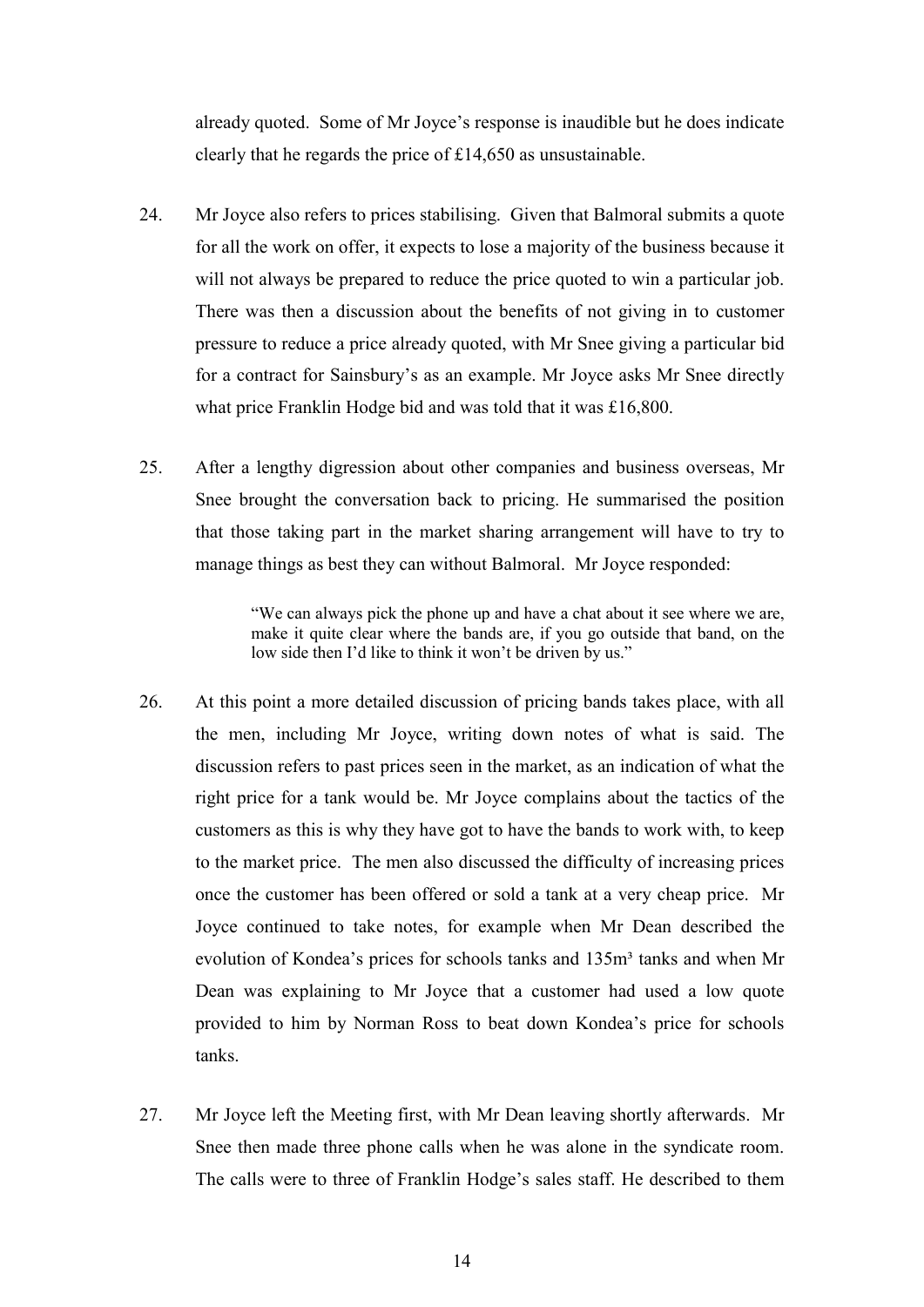the outcome of the Meeting, confirming that Balmoral was not prepared to take part in market sharing or the customer allocation. He also discussed with his colleagues the price that Franklin Hodge should quote in a bid it was preparing for a large contract with Compco. He said they should quote prices just below £9,000 for tanks for schools and just below £16,000 for size  $135m<sup>3</sup>$ tanks. He said:

"I said to him at the moment we're being told, we're bidding £9,650 on schools tanks and we're told that you're below that. He [Allan Joyce] said yes we're coming in around £9,500, he said we've sold tanks to, we're selling tanks in the market place depending on who it is between £9,500 and £10,500 with ball-valve. On the 135 we're between £15,000 and £17,000, and that's, now he reckons that, £15,000 and £17,000 so, and those are the bands and he's given instructions to his sales team not to drop below £9,500 and not to drop below £15,000 for a 135, that's what."

28. In his second call, Mr Snee says:

"Ok brilliant, just to add in something into the spice into the soup as it were, I'm the recipient of some information this morning that, we have to take this not with a pinch of salt, but it gives us an idea of where we are, I believe Balmoral are quoting, between, of the schools tanks, quoting between £9,500 and £10,500 and that's a big band, I think with Compco probably with more toward the £9,500 with Compco, with Compco on schools jobs. On the 135, they're quoting between £15,000 and £17,000 so...

 $[\ldots]$ 

Well it's a fine balancing act, it's a judgment isn't it, this is why I'm giving you an indication of where I think Balmoral are so we can snick in under them but not, not .... Not sort of have to discount heavily at this stage, it's a judgment call... I think we need, I was thinking that sort of level, not crazily below them, not £8,600 but certainly £9,300.

 $[\ldots]$ 

...Well maybe £15,800, sounds like I'm splitting hairs, £15,815, £15,850 something like that so it's under £16,000 but, you know."

29. In the third call he says:

"As of this morning I've come by some information shall we say 'in inverted commas shall we say' that Balmoral are for schools tanks, are now quoting and these are broad bands ok but between £9,500 and £10,500 for schools tanks and I believe they are around the £9,500 figure for Compco, at the moment erm yep

[...]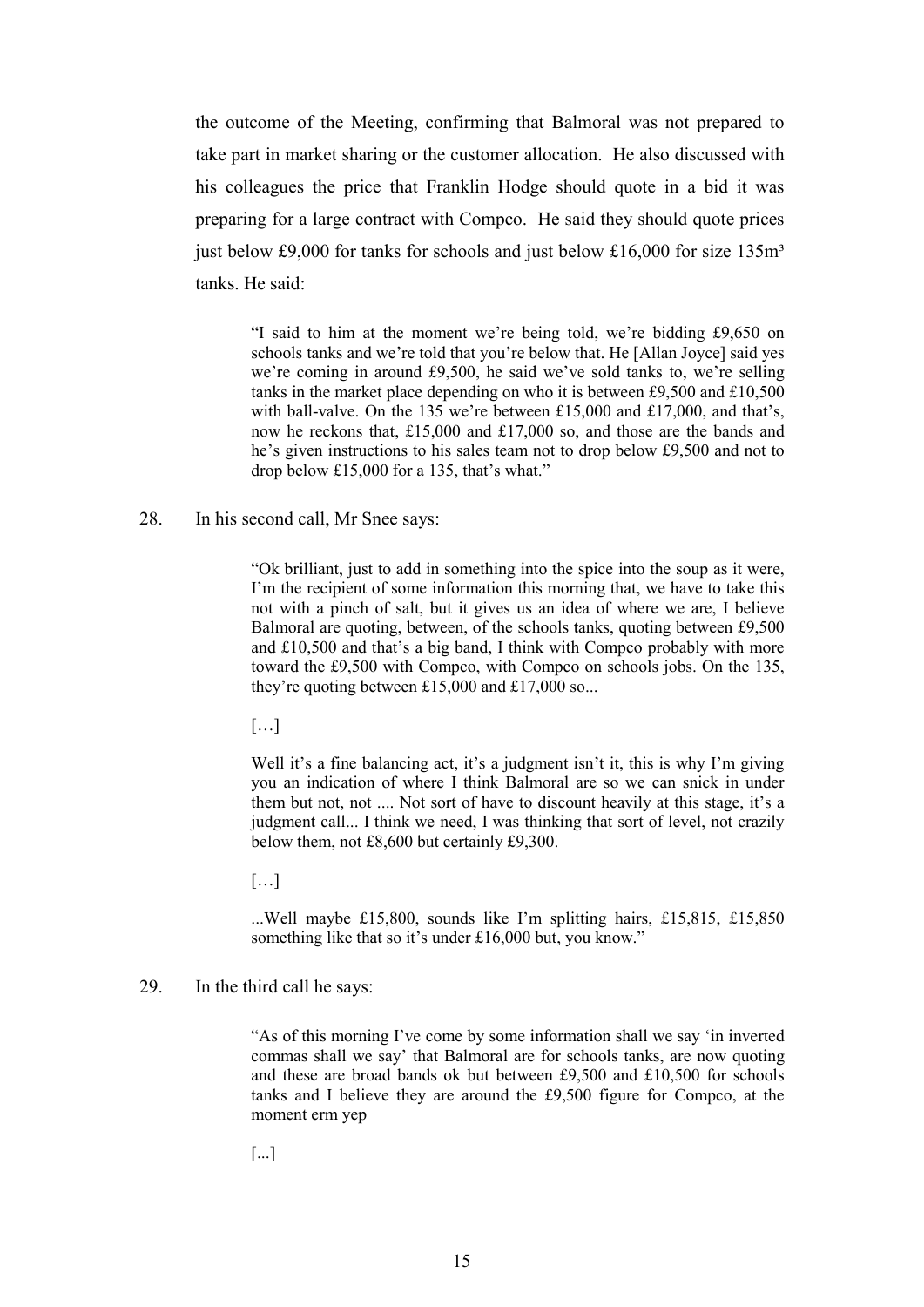And from the information I've had I think Balmoral want to be in around £16,000 on 135's. They want to be around that figure. Yeah. Yeah, yeah, but I think that Mike was just talking about £15,850. We were going to talk to Russ about it, just under the £16,000 effectively. Knowing that they're probably going to come back with some more off as well. "

- 30. Later the same day Franklin Hodge submitted a revised bid to Compco, which showed the 135m<sup>3</sup> tanks being offered at a revised price of £15,850, as suggested by Mr Snee on his calls to his colleagues following the discussion with Balmoral Tanks. This job was ultimately won by Balmoral, who submitted a bid of £14,900 (£100 below the lower end of the band discussed for 135m³ tanks) on 13 July 2012.
- 31. Mr Joyce says in his evidence that after the Meeting he continued to receive some calls and texts from the others, although these 'began to peter out.' He notes that there continued to be legitimate contact between the parties to the information exchange, for example in relation to industry issues addressed by the ATCM and British Automatic Fire Sprinkler Association. The CMA accepts that between July and November 2012 there was limited contact between the attendees and there is no evidence that further information was exchanged. The CMA does not find that the Information Exchange Infringement continued after July 2012: see paragraph 3.79.
- 32. In the Main Cartel Decision, the CMA concludes that 'The evidence is mixed as to the cartel's operation following the meeting on 11 July 2012': (see paragraph 3.98 of that Decision). However it finds that despite Balmoral's refusal to join, the Main Cartel continued to operate as between its members up until the OFT's inspections in November 2012. The CMA records that Mr Snee's evidence was that after the 11 July Meeting the Main Cartel 'fizzled out' and that they 'effectively went back to the way things were before the agreement' (para 3.105) but the CMA did not accept that.

## <span id="page-15-0"></span>**C. THE LAW**

33. Article 101 of the Treaty on the Functioning of the European Union ('Article 101') provides: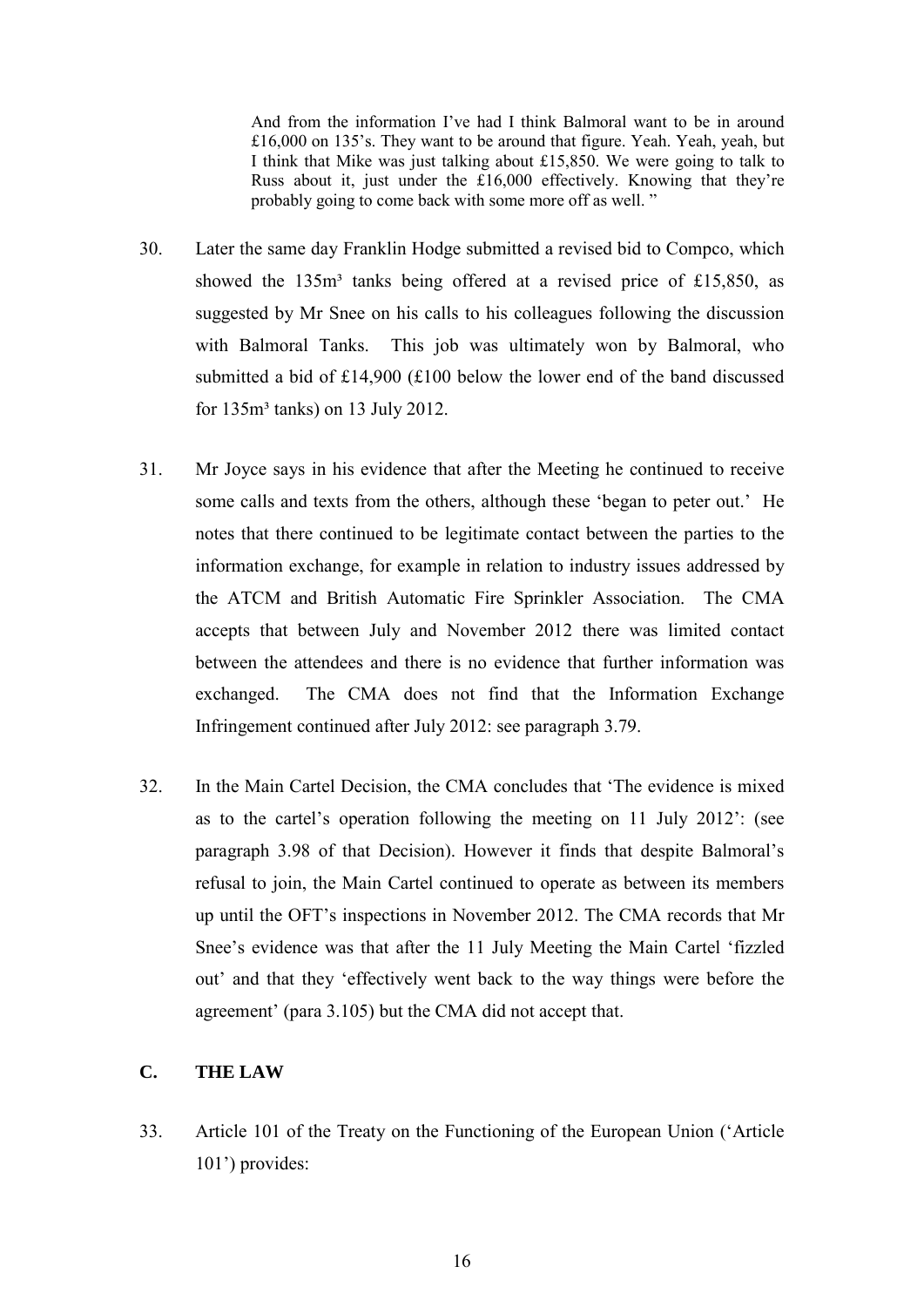"(1) The following shall be prohibited as incompatible with the internal market: all agreements between undertakings, decisions by associations of undertakings and concerted practices which may affect trade between Member States and which have as their object or effect the prevention, restriction or distortion of competition within the internal market, and in particular those which:

(a) directly or indirectly fix purchase or selling prices or any other trading conditions;

(b) limit or control production, markets, technical development, or investment;

(c) share markets or sources of supply;

(d) apply dissimilar conditions to equivalent transactions with other trading parties, thereby placing them at a competitive disadvantage;

(e) make the conclusion of contracts subject to acceptance by the other parties of supplementary obligations which, by their nature or according to commercial usage, have no connection with the subject of such contracts."

34. Section 2(1) of the Competition Act provides:

"(1) Subject to section 3, agreements between undertakings, decisions by associations of undertakings or concerted practices which –

(a) may affect trade within the United Kingdom, and

(b) have as their object or effect the prevention, restriction or distortion of competition within the United Kingdom,

are prohibited unless they are exempt in accordance with the provisions of this Part."

35. Most of the cases we were referred to were from the Court of Justice and the General Court in Luxembourg. Those cases are equally relevant to the assessment of the infringement under the Competition Act as under Article 101. This is because section 60 of the Competition Act provides that in determining questions arising under the Chapter 1 prohibition, the CMA and the Tribunal on this appeal are required to ensure so far as possible that questions arising under the Chapter 1 prohibition in relation to competition within the United Kingdom are dealt with in a manner which is consistent with the treatment of corresponding questions arising under EU law. That of course includes ensuring consistency with the jurisprudence of the Court of Justice and General Court.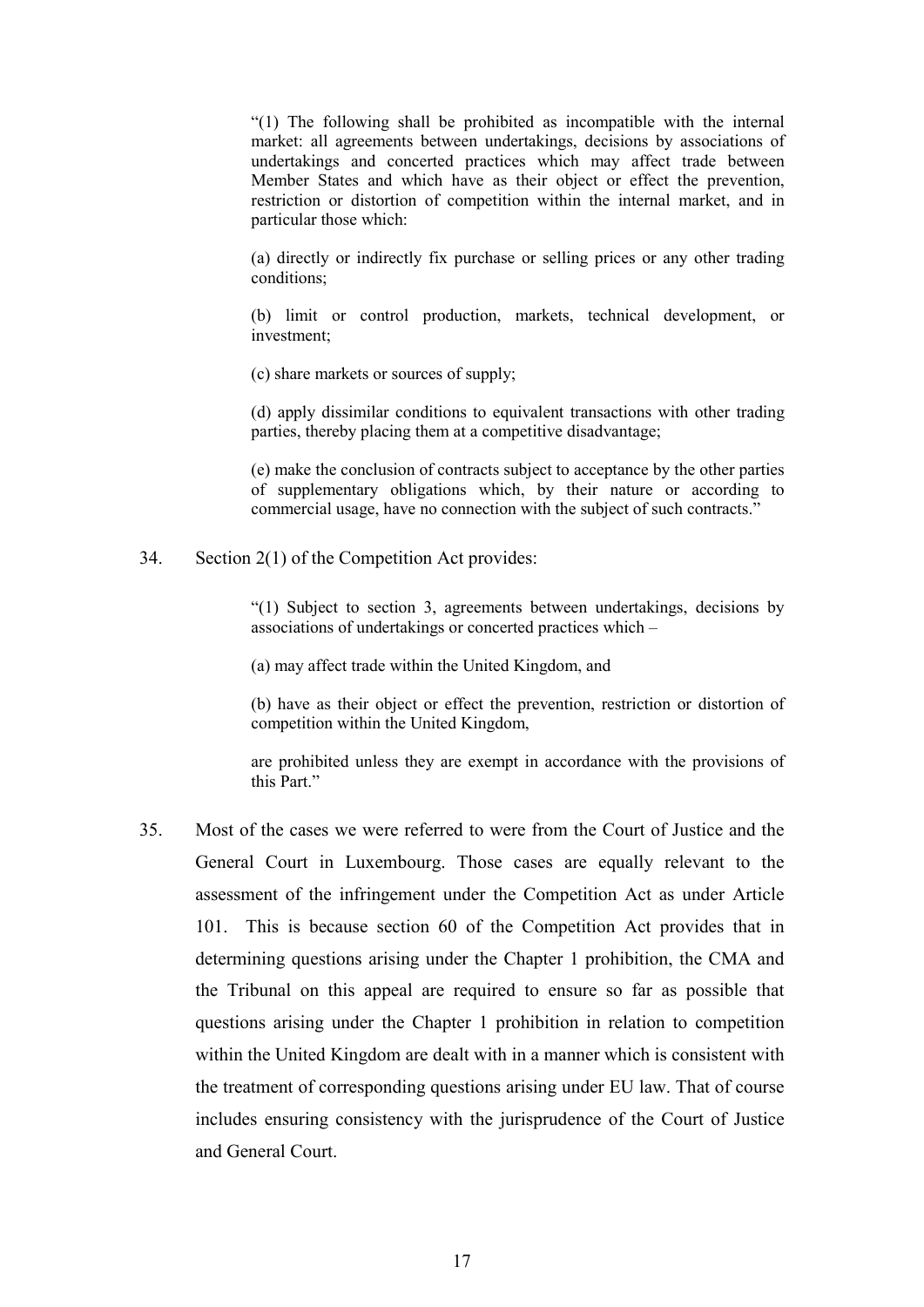- 36. Paragraph 3 of Schedule 8 to the Competition Act provides that the Tribunal's task on this appeal under section 46 of the Competition Act is to determine the appeal on the merits by reference to the grounds of appeal set out in Balmoral's notice of appeal. We bear in mind that the legal burden of proof lies with the CMA to establish an infringement of Article 101 and of the Chapter 1 prohibition to the civil standard of balance of probabilities. We must also take account of the presumption of innocence, enshrined in Article 6(2) of the European Convention on Human Rights and Fundamental Freedoms in the context of infringements of the Competition Act resulting in the imposition of financial penalties.
- 37. The European Courts have consistently defined the concept of a concerted practice as "a form of coordination between undertakings which, without having reached the stage where an agreement properly so-called has been concluded, knowingly substitutes practical cooperation between them for the risks of competition": see for example Case 48/69 *ICI v Commission* EU:C:1972:70, paragraph 64.
- 38. Many of the later cases concerning the exchange of confidential information explain the borderline between permissible and impermissible conduct by citing the passage from Cases 40/73, etc *Suiker Unie v Commission* EU:C:1975:174:

"173. The criteria of coordination and cooperation laid down by the case-law of the Court, which in no way require the working out of an actual plan, must be understood in the light of the concept inherent in the provisions of the Treaty relating to competition that each economic operator must determine independently the policy which he intends to adopt on the common market including the choice of the persons and undertakings to which he makes offers or sells.

174. Although it is correct to say that this requirement of independence does not deprive economic operators of the right to adapt themselves intelligently to the existing and anticipated conduct of their competitors, it does however strictly preclude any direct or indirect contact between such operators, the object or effect whereof is either to influence the conduct on the market of an actual or potential competitor or to disclose to such a competitor the course of conduct which they themselves have decided to adopt or contemplate adopting on the market."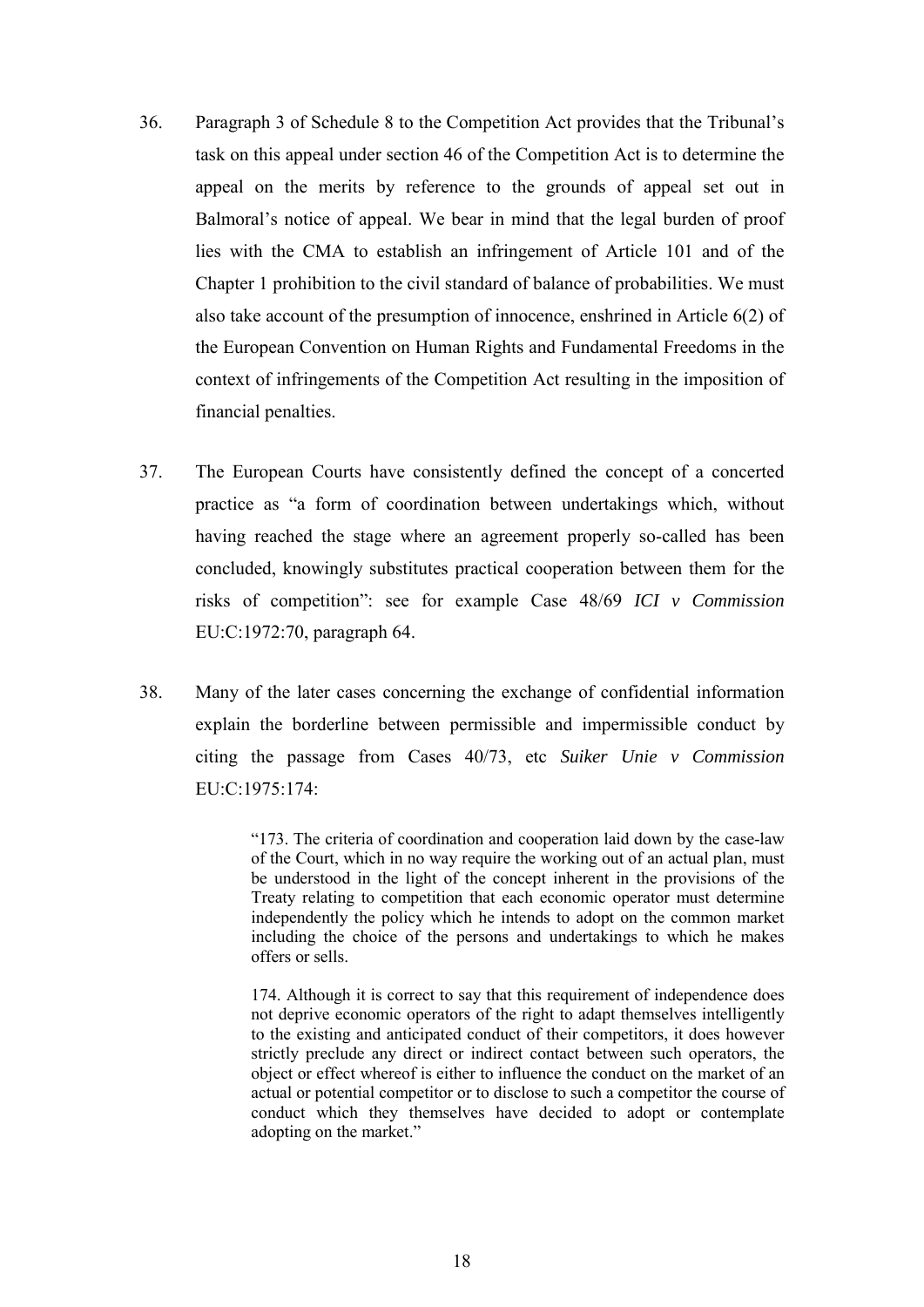39. The European Courts have emphasised that one key aspect of the concept of a concerted practice is that in a properly functioning competitive market, competitors should not know how their competitors are likely to behave. A reduction in that uncertainty is a key part of the concept of a concerted practice. As the General Court said in Cases T-25/95 etc. *Cimenteries CBR v Commission* EU:T:2000:77:

...

"1849. … the concept of concerted practice does in fact imply the existence of reciprocal contacts … That condition is met where one competitor discloses its future intentions or conduct on the market to another when the latter requests it or, at the very least, accepts it ...

1852. ... In order to prove that there has been a concerted practice, it is not therefore necessary to show that the competitor in question has formally undertaken, in respect of one or several others, to adopt a particular course of conduct or that the competitors have colluded over their future conduct on the market … It is sufficient that, by its statement of intention, the competitor should have eliminated or, at the very least, substantially reduced uncertainty as to the conduct to expect of the other on the market." (references to authorities omitted)

- 40. The Court of Justice has also held that, in order to establish a concerted practice, it is not enough to prove that the parties concerted together, there must also be conduct on the market pursuant to those collusive practices and 'a relationship of cause and effect between the two': see para 118 of Case C-49/92P *Commission v Anic Partecipazioni* EU:C:1999:356. However, there is a presumption, which can be rebutted by evidence from the participants, that where the parties taking part in collusive arrangements remain active on the market, they will take account of the information exchanged with their competitors when determining their conduct on that market, particularly when they concert together on a regular basis over a long period.
- 41. The strictness of the law in this regard reflects the fact that it is hard to think of any legitimate reason why competitors should sit together and discuss prices at all. This was echoed in the judgment of the CAT in the *Replica Football Kits* case, *JJB Sports v Office of Fair Trading* [2004] CAT 17, paragraph 873: "The fact of having attended a private meeting at which prices were discussed and pricing intentions disclosed, even unilaterally, is in itself a breach of the Chapter I prohibition, which strictly precludes any direct or indirect contact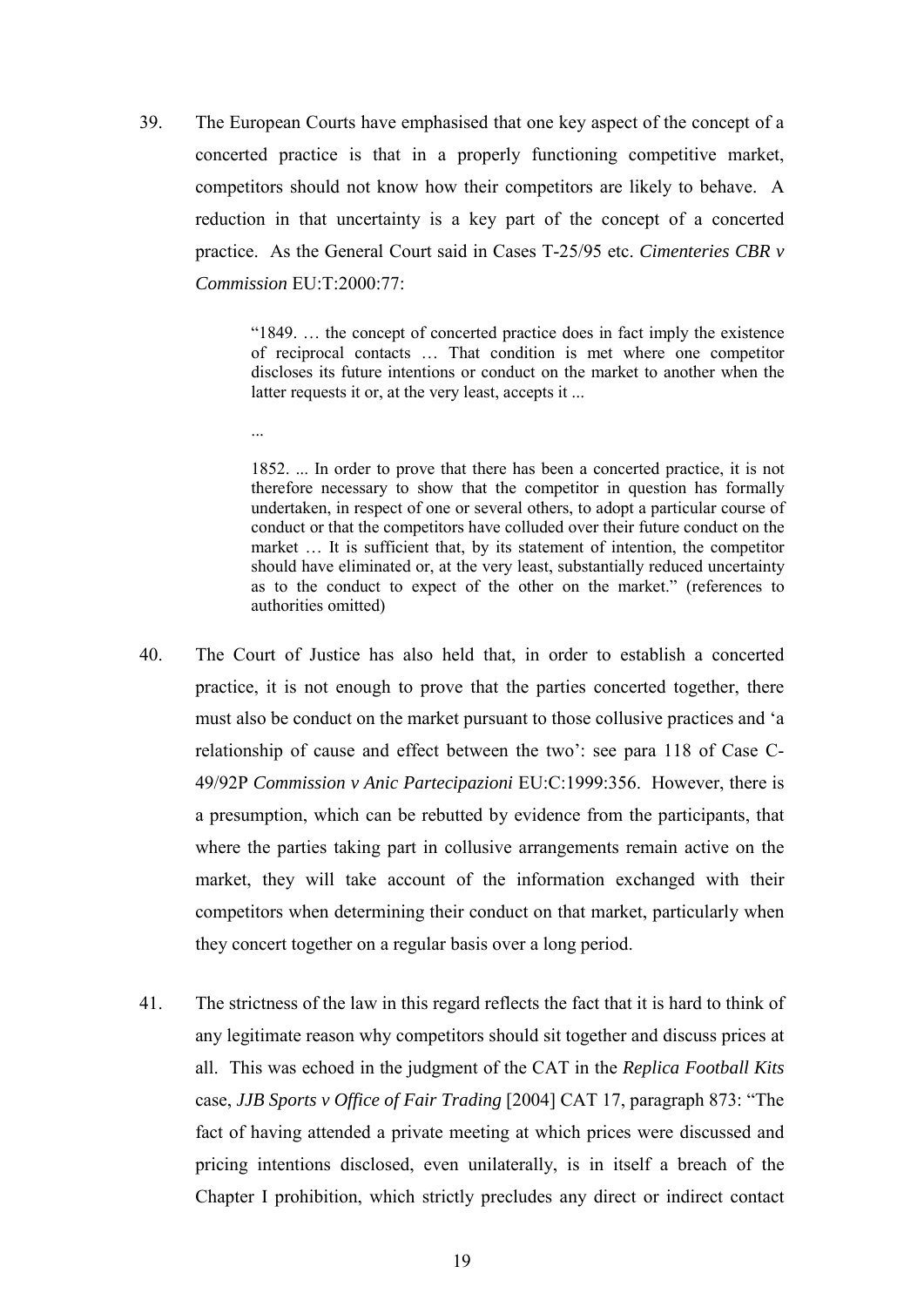between competitors having, as its object or effect, either to influence future conduct in the market or to disclose future intentions.".

- 42. Cases T-202/98 etc *Tate & Lyle* EU:T:2001:185 concerned the sugar market in the United Kingdom which was dominated by British Sugar, its main competitor being Tate & Lyle. Between 1984 and 1986 British Sugar carried on a price war which led to abnormally low prices on the industrial and retail sugar markets. British Sugar gave undertakings to the European Commission ('the Commission') that it would not abuse its dominant position by predatory pricing. Shortly before British Sugar gave those undertakings, a meeting took place between representatives of British Sugar and Tate & Lyle at which British Sugar announced the end of the price war. There were 18 subsequent meetings attended by the leading sugar merchants at which British Sugar gave information to all the participants concerning its future prices. British Sugar and Tate & Lyle also met on a number of occasions to discuss retail sugar prices with British Sugar giving its price tables to Tate & Lyle on three occasions.
- 43. British Sugar argued in the appeal against the Commission's finding of infringement that they did not implement any agreement or concerted practice since their market behaviour was not influenced by the information obtained during those meetings. British Sugar, the price leader, merely made unilateral declarations as to its future pricing policy. Moreover they argued that the information they provided was already known in the market since, in addition to the market's natural transparency, British Sugar had informally notified its customers of alterations in its prices in a systematic manner before the disputed meetings took place. Thus Tate & Lyle were aware of British Sugar's prices before their official market release but not before British Sugar's customers were informed of them. The General Court held that the meetings had an anti-competitive purpose. The Commission was therefore right to take the view that the purpose of the meetings was to restrict competition by the coordination of pricing policies. The General Court went on to hold that the fact that only one of the participants at the meetings in question reveals its intentions is not sufficient to exclude the possibility of an agreement or concerted practice (paragraph 54). There were direct contacts whereby British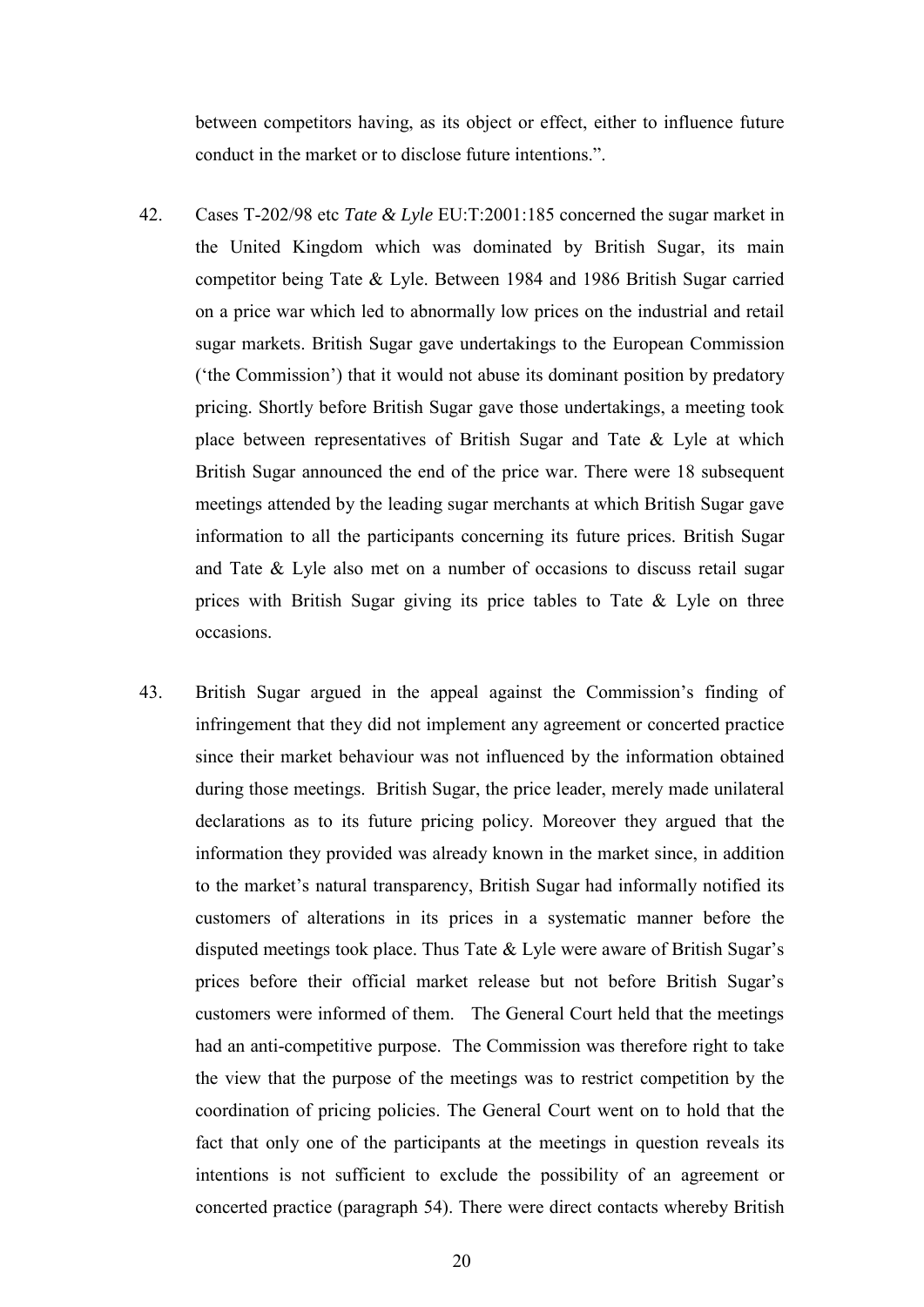Sugar informed its competitors of the conduct which it intended to adopt on the sugar market in Great Britain. By exchanging information about the prices which they intended to adopt, the undertakings not only pursued the aim of eliminating in advance uncertainty about the future conduct of their competitors but also could not fail to take into account, directly or indirectly, the information obtained in the course of those meetings in order to determine the policy which they intended to pursue on the market. The General Court rejected the argument that the price information was known to British Sugar's customers before it was notified to the participants at the disputed meetings and that therefore British Sugar did not reveal to its competitors during those meetings information which they could not already gather on the market. The General Court said:

"60. That fact, even if established, has no relevance in the circumstances of this case. First, even if British Sugar did first notify its customers, individually and on a regular basis, of the prices which it intended to charge, that fact does not imply that, at that time, those prices constituted objective market data that were readily accessible. Moreover, it is undisputed that the meetings in question preceded the release onto the market of the information that was notified of those meetings. Second, the organisation of the disputed meetings allowed the participants to become aware of that information more simply, rapidly and directly than they would from the market. Third, […] the systematic participation of the applicant undertakings in the meetings in question allowed them to create a climate of mutual certainty as to their future pricing policies."

- 44. The General Court went on to hold that there was no need to take account of the concrete effects of an agreement where it was apparent, as it was in that case, that it had as its object the prevention, restriction or distortion of competition.
- 45. Case C-8/08 T-Mobile *Netherlands BV v Dutch Competition Authority* EU:C:2009:343 ('*T-Mobile'*) concerned a meeting between five operators in the Netherlands each of which had their own mobile telephone network. Access to the market for mobile telecommunications services was only possible through the conclusion of an agreement with one or more of those five operators. On 13 June 2001 representatives of the operators held a meeting at which they discussed, amongst other things, the reduction of standard dealer remuneration for post-paid subscriptions. The discussions included the exchange of confidential information. The Dutch Competition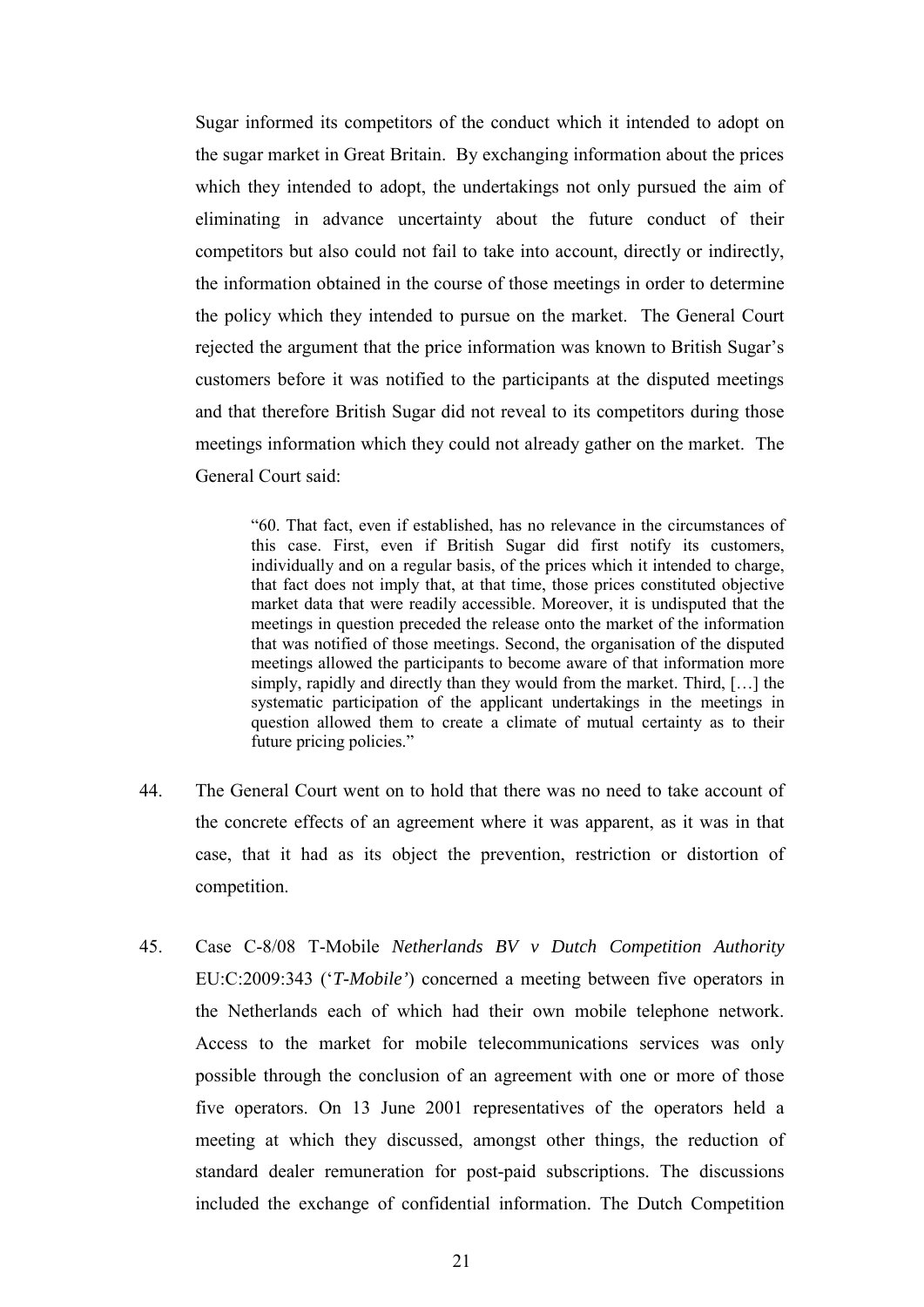Authority found that the operators had concluded an agreement or entered into a concerted practice restricting competition and imposed fines. The appellate court referred questions to the Court of Justice. The Court of Justice first confirmed its earlier jurisprudence on the application of the competition rules to the exchange of information between competitors. The Court of Justice then went on:

"33. … [I]t does, nonetheless, strictly preclude any direct or indirect contact between such operators by which an undertaking may influence the conduct on the market of its actual or potential competitors or disclose to them its decisions or intentions concerning its own conduct on the market where the object or effect of such conduct is to create conditions of competition which do not correspond to the normal conditions of the marketing question, regard being had to the nature of the products or services offered, the size and number of the undertakings involved and the volume of that market ..."

34. At paragraph 88 et seq of [Case T-35/92 John Deere EU:T:1994:259], the Court therefore held concentrated oligopolistic market, such as the market in the main proceedings, the exchange of information was such as to enable traders to know the market positions and strategies of their competitors and thus to impair appreciably competition which exists between traders.

35. It follows that the exchange of information between competitors is liable to be incompatible with the competition rules if it reduces or removes the degree of uncertainty as to the operation of the market in question, with the result that competition between undertakings is restricted. …"

46. The Court of Justice went on to consider the requirement of a causal connection between the concerted practice and the market conduct of the undertakings participating in the practice. The Court of Justice held that the presumption of a causal connection formulated by the EU Courts in the application of Article 101 was an integral part of applicable EU law. The national court was therefore required, subject to the undertakings proving to the contrary, to apply the presumption of causal connection according to which where they remain active on the market, the undertakings are presumed to take account of the information exchange with their competitors (paragraph 53). Moreover, the Court of Justice held that this was the case even if the concerted action was the result of a single meeting, although it recognised that the presumption is more compelling where undertakings have concerted on a regular basis over a long period. The Court of Justice said:

> "59. Any other interpretation would be tantamount to a claim that an isolated exchange of information between competitors could not in any case lead to concerted action that is in breach of the competition rules laid down in the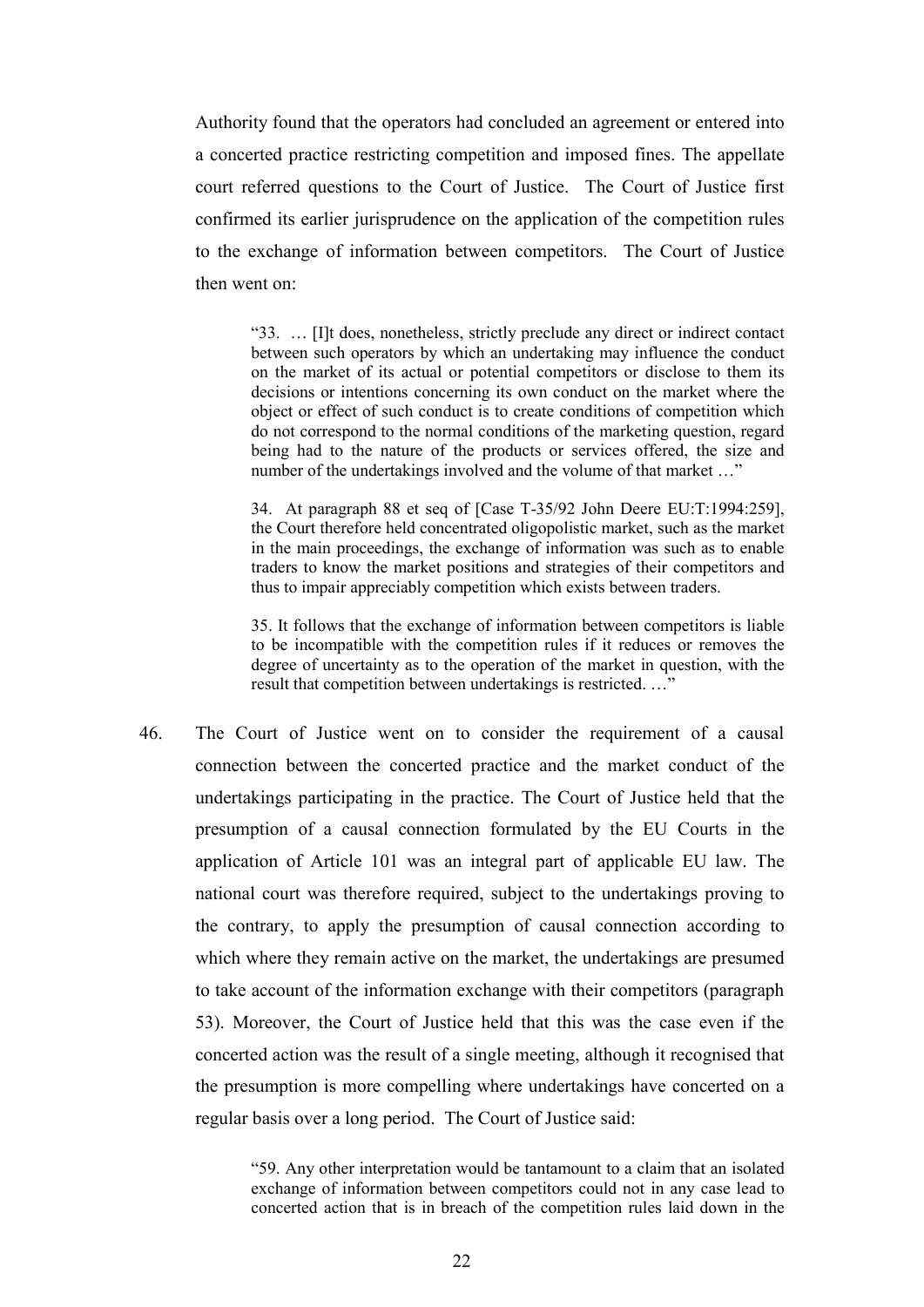Treaty. Depending on the structure of the market, the possibility cannot be ruled out that a meeting on a single occasion between competitors, such as that in question in the main proceedings, may, in principle, constitute a sufficient basis for the participating undertakings to concert their market conduct and thus successfully substitute practical cooperation between them for competition and the risks that that entails.

60. … the number, frequency and form of meetings between competitors needed to concert their market conduct depend on both the subject-matter of that concerted action and the particular market conditions. If the undertakings concerned establish a cartel with a complex system of concerted actions in relation to a multiplicity of aspects of their market conduct, regular meetings over a long period may be necessary. If, on the other hand, as in the main proceedings, the objective of the exercise is only to concert action on a selective basis in relation to a one-off alteration in market conduct with reference simply to one parameter of competition, a single meeting between competitors may constitute a sufficient basis on which to implement the anticompetitive object which the participating undertakings aim to achieve.

61. In those circumstances, what matters is not so much the number of meetings held between the participating undertakings as whether the meeting or meetings which took place afforded them the opportunity to take account of the information exchanged with their competitors in order to determine their conduct on the market in question and knowingly substitute practical cooperation between them for the risks of competition. Where it can be established that such undertakings successfully concerted with one another and remained active on the market, they may justifiably be called upon to adduce evidence that that concerted action did not have any effect on their conduct on the marketing question."

47. Case T-588/08 *Dole Food Company v Commission* EU:T:2013:130 ('*Dole'*) concerned bilateral communications between suppliers of bananas. The factual background was that the three banana suppliers set their quotation prices for their respective brands each week on a Thursday morning and announced them to their customers. The prices ultimately paid by retailers and distributors for bananas, known as actual prices or transaction prices could be the result either of negotiations taking place on a weekly basis after the announcement of the quotation price or set by a pre-established pricing formula agreed between that customer and the supplier. The bilateral communications between the parties to the concerted practice usually took place on Wednesdays before the undertakings concerned set their quotation prices. They discussed banana price setting factors, that is to say factors relevant to the setting of the quotation prices for the forthcoming week. They also discussed or disclosed price trends or gave indications of quotation prices for the forthcoming week. After setting their quotation prices on the Thursday morning, the undertakings concerned exchanged their quotation prices bilaterally. This enabled them to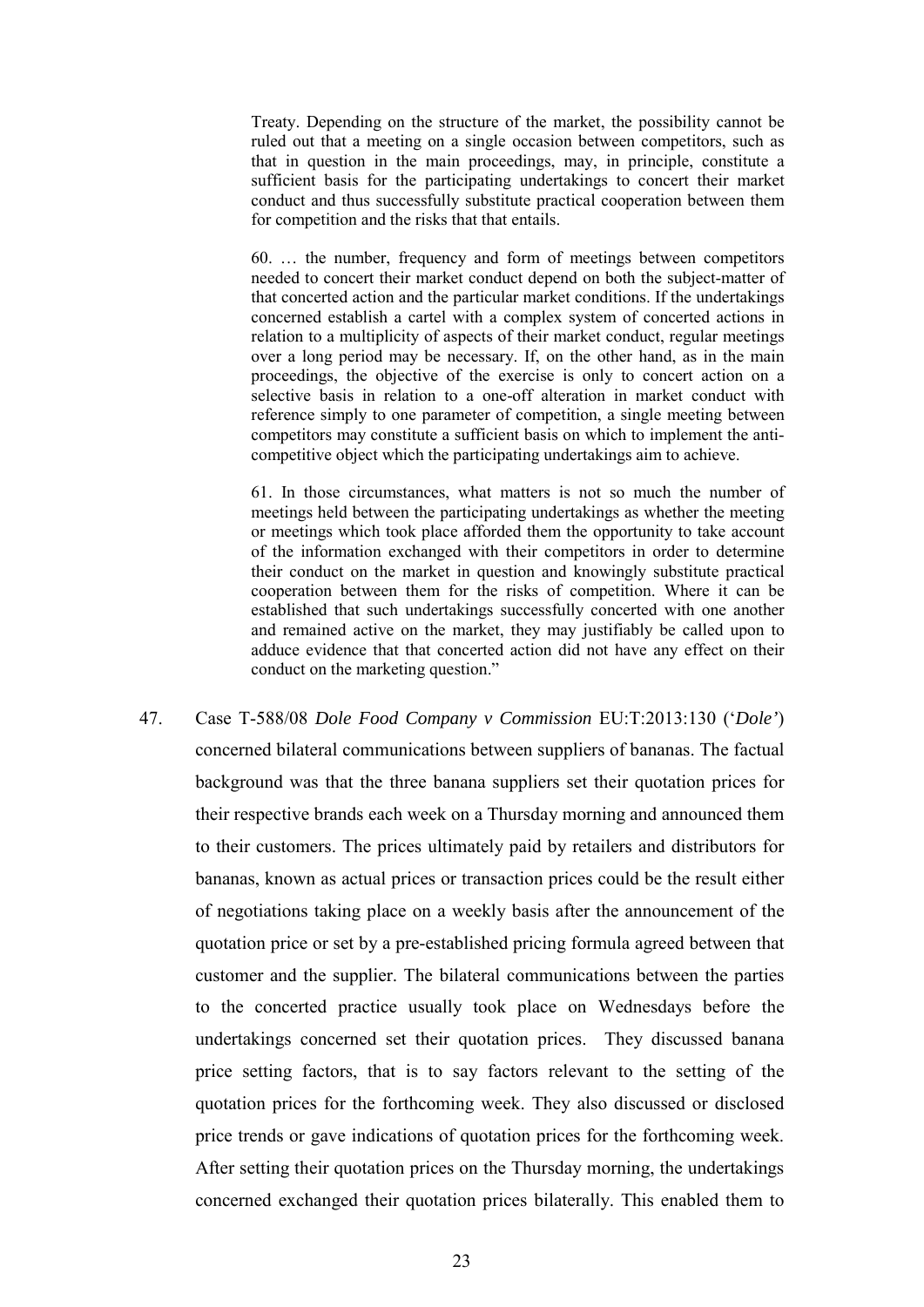monitor the individual pricing decisions in fact taken and compare them to the previous pre-pricing communications. According to the Commission, the quotation prices served at least as market signals, trends and/or indications as to the intended development of banana prices and were relevant for the banana trade and the prices obtained. In some transactions moreover the actual price was directly linked to quotation prices through the operation of a formula based on the quotation prices. The Commission found that the undertakings had participated in a concerted practice and because they had remained active in the banana trade must necessarily have taken account of the information received from competitors when determining their conduct on the market. Substantial fines were imposed on those participants that were not granted immunity under the leniency regime.

- 48. The appellants argued that the conduct in issue consisted in "a mere exchange of information that did not form part of a broader cartel and was thus not a restriction of competition by object". The fact that information exchange potentially reduced uncertainty over future pricing policies did not provide sufficient grounds, they argued, to classify it as a restriction of competition by object where it was not part of a broader cartel arrangement. The General Court disagreed.
- 49. The General Court in *Dole* agreed with the Commission's analysis that the bilateral pre-pricing communications decreased uncertainty surrounding the future decisions of the undertakings concerned on quotation prices, which constitute announced prices and that concertation on such prices may constitute an infringement by object.
- 50. The dividing line between information that is confidential and that which it was not was considered by the General Court in Case T-762/14 *Koninklijke Philips NV v Commission* EU:T:2016:738 ('*Smart Chips'*). There the appellant argued that the information the parties had exchanged was inaccurate and misleading and that it was not, overall, competitively sensitive. It did not remove strategic uncertainty to a sufficient extent to constitute a restriction of competition by object. The General Court referred to *Dole* as authority for the proposition that an exchange of information which is capable of removing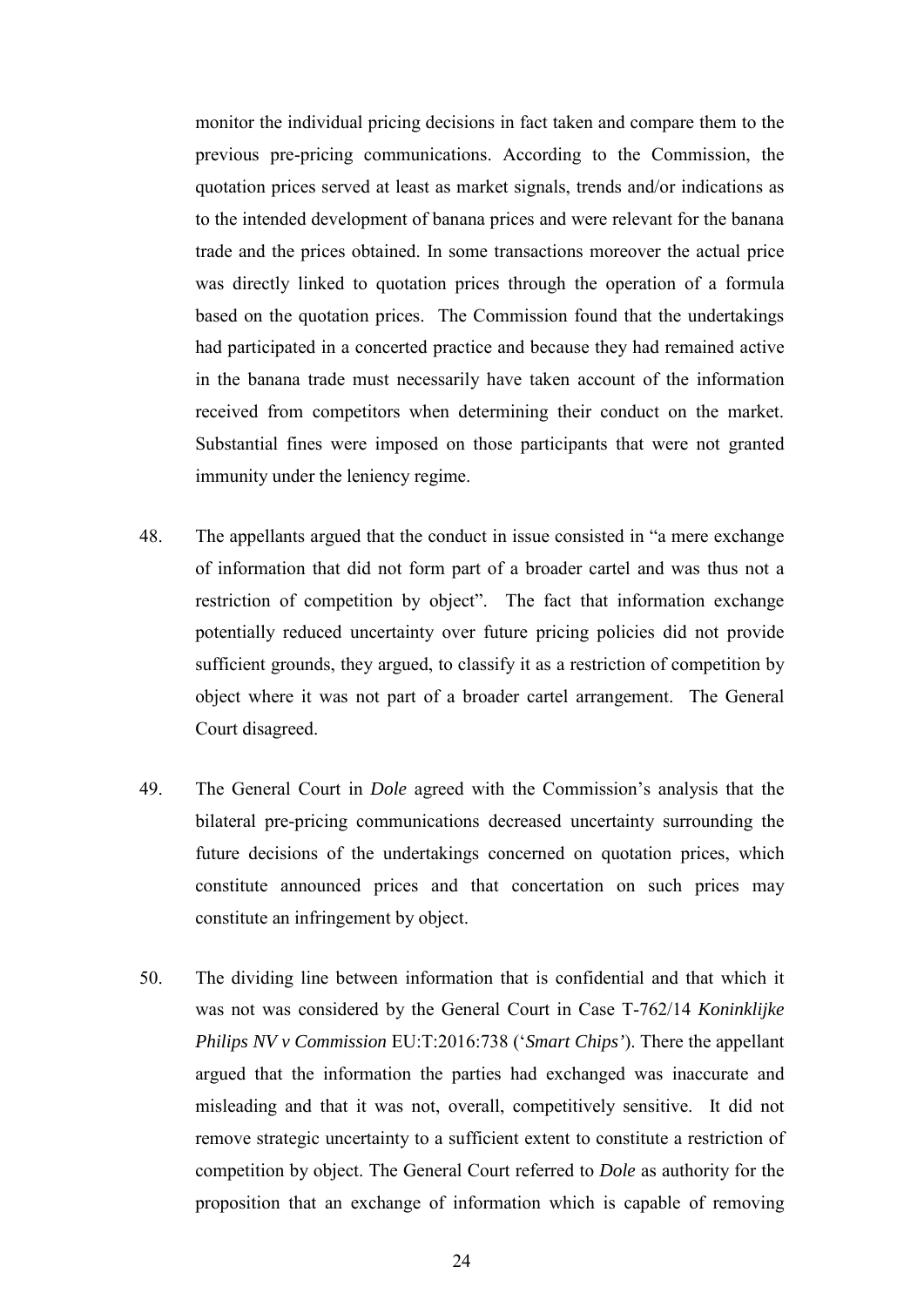uncertainty between participants as regards the timing, extent and details of the modifications to be adopted by the undertakings in their conduct on the market must be regarded as pursuing an anti-competitive object (paragraph 62). In analysing the nature of the price information exchange in that case, the Commission had found that the parties had discussed, at the very least, the price that a named customer had requested from them for 2004, the intention of Samsung and of the applicants not to offer the price requested by that customer (that is \$0.80 per chip) and of their intention not to offer the product for a price less than \$1.0. The General Court held that such an exchange of information relating to the future pricing strategy of the undertaking in general and of a customer in particular is capable of affecting normal competition.

### <span id="page-24-0"></span>**D. THE CMA'S INVESTIGATION**

- 51. The CMA's investigation of the Main Cartel was prompted by the approach on 2 May 2012 from CST seeking leniency in return for providing information. The CMA opened an investigation into the conduct covered by the Main Cartel Infringement and the Information Exchange Infringement on 12 September 2012, in parallel with a related criminal investigation into whether certain individual employees of Franklin Hodge, Galglass and Kondea had committed the cartel offence contrary to section 188 of the Enterprise Act 2002 ('The Enterprise Act'). The (criminal) cartel offence was introduced by section 188 of the Enterprise Act and entered into force on 20 June 2003. Section 188 provided that an individual is guilty of an offence if he dishonestly agrees with one or more other persons to make or implement, or to cause to be made or implemented, arrangements relating to at least two undertakings. The six types of arrangements that fall within this offence are listed at section 188(2) and include price fixing, customer allocation and bid rigging but not information exchanges. Using its statutory powers, on 27 November 2012 the CMA carried out unannounced searches at the premises of Franklin Hodge, Galglass, Kondea and Balmoral Tanks. Later the CMA interviewed the parties' employees and seized documents and other evidence.
- 52. Mr Joyce was initially arrested at Glasgow airport and taken to Staffordshire where he was interviewed. The CMA decided that Mr Joyce was innocent of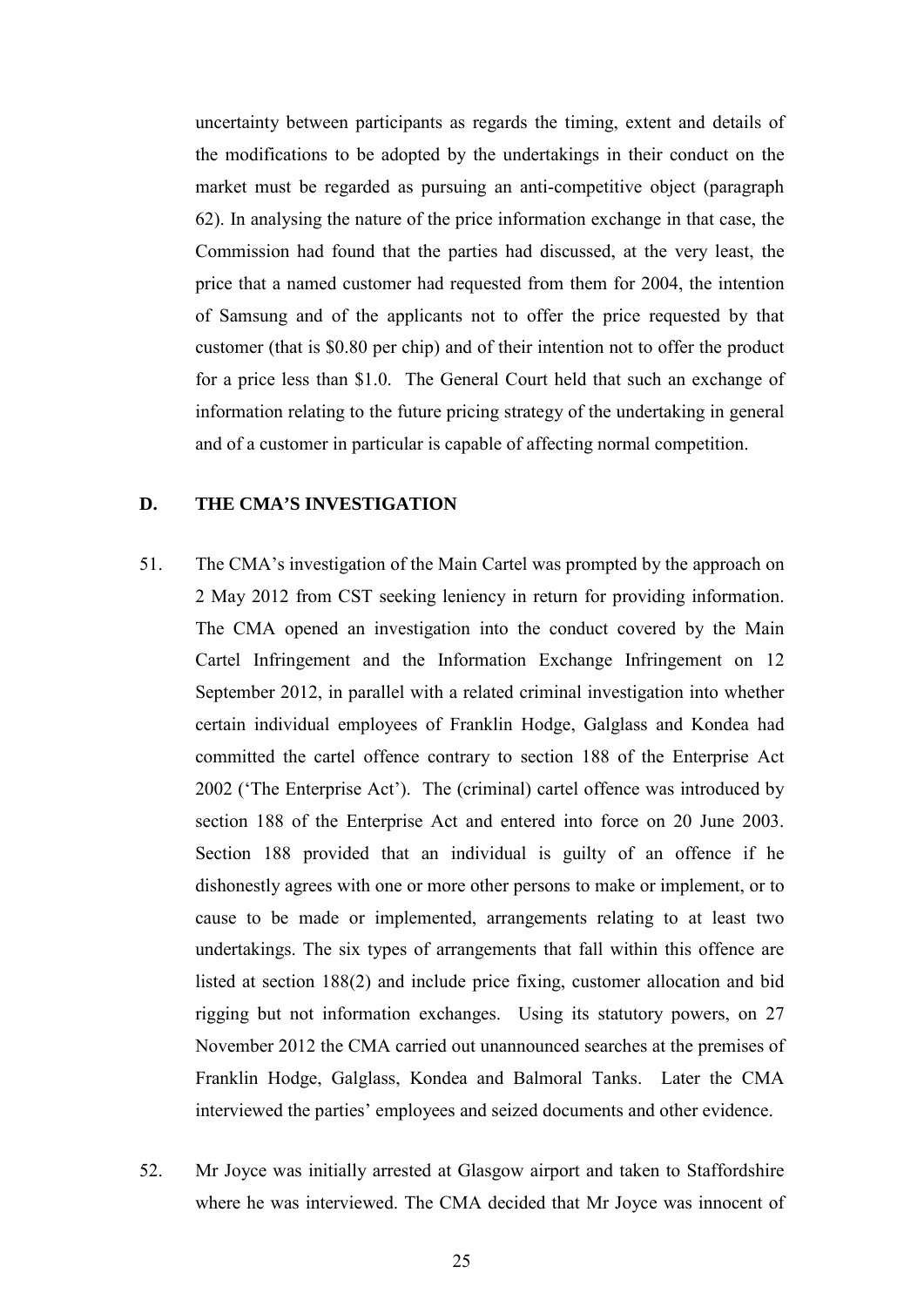any criminal activity. Mr Joyce says he was completely shocked at his arrest. Despite what Mr Joyce considered the CMA's unnecessary and heavy handed treatment of him, he agreed to assist in the prosecution of Mr Stringer and Mr Dean.

- 53. The criminal investigation culminated in the prosecution of three individuals. Mr Snee pleaded guilty to the cartel offence and was sentenced to 6 months' imprisonment, suspended for 12 months, and ordered to perform 120 hours of community service within 12 months.
- 54. The criminal trial of Mr Dean and Mr Stringer took place in June 2015 at Southwark Crown Court before His Honour Judge Goymer. The two men were acquitted. In its press release following the verdict, the CMA accepted that the jury were not persuaded that Mr Stringer and Mr Dean acted dishonestly, and that they should, therefore, be acquitted. However, the CMA noted that the case was brought under the law as it applied to conduct before April 2014, under which the cartel offence was only committed where the individuals concerned were dishonest. Following a change in the law brought about by the Enterprise and Regulatory Reform Act 2013, for conduct after 1 April 2014, it is no longer necessary for the CMA to prove individuals acted dishonestly to commit the cartel offence. The press release stated that the CMA was also conducting 'a related civil investigation' into whether businesses had infringed the Competition Act, although no assumption should be made as to whether that Act had been infringed.
- 55. Following the conclusion of the criminal proceedings, the CMA informed the parties that it had decided to continue its civil investigation under the Competition Act, and that it would address two separate alleged infringements, one in relation to the Main Cartel and one in respect of information exchange.
- 56. On 17 March 2016 the CMA entered into settlement agreements with Franklin Hodge, Kondea and Galglass under which those undertakings admitted their infringements in respect of both the Main Cartel Infringement and the Information Exchange Infringement and agreed to pay the fines the CMA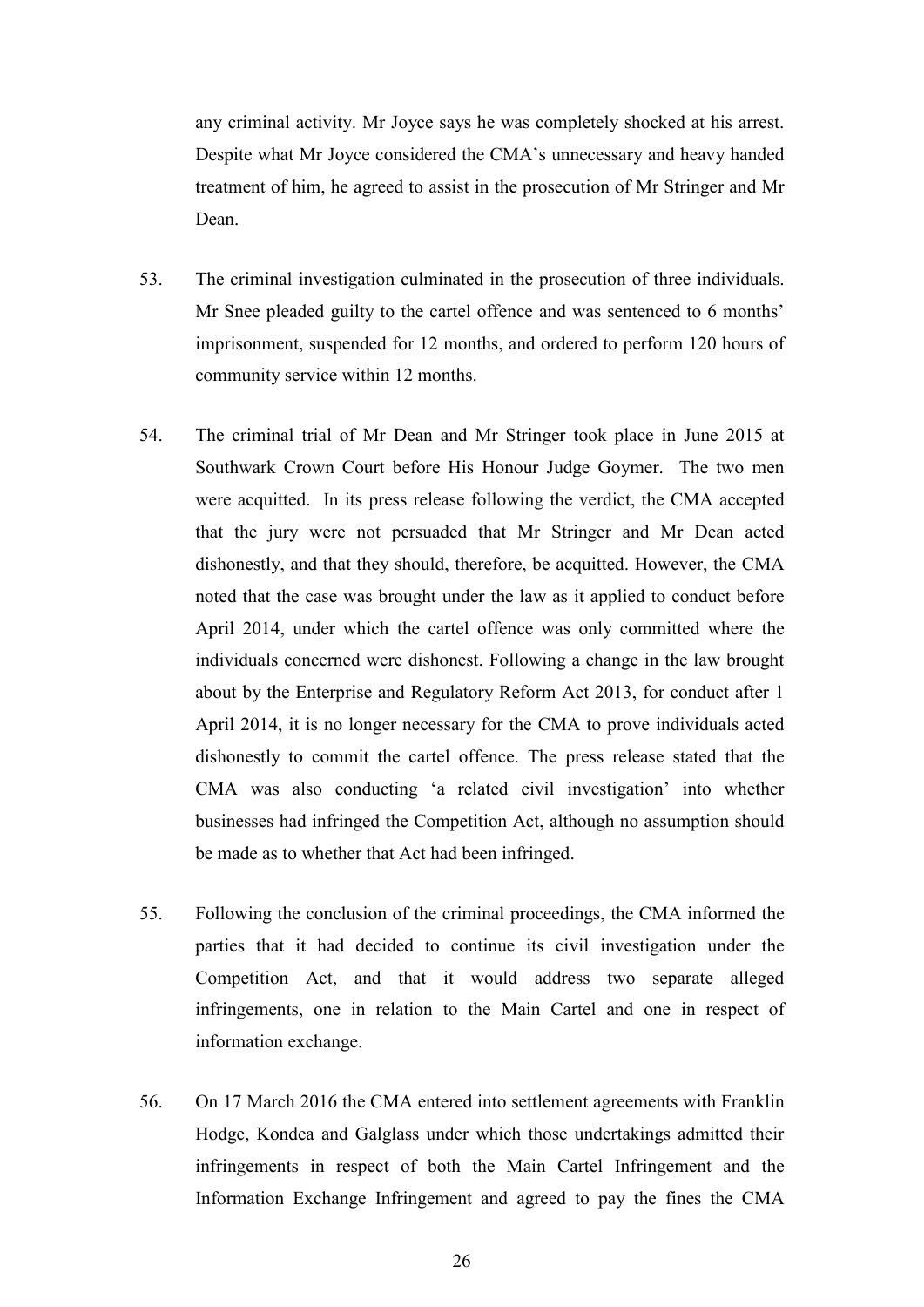proposed to impose on them. On 26 May 2016, the CMA issued a statement of objections covering both infringements to the settling parties and CST. Balmoral made representations on several occasions in response to the statement of objections but the other parties did not.

57. Following 'state of play' discussions in October 2016, Balmoral was provided with a transcript of the audio-visual recording of the Meeting. There was some correspondence between Balmoral and the CMA as to the accuracy of the transcript resulting in a final version being issued later. The CMA says at paragraph 2.123 of the Information Exchange Decision:

> "2.123 The CMA accepts that there are limited parts of the recording where the exact words being spoken cannot be clearly heard and that, as a result, the transcript is not a complete record of every word spoken at the meeting. However, the transcript is sufficiently complete and accurate that it can be relied on as evidence of the discussion which took place and, moreover, the nature of the discussions at the meeting is corroborated by other evidence. Any differences between the final version of the transcript and the original version or the version provided by Balmoral on 9 November 2016 are not material to the CMA's finding of an infringement … as set out in this decision."

58. There are several indications in the transcript that the transcriber has not been able to catch what was said particularly in relation to Mr Joyce because he is facing away from the recording equipment, looking at Mr Snee who is directly facing the concealed camera, for almost all the meeting. These gaps are indicated in the transcript by the insertion of '[?]' or '[inaudible]'. At the pretrial review hearing before the Tribunal on 14 June 2017 it was agreed that the panel members would each be provided with a copy of the audio-visual recording of the Meeting together with a time-stamped copy of the transcript. Each panel member watched the recording privately and the panel convened on the morning of the first day of the hearing to watch the recording again together, outside court, with the transcript to hand. We noted that sometimes it is only one or two words that have been missed and occasionally it is a few seconds of speech. However, we are fully satisfied that the very great majority of what was said by the men at the Meeting can be heard and has been accurately transcribed. The transcript of their discussions is supplemented to some extent by Mr Snee's description, in the phone calls he made after the others left, of what had been said.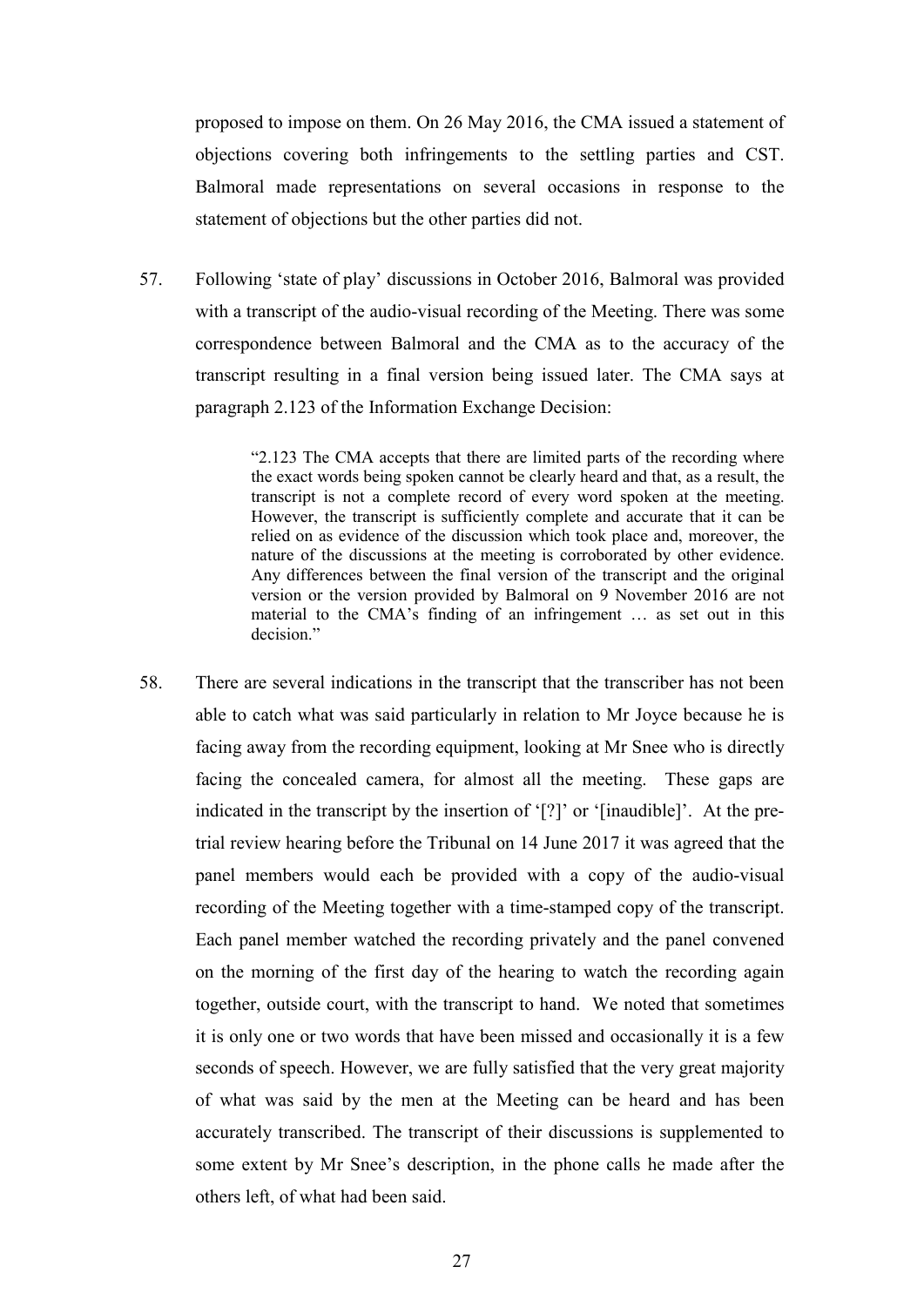## <span id="page-27-0"></span>**E. THE CMA'S DECISIONS**

- 59. The CMA issued both the Main Cartel Decision and the Information Exchange Decision on 19 December 2016.
- 60. In both Decisions the CMA found that the relevant product market was the supply of CGSTs for water storage used in sprinkler systems and the relevant geographic market was the whole of the United Kingdom. There is no challenge to these findings in this appeal.
- 61. As regards the Information Exchange Infringement, the CMA found that the audio-visual recording of the Meeting demonstrates that although Balmoral refused to take part in any allocation of customers, Mr Joyce exchanged information regarding current pricing and future pricing intentions with the other attendees, including after the existence of the customer allocation arrangements was confirmed to him during the meeting.
- 62. The Information Exchange Decision sets out some quotations from the transcript when the three men were present. The CMA emphasises in the Information Exchange Decision, as it did in the appeal before us, that Mr Joyce remained at the meeting for over an hour after his initial refusal to join the customer allocation arrangement. In the following 14 paragraphs, the Information Exchange Decision sets out the lengthy passages from the transcript on which the CMA relies to establish the infringement, concluding with the comment that Balmoral was in fact both providing and actively seeking pricing and strategic information from its competitors that were present at the meeting, and also asking Kondea about CST's position.
- 63. In particular amongst quotations the CMA relies on as evidence of the Information Exchange Infringement they include:
	- (1) Balmoral sharing its views on what pricing should be for specific tanks and that prices should move upwards (Transcript page 22 and 53):

"AJ … Reading between the lines, there will be a low price, maybe a proper market price on the 135, anything below £15,000 is stupid. Back up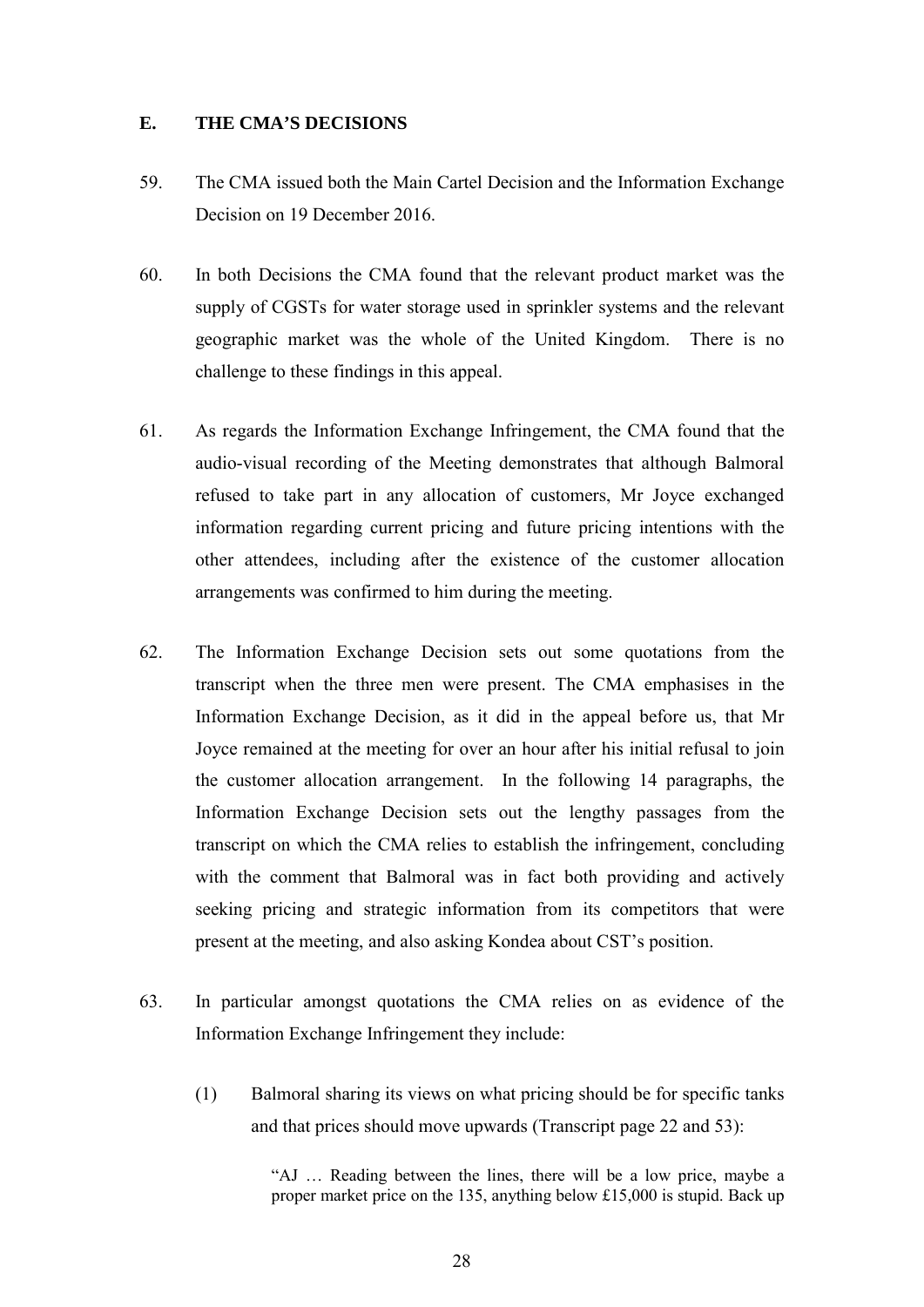to where it should have been about £17,500, £18000. When we start getting below £15,000 and two big guys are battling over a Tyco at £14,600 and we're losing it at £14,600. It's bonkers. "

At the end of the meeting Mr Joyce explains that he found the discussion to be 'very positive'. Mr Snee then asks Mr Joyce 'So no mark 7 price at this stage, but do you want to try to squeeze the price and get up as quickly as we can?' Mr Joyce responds: 'Yes, like I say the mark 7 would be in, erm, within that band. Pushing that band up, the top end rather than the bottom. '

(2) Mr Joyce volunteered the current prices at which Balmoral Tanks is selling school tanks and 135m<sup>3</sup> tanks (Transcript page 23):

> "AJ 'I will say that price is probably about .... the lowest one we did recently is about £9,500.

NS And that's what we thought. That's. .that's what we thought.

AJ The schools and the 135 are very similar £9,500, £10,500, £15,000 to 17,000.

NS OK.

CD I think £15,000 is far too low.

AJ No, but what I'm trying to say is …

CD £16,000

AJ We're selling at that price, we're now below it, what I'm trying to get to say is you're hitting a level where you say, it's like GRP tanks, we know the price in the market. And I say to somebody, we've been in the game so long, why would we not know the price, quote them this price, quote them that price? If we think we've a 35% market share in GRP you say to Norman that's nearly six out of ten orders that we lose. Why do we get upset if we lose one? We don't have it all, we've got to just make sure we're taking our share at the right price. I think with this it's like trying to push and get it stabilised. For me anyway, I get a much, much better feel for the way things are settling out you know."

(3) The attendees provided each other with information about what their prices would be if asked to quote for a 135m<sup>3</sup> tanks in the future (Transcript page 49):

> "CD What would you quote a 135 now? Not Arriva but if it just came out now.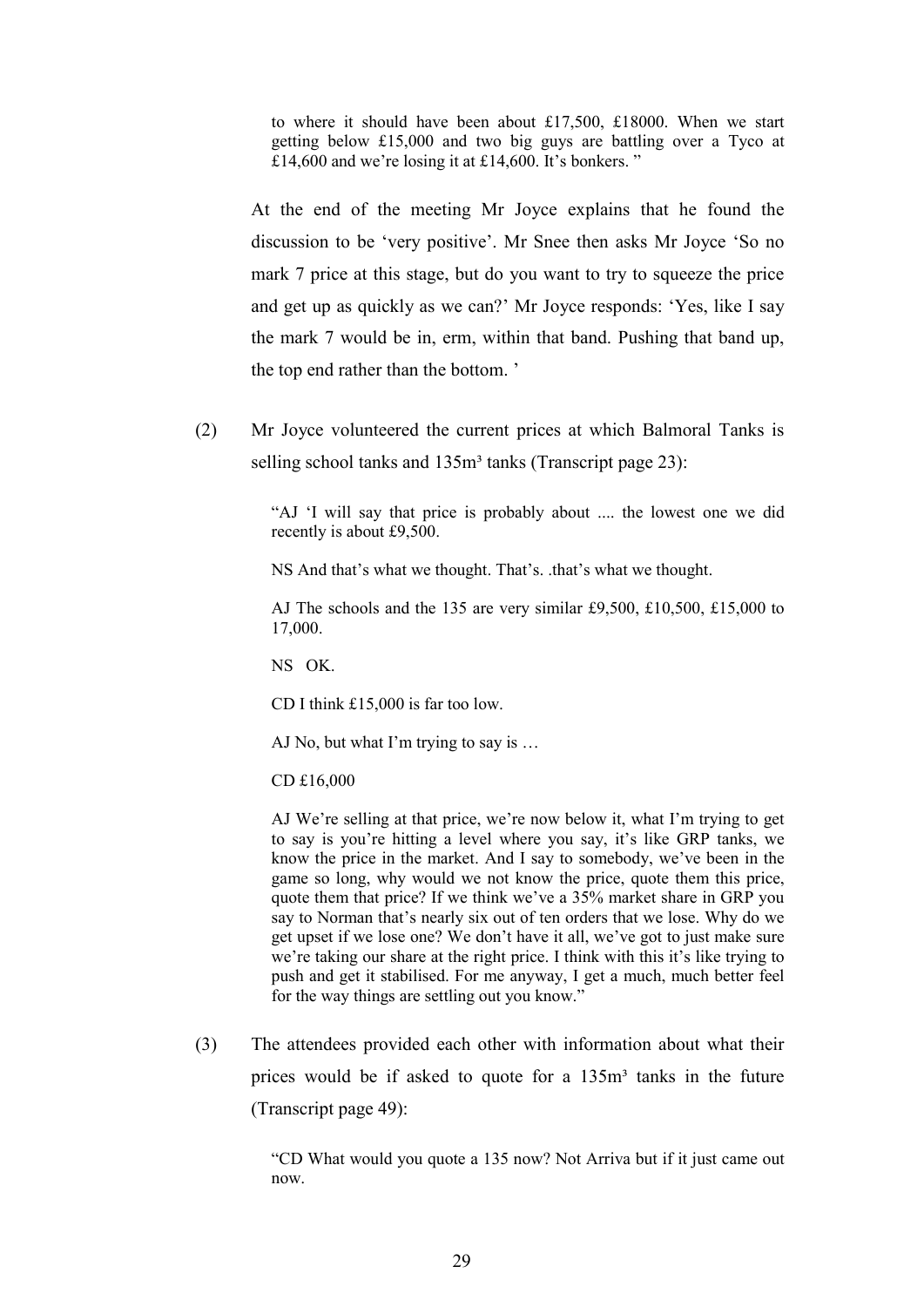AJ Say somewhere between £15,000 and £17,000. I wouldn't say it's always £16,000 as it has been... Some of that will be a reaction that you think what you've been told as well what other people are at now, yeah, erm, so that's why I'm saying we have taken some at a decent price. We have taken some at £15,000...but they haven't all been at £15,000.

CD What if it was just a tender at the moment, I'm just enquiring with an order to place?

AJ A one off tank, I would be surprised if it is less than £16,000. I'd say some of these things you might quote GRP tanks where someone wants a package [?] I actually give them a price for the whole lot rather than individual tank prices then that's a better way of doing it as well they might say you are a bit out on that, you're ok on that [?].

CD If you're trying to do it as a package you should only quote them 1 price, not individual prices.

AJ then you get some buyer "Do it separate", give them a chance to go to other people [?] I mean it does depend on who they are and what they've said to theirs?

CD I just mean an everyday spring comes along, for a 135 tank cos at the moment I'd be quoting similar to...

AJ [finishes CD's sentence]... £17,500.

CD May be we'll start high. Because if you start at £15,000".

(4) Discussion about price bands for schools tanks going forward, with Mr Snee indicating that for school tanks the band was £9,500 to £10,500, Mr Dean saying that £9,500 is reasonable with the list price being £10,100: (Transcript pages  $40 - 41$ )

> "NS Cos that's kind of the target price that we were going for for schools in Scotland, was £10,100 but Barry said it in order to beat Balmoral, we're going to have to drop to around £9,900, that's what I've been told, I'm getting you straight.

> AJ You see I've seen some at £10,200. I've seen £8,600 which is was a disaster.

NS Yeah we've not done £8,600

AJ I've seen below that £9,200 or £9,000 even that's low. £9,500, £10,500 is a target. If I hear anything from our guys that's anything above that will be exciting or below, that would be a concern …"

(5) Discussion about price bands for  $135m<sup>3</sup>$  tanks (Transcript page 40)

"NS … And the 135s? £14,650?

CD NO! [laughing],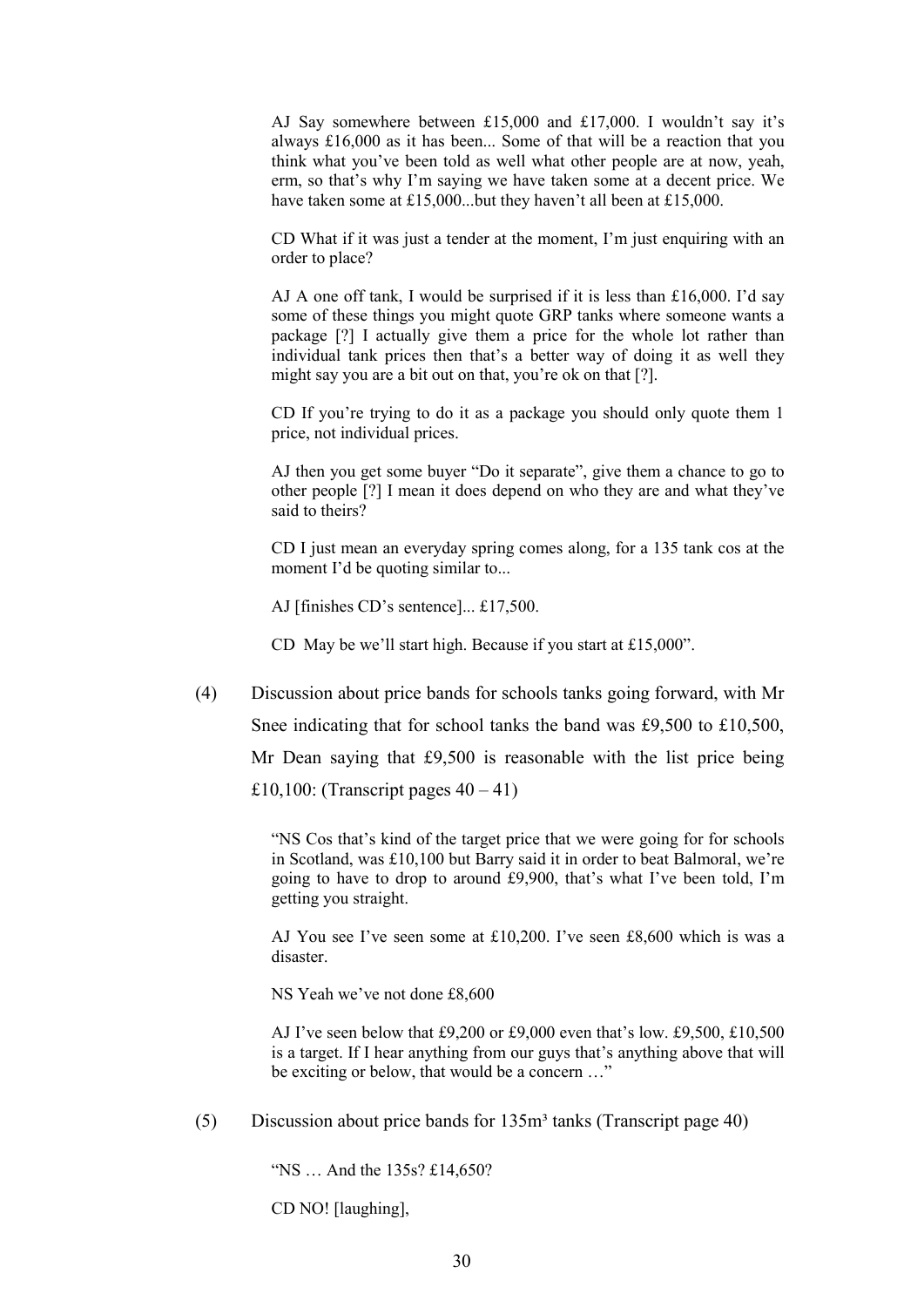AJ I've seen quite a few around about the £15,000 mark, so I'd say £15,000 to the £17,000 mark.

NS OK.

CD Well, I'd have thought a list price would have been £18,000 on a 135.That should be around about £17,000 that's with a ball-valve, with a ball valve should be about £18,000."

(6) During the Meeting, Mr Dean provided Kondea's price lists showing the strong downward progression of pricing over recent years, with a 135m<sup>3</sup> tank selling for £20,000 in January 2011, £21,000 in April 2011 but £19,000 in July 2011.

64. The CMA refers specifically to the discussions about future bids for contracts with Compco (footnotes omitted):

> "3.52 Earlier in the meeting, Franklin Hodge asks if Balmoral Tanks has sold any CGSTs to Compco, getting an indication of the level of sales in the market from its competitor. Mr Snee later tells the others that Franklin Hodge intends to bid to win future Compco contracts, telling Mr Joyce that Franklin Hodge will 'bid close to but under' what Balmoral Tanks has offered. Mr Snee also gives a price range that Franklin Hodge will quote for school tanks on the future Compco contracts: 'I'm going to have to go closer to the £9,500 than £10,500, on schools that's not because I'm trying to drag the price down, it's because I've got to try to open the door.'

> 3.53 Mr Snee also discusses a recent pre-qualification bid Franklin Hodge has won for Hall & Kay and its intention not to reduce the price agreed with Hall & Kay " … come hell or high water. If someone rings up and says well they're a bit cheaper cos even Hall and Kay have gone through the process of trying to reduce, duck, instead of constantly going to Franklin Hodge. You must now get 3 prices but we have rigidly stuck to the price we agreed and we won't move off that, mainly for credibility reason, that kind of supports the point, I'm not going to move from that."

> 3.54 All attendees take an active role in discussing what should be the target price bands for future bids for schools and 135m<sup>3</sup> tanks. Mr Snee summarises the position, once it is clear that Balmoral Tanks are not prepared to take part in customer allocation: '... Good. So coming back to where we were then, it's going to be a complicated picture isn't it, on the pricing front, this is like market sharing we going to have to manage it as best we can I suppose, is the conclusion we're coming to.'

> 3.55 Mr Joyce responds: 'We can always pick the phone up and have chat about it see where we are, make it quite clear where the bands are, if you go outside that band, on the low side then I'd like to think it won't be driven by  $\overline{\text{us}}$ "

65. On price bands, the CMA concludes from the Transcript that: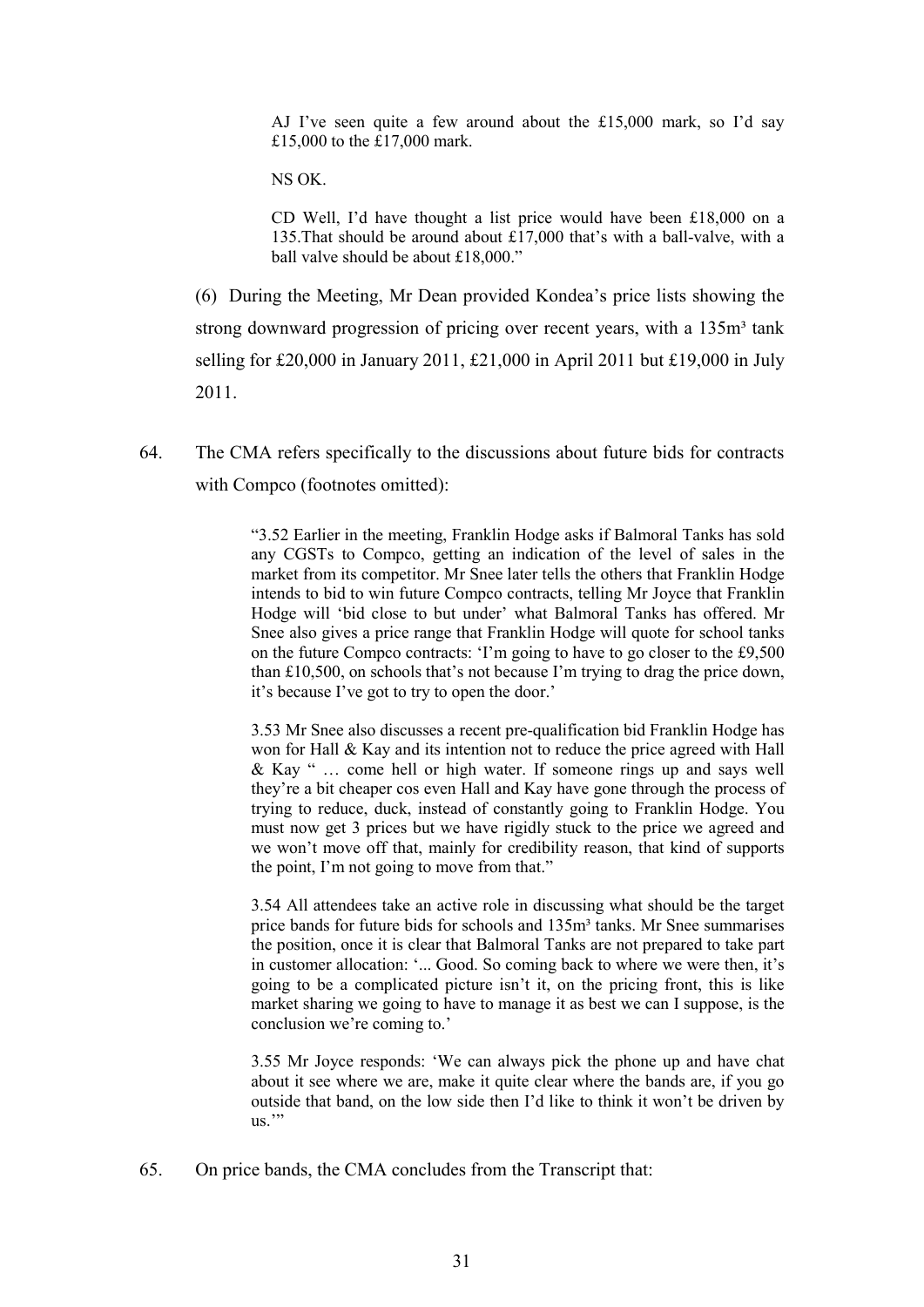"3.57 Mr Joyce explains in this exchange what would be 'a target' price for school tanks and later in the meeting states 'that's why I think you've got to have the bands to work with, to keep as the market price there is a market price for everything give or take. [?] if you're feeling a bit hungry you'll go here and if you're feeling a bit flush and you're not under pressure then you might squeeze it up, but if you take everyone low it's a disaster, you've got to have a mixture of jobs [?].' He notes with regard to a price that Mr Snee is proposing to bid for a future contract: 'If it's falling out of the bands, that's the concern'. Mr Joyce goes on to state that the parties to the information exchange should be aiming for prices at the higher end: 'Better near the top of the band than the bottom of the band for sure. [inaudible]. Somehow that's the area the target price.'

3.58 Mr Snee notes towards the end of the discussion: 'So in summary then we've got some agreement on bands...' None of the attendees register any dissent to this assertion."

- 66. The CMA then describes the three phone calls that Mr Snee had after he had been left alone in the room and the revised bid Franklin Hodge submitted to Compco later that day. The CMA notes that the price at which Balmoral ultimately won the contract was £100 below the lower end of the band discussed for  $135m<sup>3</sup>$  tanks. The CMA states that there is also contemporaneous email evidence that Franklin Hodge revised its prices for 135m<sup>3</sup> and school tanks after the Meeting: paragraph 3.67.
- 67. The CMA then turns in the Information Exchange Decision to the legal assessment of what happened. It refers to the case law on the nature of a concerted practice and to cases of infringements involving the exchange of price information. The CMA refers in particular to the judgment in *T-Mobile* where the Court of Justice confirmed that a meeting on a single occasion between competitors may, in principle, constitute a sufficient basis to find a concerted practice.
- 68. The CMA found that as a result of the exchange of information about their current prices and future pricing intentions at the Meeting, the parties reduced uncertainty as to their intended conduct on the market and substituted practical cooperation between them for the risks of competition. As regards Balmoral, the CMA stated:

"4.15 On the part of Balmoral Tanks, the evidence, at paragraphs 3.3 to 3.30 shows that by July 2012 it must have been aware of its competitors' objectives, even if not the detail of the cartel arrangements. However, even if it had not been aware prior to the meeting on 11 July 2012, as alleged by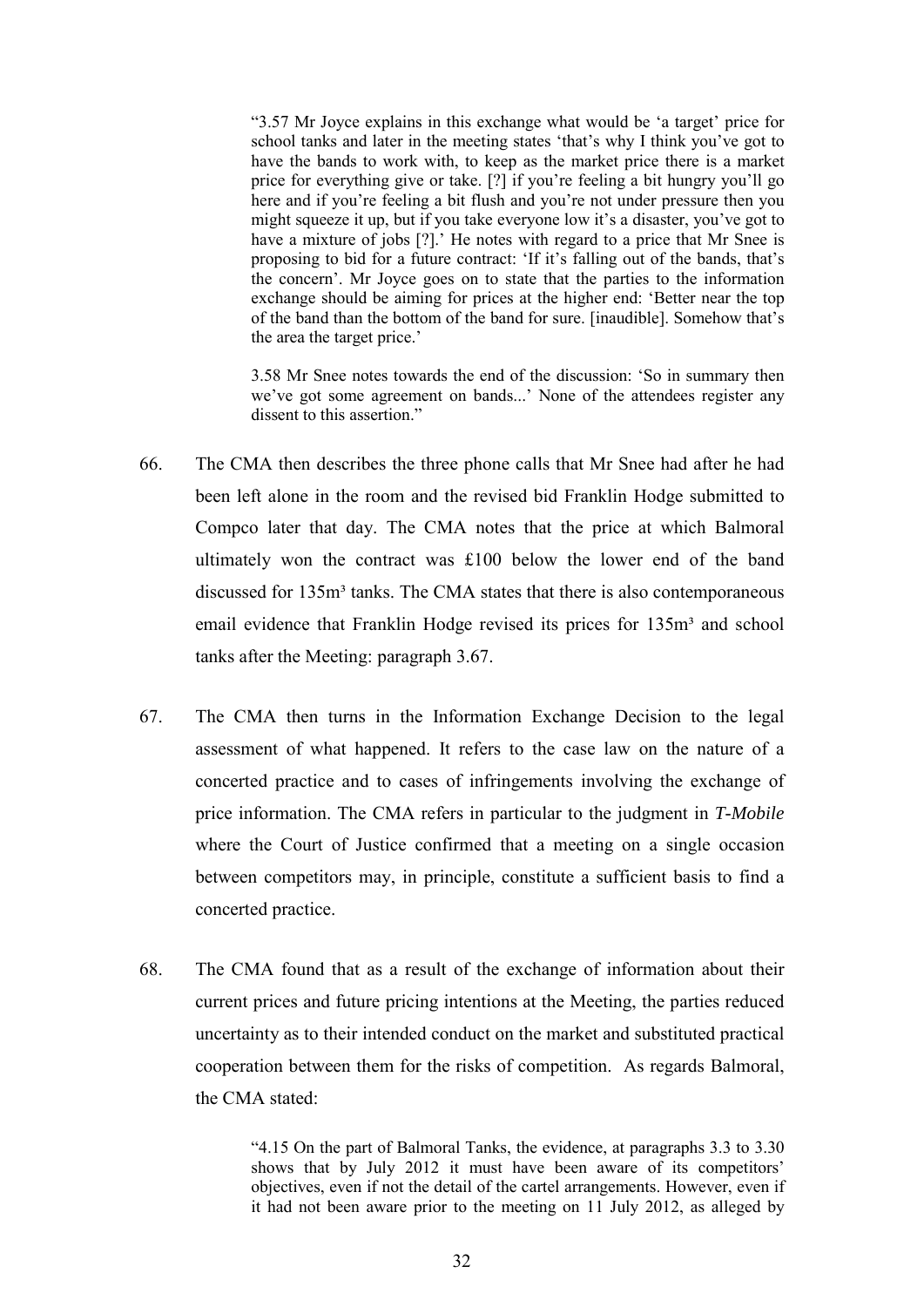Balmoral, Balmoral Tanks was made aware early on during the meeting that its competitors were involved in customer allocation. Despite this and its intention to end the contact, Balmoral Tanks remained at the meeting and continued to exchange information on recent past bids, current pricing and future pricing intentions.

4.16 The information shared at the meeting on 11 July 2012 was sufficient to reduce uncertainties as to the participants' pricing intentions in respect of CGSTs for schools and 135m³ CGSTs generally and in respect of dealings with Compco, Tyco and Hall & Kay specifically."

69. The CMA went on to conclude that the exchange of commercially sensitive information between the parties about their current pricing and future pricing intentions had an anti-competitive object:

> "4.46 The information comprised both generic and contract-specific information in the form of price bands and prices quoted for specific contracts. This information was useful and of practical value, as demonstrated by the fact that it was disseminated internally at Franklin Hodge immediately after the meeting and was used by Franklin Hodge to put in a revised bid for a specific contract just below the middle of the price band for 135m3 tanks where it thought Balmoral would bid, but 'not crazily below'. It reduced uncertainty as to the Parties' future conduct on the market and highlighted to Franklin Hodge, Kondea and Galglass that there would be less downward pressure on their prices than they might otherwise have expected. As such, the exchange of this information can be regarded, by its very nature, as injurious to the proper functioning of normal competition."

- 70. The CMA went on to make findings regarding the other elements of Article 101 and the Chapter 1 prohibition such as effect on trade and the application of exclusions or exemptions. None of those raises an issue in this appeal. Section 5 of the Information Exchange Decision dealt with the calculation of the penalty. We discuss that in more detail below in relation to Balmoral's appeal against the fine imposed on it.
- 71. The Main Cartel Decision found that between 29 April 2005 and 27 November 2012, Franklin Hodge, Galglass and Kondea were parties to an agreement and/or concerted practice took the form of price-fixing, bid-rigging and market sharing by way of customer allocation. CST was party to that agreement from 29 April 2005 until 2 May 2012, the date on which CST approached the CMA with an application for leniency. The parties to the Main Cartel agreed which customers 'belonged' to which party and agreed benchmark prices for a range of tanks which were used to calculate the maximum discount on price which would be offered to customers 'belonging' to another party to the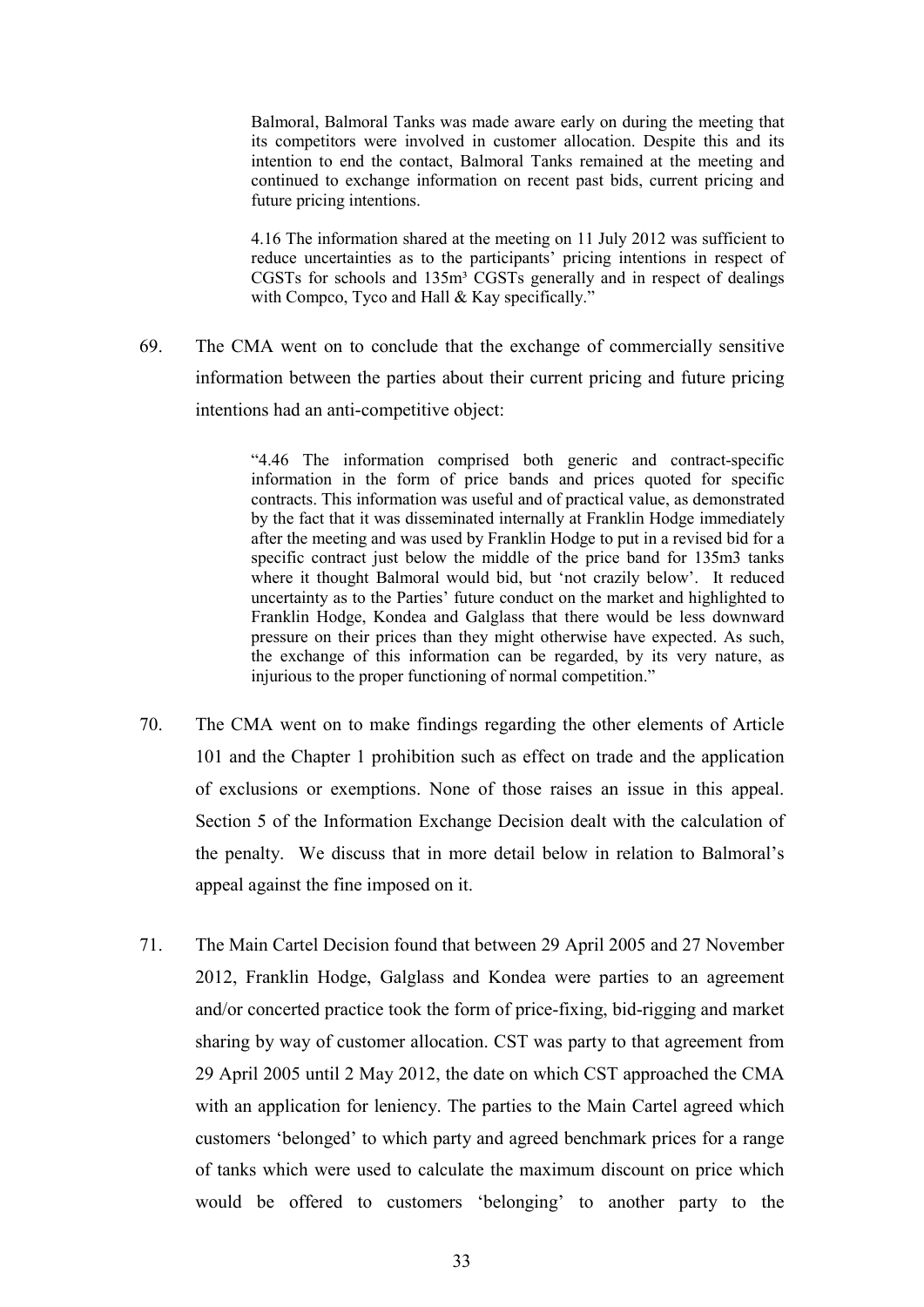arrangement. These arrangements were agreed and reinforced in regular meetings attended by the representatives of the parties involved, as well as in bilateral exchanges concerning particular bids.

72. Both Mr Snee and Mr Joyce gave evidence before us. We are sure that both of them were honest witnesses and were doing their best to assist the court. Mr Snee was more measured in his evidence than Mr Joyce and he clearly has less personal investment in the proceedings than Mr Joyce. It appeared to us that Mr Snee had 'moved on', both in the sense that in recent years he has moved out of a direct, sales role and into a role as a business development manager for Franklin Hodge and also in the sense that he regards the events of 2012 as a closed chapter, firmly in the past. Mr Joyce by contrast still feels a keen sense of grievance about the outcome of the CMA's investigation. This is clear from the passages of his written evidence we quote below and from his occasionally combative response to Mr Williams' questions on behalf of the CMA. We formed the impression that Mr Joyce's sense of unfairness in relation to the CMA's findings was unresolved. Mr Joyce clearly felt that those findings indicate that he, personally, and Balmoral as a company, behaved dishonourably. This has caused him to remember the tenor of the Meeting as well as what was actually said in a way which is inconsistent with the objective evidence of the recording, perhaps mixing up his subjective thoughts and motivations at the time with what he actually said and the impression his conduct makes on the attendees at the Meeting and on the viewer of the recording. This is not surprising given Mr Joyce's evidence that he had never watched the recording of the Meeting, although he had, of course, read the transcript. We accept Mr Williams' submission that the Tribunal should rely on the objective evidence of the audio-visual recording rather than on Mr Snee's or Mr Joyce's recollection or interpretation of the Meeting since their recollection may be unwittingly coloured by their subsequent experiences. Where their recollection of what happened at the Meeting differs from what we saw ourselves on the recording, we clearly have the advantage of being able to rely on the recording and the impression that it makes upon us.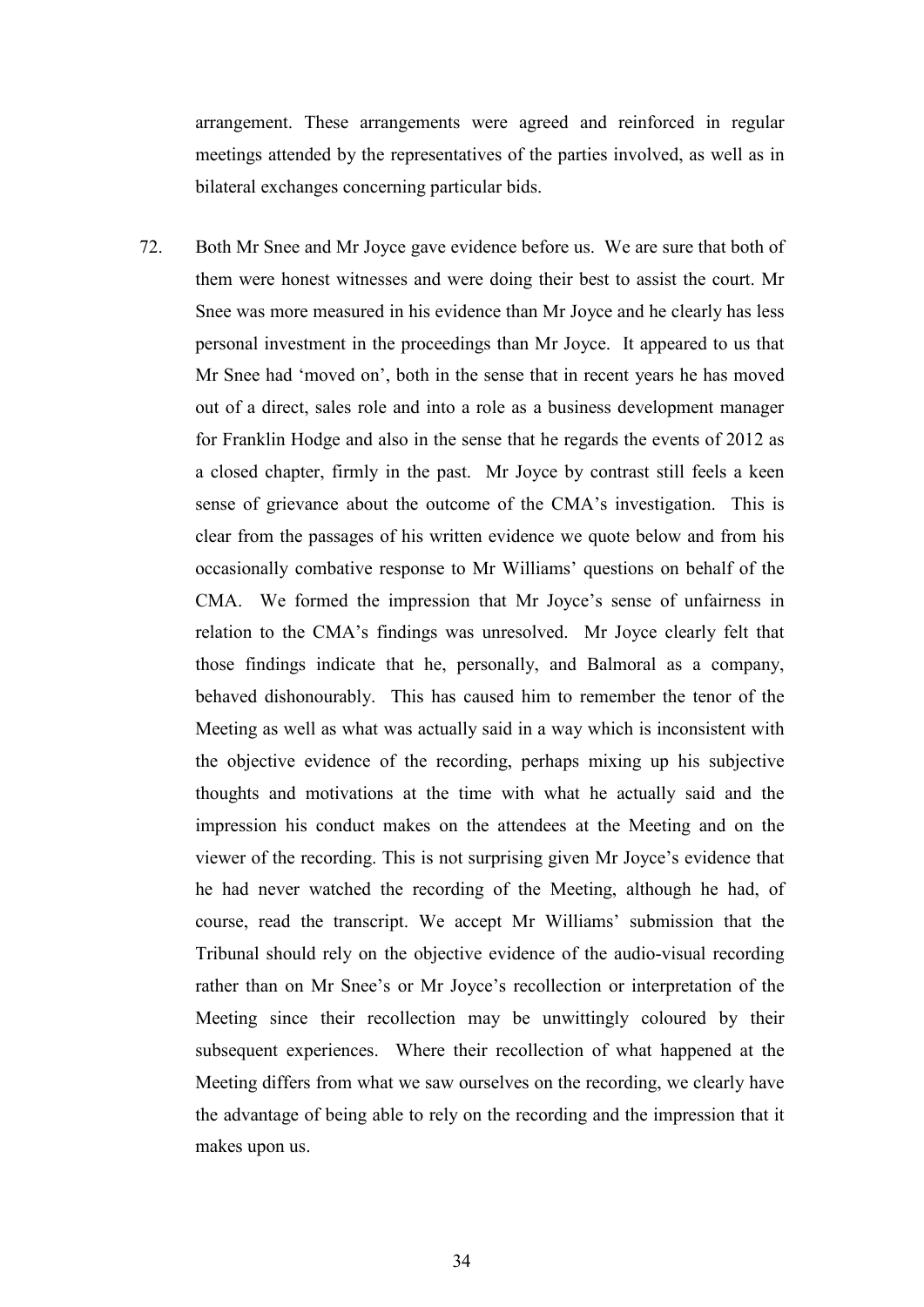#### <span id="page-34-1"></span><span id="page-34-0"></span>**F. BALMORAL'S CHALLENGE TO THE FINDING OF LIABILITY**

### **(1) General unfairness and inconsistency**

- 73. In its Notice of Appeal, Balmoral states that it is extraordinary that the CMA saw fit to render the Information Exchange Decision. A point that was raised in the Notice of Appeal but not argued so forcefully at the hearing was an allegation that the CMA was motivated to take the Decision because the criminal trial had gone "spectacularly badly for the CMA". The picture that the CMA presented to the Crown Court was one in which Balmoral destroyed or smashed the cartel, rejecting outright its anti-competitive arrangements and winning the day with honest competition. As Judge Goymer said in summing up to the jury at Southwark Crown Court, Mr Joyce was not interested in getting involved in customer sharing and price fixing: "He regarded it as unethical and immoral, and that what one should do is go out there into the marketplace and win work". That is a very different picture, Balmoral say, from the picture which the CMA tries to paint in the Information Exchange Decision.
- 74. In the Notice of Appeal, Balmoral contends that the stance taken by the CMA in the criminal prosecution and in the Information Exchange Decision cannot stand side by side; either the CMA got the Information Exchange Decision wrong or it misrepresented the true position in the criminal proceedings. Mr Joyce in his written evidence stresses that that he is particularly aggrieved by the inconsistent way that the CMA has approached the issue of his credibility as a witness. His evidence was relied on by the CMA in building its case in both the criminal prosecution and the civil investigation of the Main Cartel. However in reaching the Information Exchange Decision the CMA has disbelieved his account of his motives in attending the meeting and the nature of the comments he made during it.
- 75. We should make clear from the outset that the task of the Tribunal in this appeal is not to decide whether this is a case that should or should not have been pursued by the CMA. There are occasions on which the Tribunal is called upon to review the reasonableness of the decisions that the CMA makes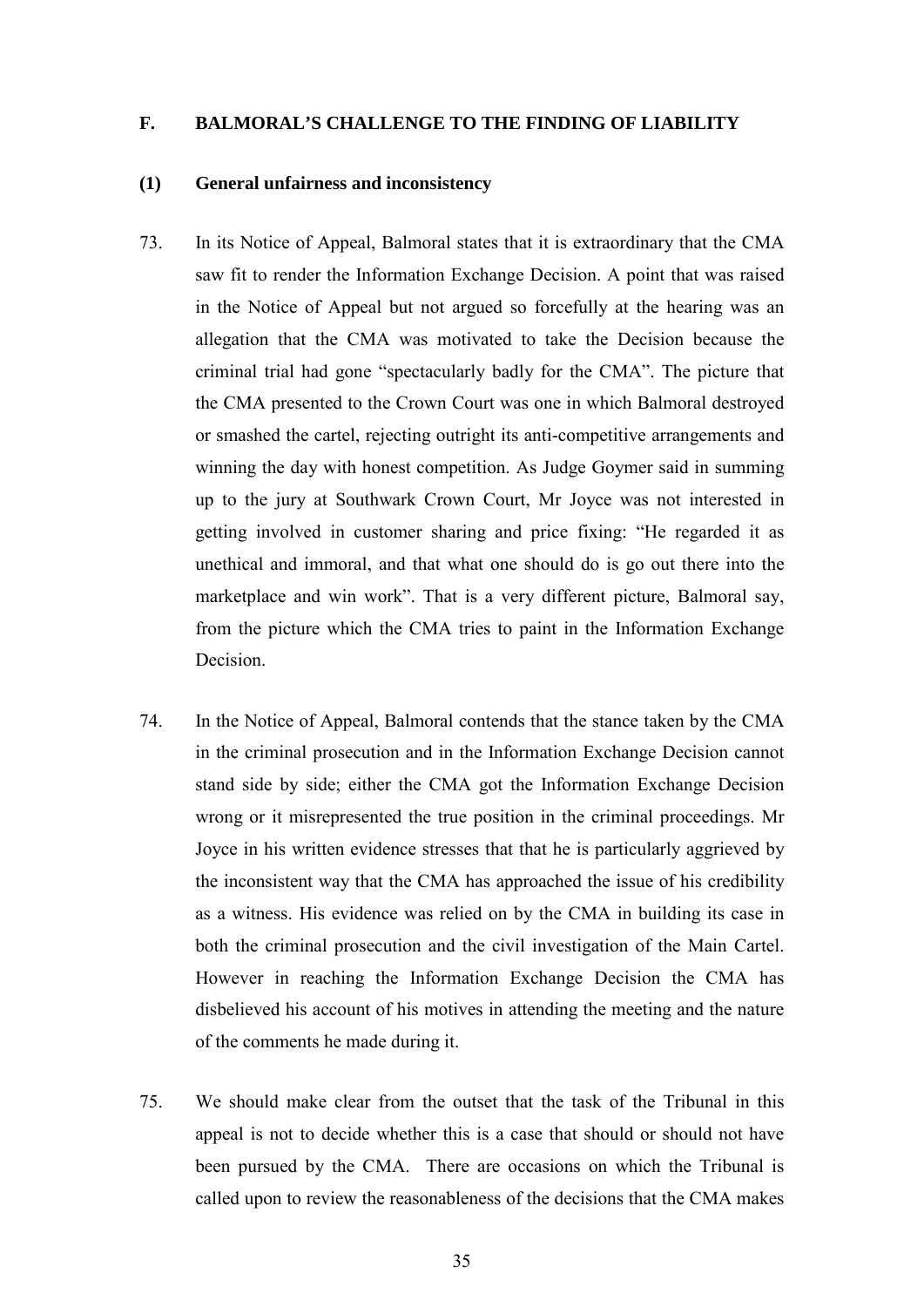when deciding whether or not to pursue a particular allegation of infringement. But this appeal is not such an occasion. Our task is only to consider whether the evidence on which the CMA relied and which is before us supports a finding of infringement and whether the fine imposed was appropriate.

76. We do not see any inconsistency in the stance taken by the CMA in this case. The authority pursued the criminal and civil proceedings in parallel. In August 2013 the CMA wrote to Balmoral's legal representatives stating that the decision not to prosecute Mr Joyce was separate from and unconnected with the investigation under the Competition Act. The CMA has never contended that Balmoral was a party to the Main Cartel which was the subject of the criminal proceedings. The CMA's case in respect of the Information Exchange does not depend on them concluding that Mr Joyce went to the Meeting with the intention of exchanging confidential pricing information; it depends only on the contention that at the Meeting in fact such information was exchanged.

## <span id="page-35-0"></span>**(2) The CMA misunderstood the purpose or object of the meeting**

77. Balmoral contends that the object of the Meeting and of the disclosure of information was not to restrict competition so far as Mr Snee and Mr Dean were concerned, but to persuade Mr Joyce to bring Balmoral into the Main Cartel. When Mr Snee was asked in interview why he and Mr Dean had shared pricing information with Mr Joyce, he explained:

> '.. .to come to a better arrangement on price so it was to sort of get a bit more of a better understanding of where prices were and I was trying to explore with Allan, you know, sort of I was trying to get out of Allan exactly where he was going with some of his, some of his pricing policy'. (see paragraph 4.49 of the Information Exchange Decision).

78. Balmoral's purpose was to put an end to unwanted contact. Mr Joyce's evidence is that following an uncomfortable meeting in March 2012 at which the others had complained about Balmoral's competitive pricing, he had discussed with Jim Milne, the Chairman of Balmoral Group and their financial director how and when they could cease contacts with their competitors. It was agreed that he could do so once Balmoral had secured its vortex inhibitor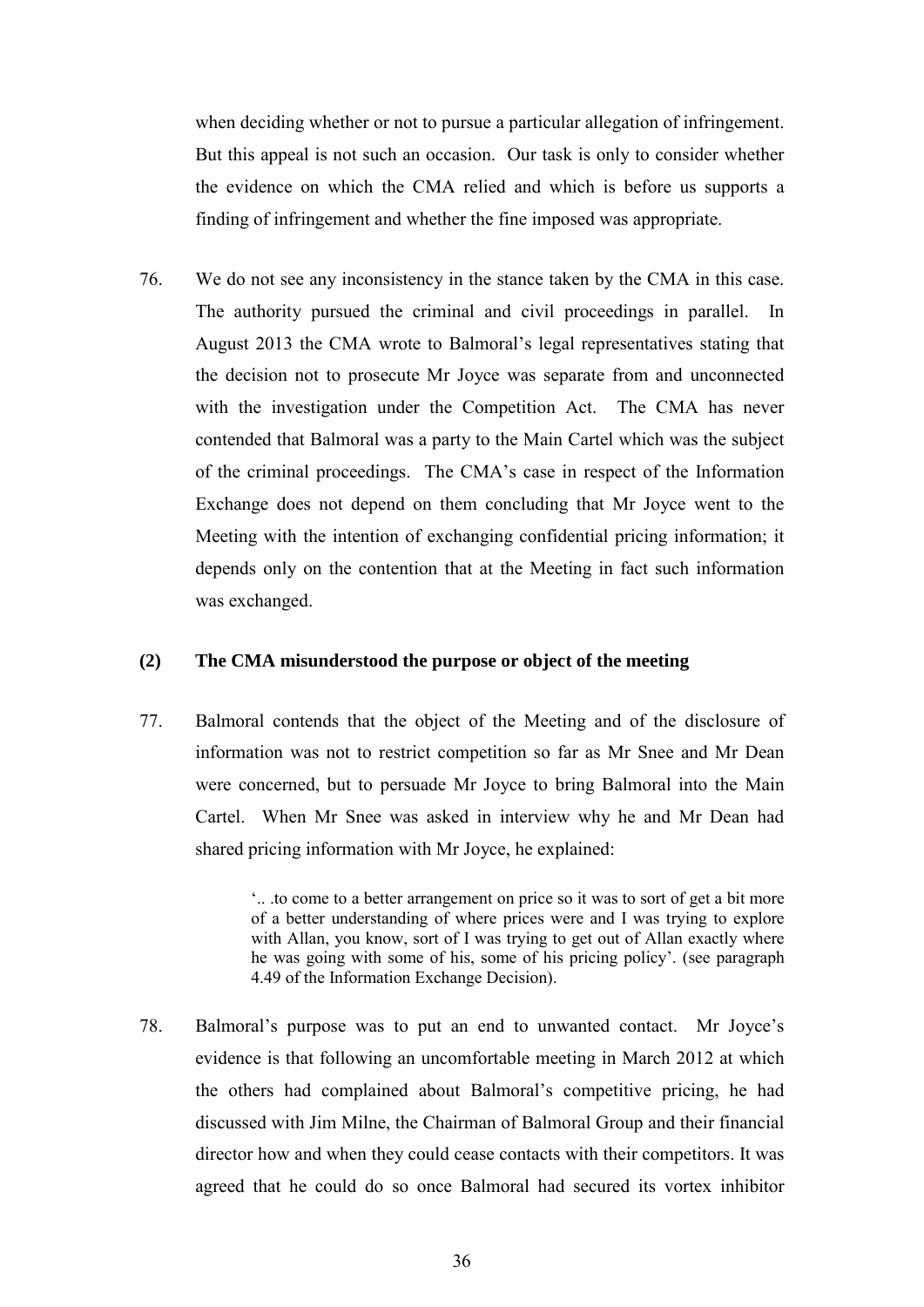certification but not before. He expressed the point in trenchant terms in his second witness statement:

"15. … As noted, I had been very open within Balmoral about the Competitors' contacts and that Balmoral would never compromise the way it competes. To suggest that in attending the Meeting I or Balmoral sought to restrict competition not only defies common sense but would also mean that, having actively raised this issue with my Chairman and colleagues within Balmoral, I then did an about turn before or during the Meeting. Again, I can't think of any common sense reason why I would have done this in the circumstances and context I have outlined. It is also personally offensive to me. It suggests that I would say one thing to my Chairman and colleagues but then effectively lie and do the opposite and not tell anyone and hope that, somehow, they would not find out. Further, to implement any of what the CMA is alleging would require me to issue a direct instruction to our sales director, which he quite rightly would have questioned why."

- 79. Mr O'Donoghue particularly criticised the CMA for artificially dividing the Meeting into the period before the existence of the Main Cartel was revealed to Mr Joyce and he refused to join the customer allocation arrangements and the remainder of the Meeting. Mr O'Donoghue sought to characterise the remainder of the Meeting as a continuing attempt by Mr Snee and Mr Dean to persuade Mr Joyce to bring Balmoral into the Main Cartel, offering the titbits of pricing information as an inducement. Mr Joyce continued to rebuff these attempts. It cannot be right, he submitted, that an undertaking commits an infringement simply by being in a room when information is provided by competitors in order to induce it to join an infringement, otherwise it would be impossible for that undertaking to refuse to take part in an infringement.
- 80. In making this submission, Mr O'Donoghue relies on European authorities where the Court focused on analysing the purpose for which an agreement or arrangement is entered into by the parties. Cases 96/82 etc *IAZ v Commission* EU:C:1983:310 concerned an agreement between Belgian water companies and suppliers of washing machines and dishwashers stipulating that all machines connected to the water supply had to have a certificate of conformity with standards imposed to protect the quality of drinking water. The Commission found the agreement infringed what is now Article 101 because the certificates were only given to official importers and not to parallel importers. The European Court referred to the need to have regard to the content and origin of the agreement and the circumstances in which it was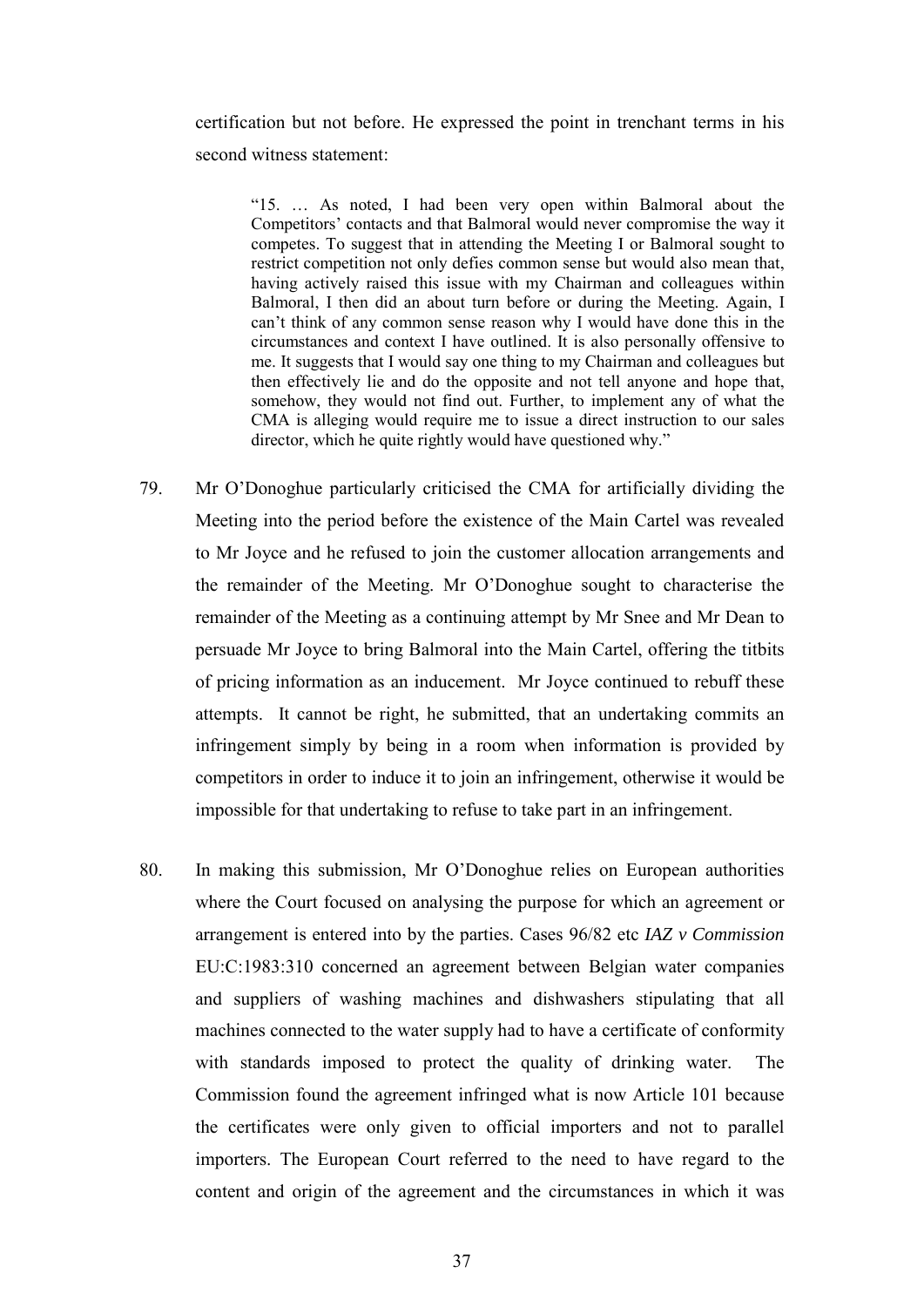implemented in finding that the clearly expressed intention of treating parallel importers less favourably than official imports with a view to hindering parallel imports:

"25. Therefore, the purpose of the Agreement, regard being had to its terms, the legal and economic context in which it was concluded and the conduct of the parties, is appreciably to restrict competition within the common market, notwithstanding the fact that it also pursues the objective of protecting public health and reducing the cost of conformity checks. That finding is not invalidated by the fact that it has not been established that it was the intention of all the parties to the Agreement to restrict competition"

81. More recently in Cases C-501/06P etc *GlaxoSmithKline v Commission* EU:C:2009:610 the Commission had condemned GlaxoSmithKline's ('GSK') distribution agreement with wholesalers in Spain under which medicines described by GSK as being prime candidates for parallel trade principally between Spain and the United Kingdom were sold. The distribution agreement contained clauses which the wholesalers complained restricted parallel imports by introducing a differentiated pricing system. The Commission had found that the restriction on parallel imports was a restriction of competition by object. The General Court had annulled that part of the decision but upheld the decision insofar as it found that the agreement had an anti-competitive effect. On appeal, when assessing the anti-competitive object of the agreement, the Court of Justice reiterated that regard must be had to the content of the agreement's provisions, the objectives it seeks to attain and the economic and legal context of which it forms a part (paragraph 58). The Court of Justice also stated that although the parties' intention is not a necessary factor in determining whether an agreement is restrictive, there is nothing prohibiting the Commission or the EU judicature from taking that aspect into account. Mr O'Donoghue also referred to Case 246/86 *Belasco* EU:C:1989:301, paras 12 and 15 where the Court of Justice rejected arguments from a cooperative of Belgian roofing felt manufacturers that the purpose of a price-fixing and market sharing agreement was to enable the members to make a collective application to the Belgian Ministry for price increases. The Court of Justice upheld the finding of infringement even though the prices fixed for new products may not have been observed in practice because the decisions of Belasco's general meeting fixing prices were intended to restrict competition.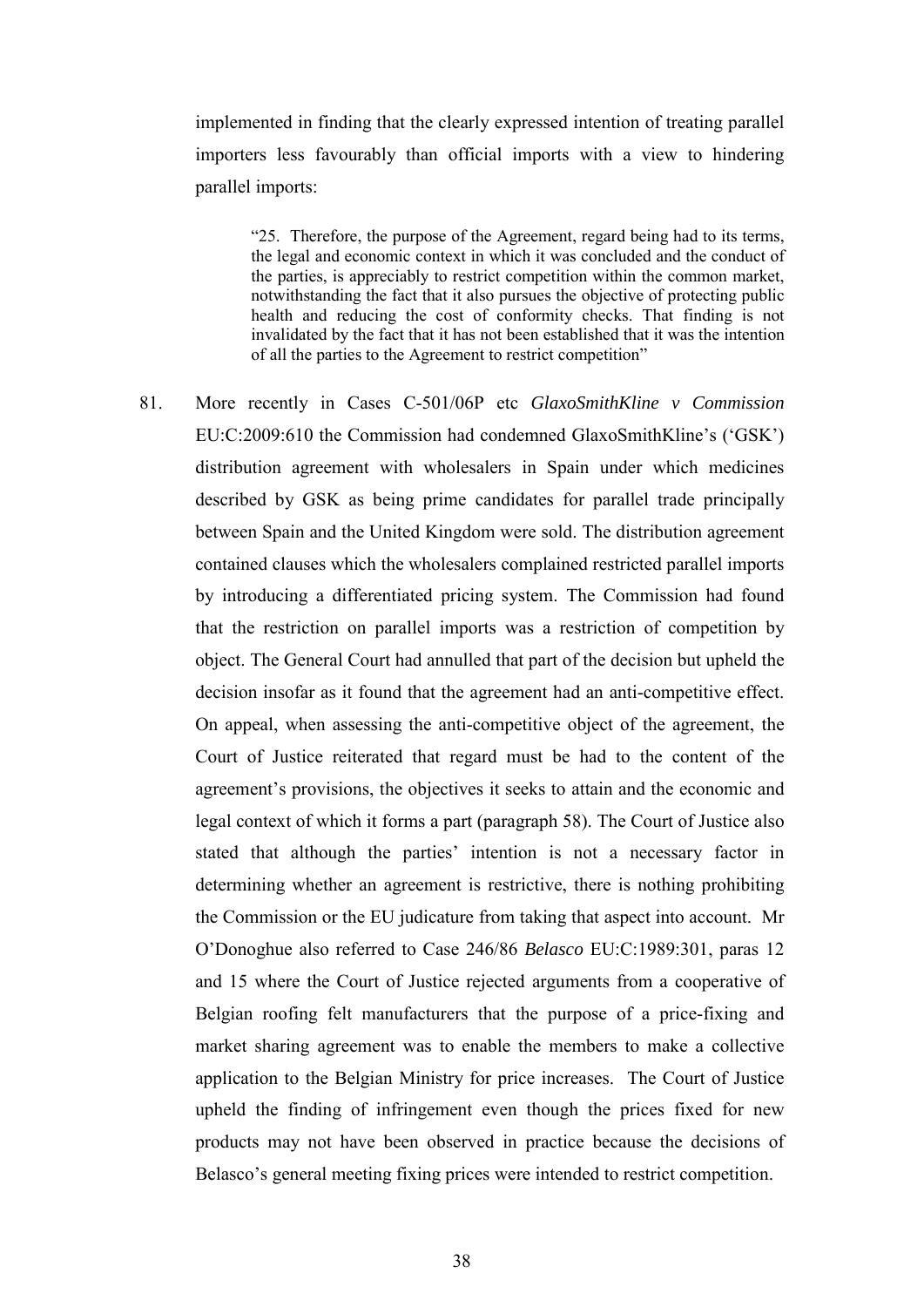- 82. We do not consider that these cases support Balmoral's contention that the correct focus for the CMA or the Tribunal is the intentions or purpose of the participants in the Meeting at the point when they first enter the room. The relevant purpose is not the purpose which those attending the Meeting hoped to achieve when they started their discussion but the purpose of the arrangement that had been arrived at by the end of the Meeting. We accept that the purpose of Mr Snee and Mr Dean going into the Meeting was to persuade Balmoral to join the Main Cartel. But once it became clear that that was not going to happen, they were keen to see if anything could be salvaged from the Meeting which would reduce the competitive pressure from Balmoral and make it possible for the customer allocation agreement between the remaining suppliers to continue in some modified form. To restate that in terms familiar from the case law, their intention and purpose was to reduce the uncertainty that prevailed in the market because of Balmoral's conduct and replace it with some greater ability to predict what prices Balmoral would quote to customers in the future. The CMA found that that purpose was achieved and that the information exchanged did reduce uncertainty - Mr Snee and Mr Dean thought that they did have a better idea of the prices Balmoral would quote.
- 83. So far as Mr Joyce's purpose is concerned, again we accept that he went to the Meeting intending to put a stop to illegitimate contact from the others, as agreed with his senior colleagues in Balmoral. But that was not the end of the matter. He stayed on after he had told them Balmoral was not interested in joining the Main Cartel. Mr Joyce complains that it is artificial for the CMA to expect him just to get up and leave the meeting abruptly or to inform the CMA about the existence of the Main Cartel. Although he maintained his refusal to join in customer allocation throughout the Meeting, he wanted to remain on cordial terms with Mr Snee and Mr Dean, given that he would have to meet them in the future at legitimate industry events. Towards the end of his cross-examination when it was put to him that he could have left the Meeting much sooner than he did, Mr Joyce said:

"No, I do not. As I said yesterday, I had had numbers of meetings with these guys, I have said this already. Yes? I tried to recruit Clive Dean. I am actually quite a professional guy, I do have some manners. If I turn up to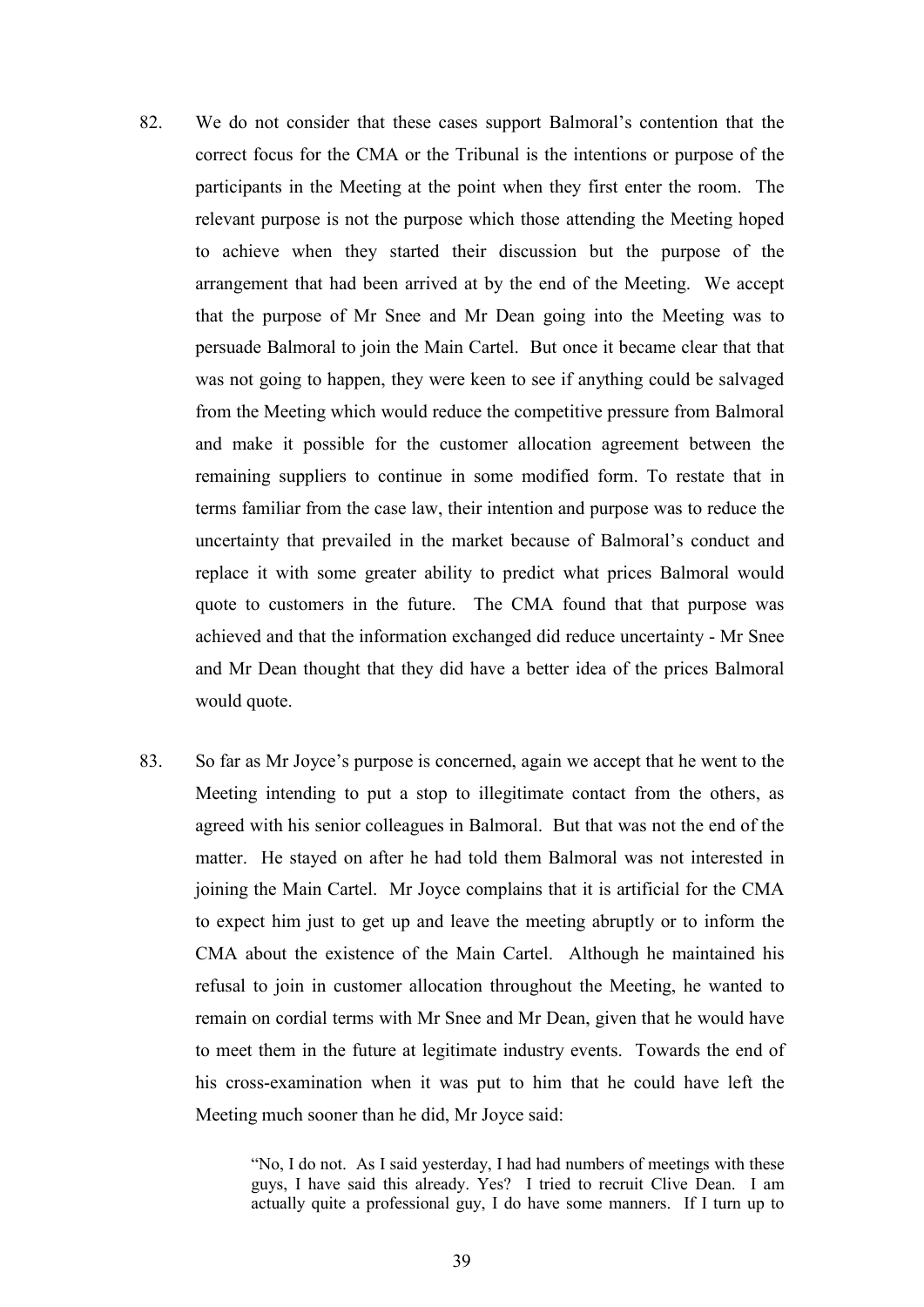that, having been chased for 8 months and having been to a number of meetings, I cannot just walk in there and almost put up my finger and walk out the door, because I am going to meet these guys in the market place, at trade association meetings or exhibitions. I am quite a confident person but I am not an arrogant person, and there is quite a big difference, so that is why I did not walk out."

- 84. It is because executives meeting together for a legitimate industry purpose must be firmly discouraged from giving into any temptation they may face to slip into illegitimate discussion of prices that the case law defines the concept of concerted practice in price exchanges so broadly. It is also why Governments consider it necessary to confer on competition authorities extensive investigatory powers and the ability to impose substantial fines for infringements. We consider the evidence as to Mr Joyce's behaviour further below. But we reject the submission that the CMA failed to take into account the purpose of the Meeting or the economic and legal context of which the discussions at the Meeting formed a part.
- 85. We agree with the CMA that an important part of the context of the Meeting is the success of the Main Cartel in putting a stop to previous price competition and in raising prices in the market. The context of the Meeting was, as Mr Joyce knew even before he was told about the formal customer allocation arrangement, that relations among the suppliers were cosy, they met regularly to discuss things to an extent that Mr Joyce was well aware was inappropriate. These were suppliers who were accustomed to knowing each other's plans and prices and to acting on that information for their mutual benefit. In our judgment, the economic context of the Meeting makes it more rather than less likely that truthful information would be exchanged and that people would immediately act on that information. These companies were accustomed to deliberately foregoing contracts in order to maintain a steady market share at a higher profit margin than they would earn if they competed vigorously for every contract. Mr Joyce must have realised, at least he should have realised, that any information he provided about future pricing would be snapped up by Mr Dean and Mr Snee who were very eager to prevent the collapse of the Main Cartel.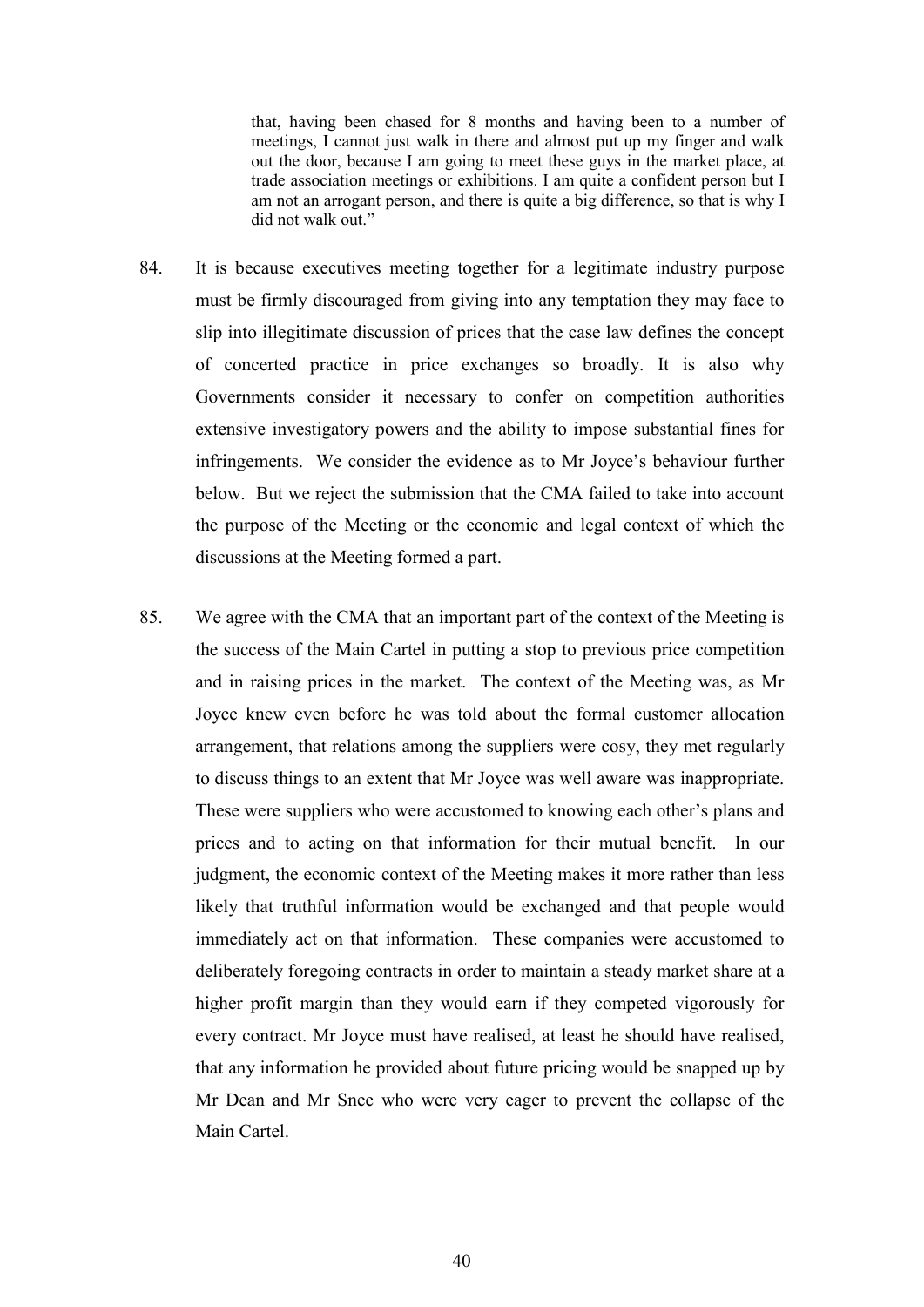- 86. Whatever had been the intentions of the parties before they went into the Meeting, we agree with the assessment of the CMA that the evidence shows that none of the parties present at the Meeting expressed any reservations or objections to each other in relation to the provision or receipt of the information provided. On the contrary, the transcript of the Meeting shows all attendees taking an active role in sharing and soliciting information. We agree that there is no clear dividing point in the Meeting between the early attempts to persuade Balmoral to join the Main Cartel and the later information exchange; Mr Snee and Mr Dean may well have hoped that by demonstrating the usefulness of such meetings to Mr Joyce, they would change his mind. They may have been encouraged in that hope by the fact that Mr Joyce wrote down the information they were providing. But in our judgment there were two strands to the Meeting – the continuing attempts to recruit Balmoral to the Main Cartel and the discussion of prices. This was not a situation where Mr Joyce was the passive recipient of information as part of Mr Snee's and Mr Dean's attempts to recruit Balmoral. Mr Joyce provided information himself about Balmoral's prices and at one point in the meeting directly asked Mr Dean to tell him the price that Kondea had quoted for a particular contract.
- 87. The CMA concluded:

"Although Mr Joyce made it clear during the meeting that he did not want to participate in the customer allocation arrangements between the parties, other comments made by Mr Joyce during the meeting show that his objective when discussing prices was for prices to stabilise towards the higher end of the bands being discussed at the meeting. Mr Joyce noted during the meeting that: 'the thing for me is to get it stabilised because if we keep going even lower from my point of view as well, we're hitting rock bottom rather quickly'. He then later notes: 'Better near the top of the band than the bottom of the band for sure.' In addition, when asked by Mr Snee if Balmoral Tanks 'want to try to squeeze the price and get up as quickly as you can?', Mr Joyce answered, 'Yes... Pushing that band up, the top end rather than the bottom'. Mr Joyce also said in interview that Balmoral Tanks was trying to avoid a 'price war'."

88. We agree that that is an accurate and fair conclusion to draw from the recording of the Meeting.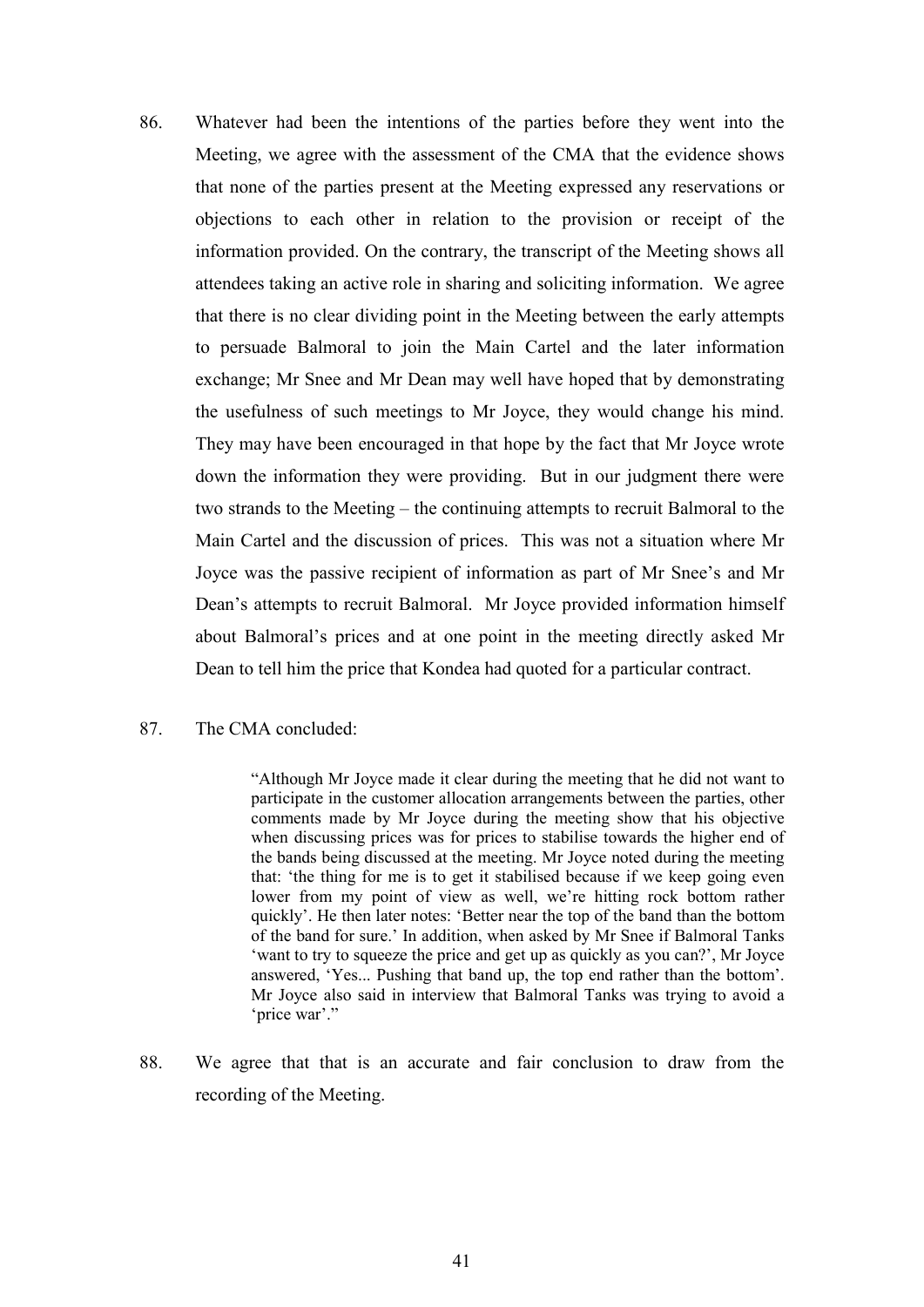### **(3) Mr Joyce's lack of involvement in Balmoral pricing decisions**

- 89. In support of the contention that Mr Joyce's object in attending the meeting could not be to restrict competition by disclosing the company's pricing intentions, Balmoral say that Mr Joyce was not meaningfully involved in the pricing of CGSTs. It was Balmoral's sales director Norman Ross and his sales team who were responsible for setting prices and for all negotiations with customers. Balmoral assert that the CMA failed to take Balmoral's internal structures and restraints that they placed on Mr Joyce into account when reaching the Decision.
- 90. Further, Balmoral point to the fact that Mr Joyce made it clear to Mr Snee and Mr Dean at the Meeting that he was not involved in pricing decisions within Balmoral. Mr Joyce said (Transcript page 16):

"...Everybody's got to make some money. I think what you might, find, seriously that you'll see your prices creeping up, but I don't talk to the sales guys either, they're got guidelines and I'm saying [inaudible] they push on and they've got the tanks they go for, there's a lot of pressure internally now from Balmoral now and it consists of what's going on at Tyco now..."

91. In his written evidence, Mr Joyce said that Balmoral operates a 'cost plus' system for pricing tank bids. This requires sales staff to use an estimating system to base the prices they offer for any product on the estimated cost of manufacturing, transporting and installing the tank, plus a margin for Balmoral. During 2012, the sales team had a target margin to achieve with CGSTs set annually as part of the budget process. His evidence was that all quotations sent to customers and negotiations on price were undertaken by Mr Ross and his team. At this time there was a team of six internal sales people and six regional sales people based in Croydon rather than in Aberdeen where he was based. His practical scope for influencing them was reduced. The mark up that the sales staff include in the price quoted depends on what they believe will be the best price they can obtain and still win the contract. Mr Joyce said his role was to approve any bid if it fell below a 10 per cent margin but that beyond that he did not interfere with the prices offered by the sales staff. He said: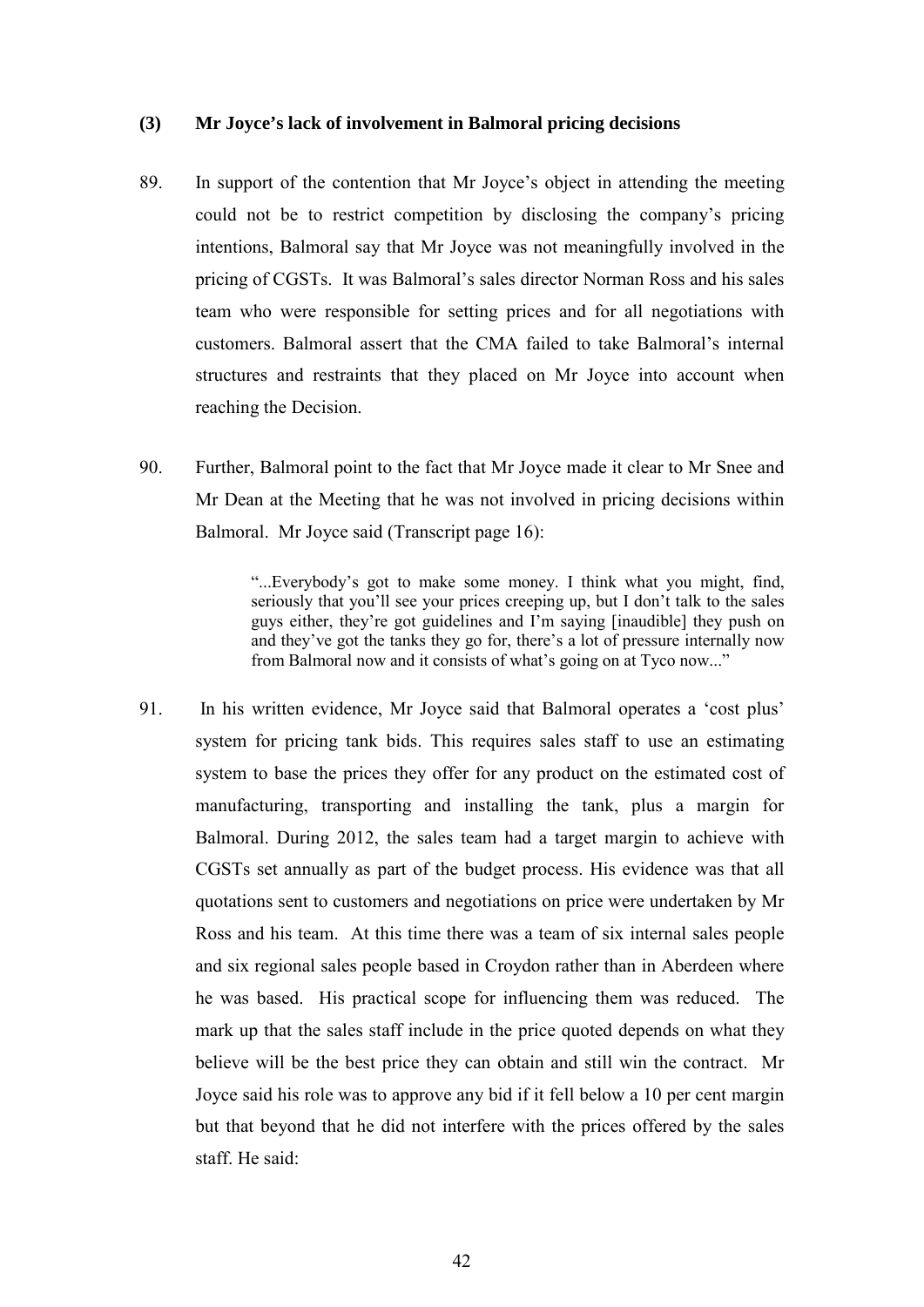"Even if the some bizarre reason I had wanted to undermine Balmoral's strategy and help our Competitors, I would have struggled to do so. This is because, as I explain above, I did not have day to day involvement in our pricing of CGSTs. That task was left to Norman Ross. Had I wanted to share Balmoral's pricing strategy with the Competitors, I would have first needed to convince Norman why, all of a sudden, I wanted more involvement with the pricing of one particular product group. I did not do so. Had I done so, it would almost certainly have set alarm bells ringing for Norman and his Sales Team. They would have questioned why I needed that specific information, and I would have had no good answer to give them."

- 92. Further, he says that his market knowledge of average prices for tanks was based on historic information provided by Mr Ross after the quotes had been submitted to customers.
- 93. However, this submission is not, in our judgment, supported by the evidence. First, it is clear from the transcript of the Meeting that, after telling Mr Snee and Mr Dean at the start of the Meeting that he did not have any contact with the sales team, he readily answered their later questions about what Balmoral intended to quote on actual, prospective bids or what it would quote if asked, hypothetically, to bid. For example, at page 49 of the transcript when Mr Dean asked Mr Joyce directly what Balmoral would quote if a bid was sought for a 135m<sup>3</sup> tank, Mr Joyce did not respond that he could not answer because Mr Ross and his team were responsible for setting prices and he had no influence over this. On the contrary, he responded that it would be "somewhere between £15,000 and £17,000" and when pressed he said "I would be surprised if it is less than £16,000". Similarly Mr Joyce openly wrote down the pricing information that Mr Snee and Mr Dean provided: he did not say that there was no point them telling him their prices because he could not make use of the information within Balmoral.
- 94. Whatever was the real position within Balmoral, Mr Joyce certainly said nothing to disabuse Mr Dean and Mr Snee of their assumption that Mr Joyce was able to give accurate information about how the prices Balmoral would quote in future bids. Even if this was not true because he could not influence Balmoral's pricing or because he knew Balmoral would not stick to any prices that he provided to his competitors, that does not absolve Balmoral of liability for an infringement. Mr Joyce gave them that information knowing that they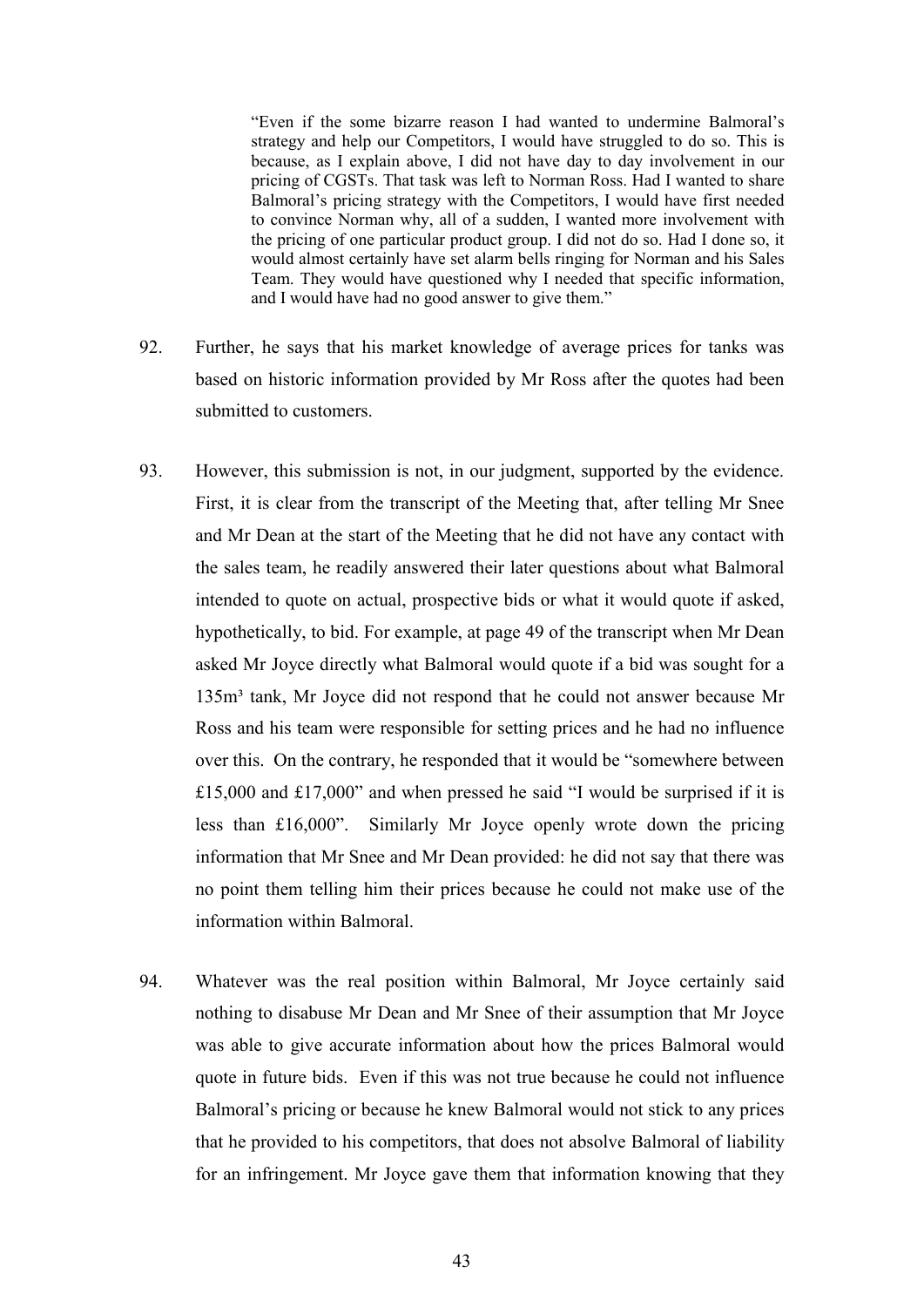were likely to use it in their future pricing decisions, as in fact Mr Snee did in his phone calls after the others had left. In *Dole* the General Court held:

"484 Moreover, even if a participant in collusive conduct may seek to exploit it for its own ends, or even cheat, that does not however diminish its liability in respect of its participation in that conduct. According to settled case law, an undertaking which, despite a cartel with its competitors, follows a more or less independent policy on the market may simply be trying to exploit the cartel for its own benefit."

95. Similarly in *Smart Chips* the General Court rejected an argument from the applicants that the information they disclosed was inaccurate saying:

> "91. … the fact remains that the very disclosure of that type of information on future prices, whether correct or inaccurate, is capable of influencing the conduct of undertakings on the market. In that regard, it has been held that, even on the assumption that it is proved that certain participants in the cartel succeeded in misleading other participants by sending incorrect information and in using the cartel to their advantage, by not complying with it, the infringement committed is not eliminated by that simple fact".

- 96. Secondly, although Mr Joyce may not have set prices or been involved directly in negotiations with customers, he clearly did have an influence on prices quoted because the 'cost plus' price that Mr Ross' team could quote was based on cost estimates over which Mr Joyce did exercise influence.
- 97. This was demonstrated at the hearing by an email exchange from May 2012. Mr Beaumont from the customer Tyco emailed one of the sales team at Balmoral Tanks asking Balmoral to agree a total order price of £47,000. This created a problem because that price would not provide the minimum margin on the deal, given the costs estimates provided to the sales team. The sales team therefore needed to seek authorisation to quote the reduced price. Mr Ross and Mr Joyce then exchanged emails about what to do. They recognised that the problem arose because of the inclusion of an element in the cost stack that Mr Ross referred to as 'stealth'. Mr Joyce explained in the witness box that this cost represented a margin for error that was included because the costs were being estimated from the operation of a new factory starting with production from scratch. He had therefore included an investment charge in the cost stack as a precaution against accidentally quoting prices which, it might turn out, did not actually cover the real costs. Mr Ross wanted to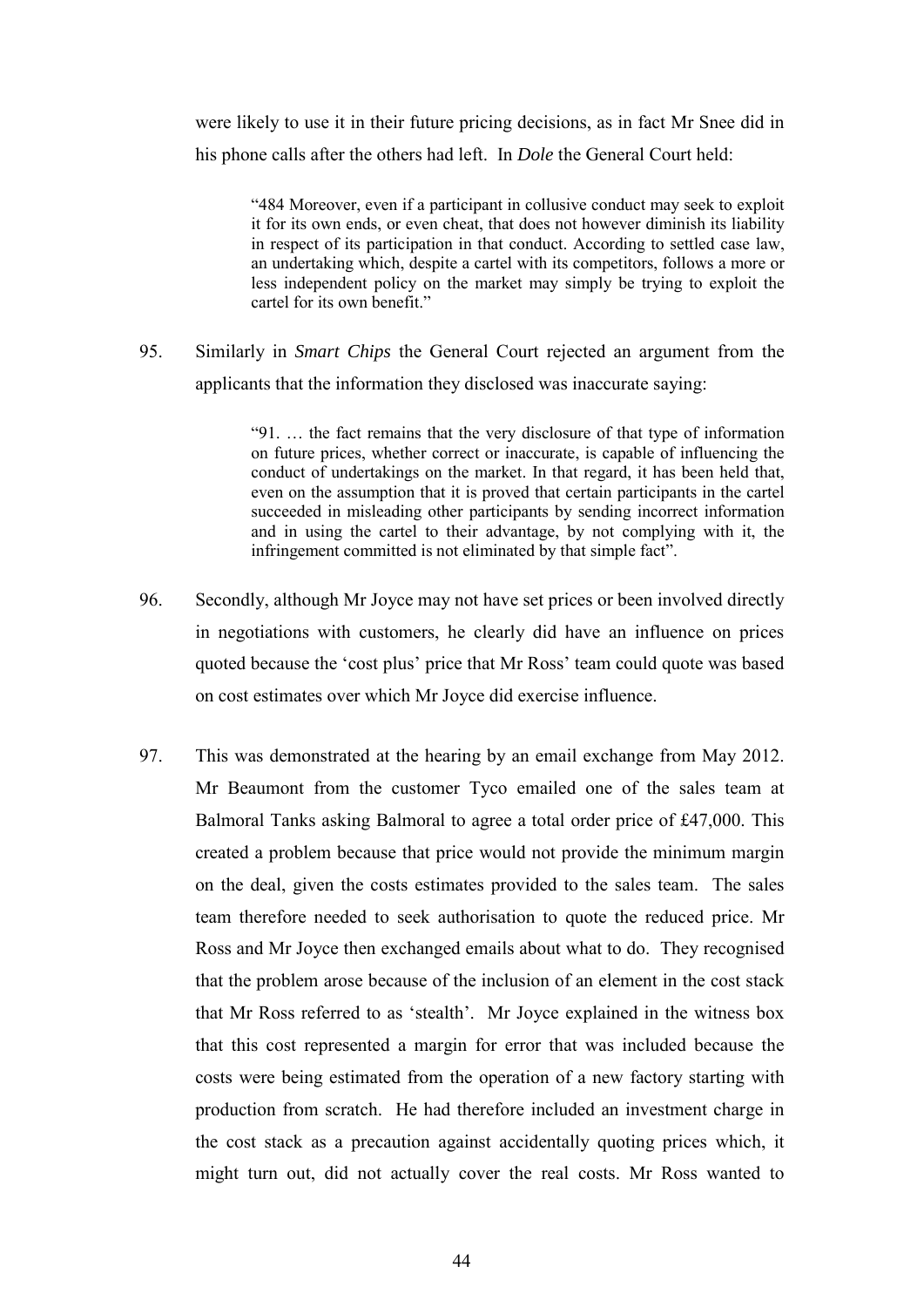'remove the stealth altogether' but Mr Joyce demurred saying that that would be a big step and should be discussed further.

- 98. What we gather from Mr Joyce's evidence is that although he may not have been directly involved with negotiations with the customer over price, he did in effect influence the prices offered because he decided the amounts to be included in the cost stack, by reference to which the margin was calculated by the sales team when deciding whether or not to approve a quote which appeared, given the cost stack provided to the sales team, to make an inadequate margin. Given the way that Balmoral dealt with pricing, the sharp distinction that Mr Joyce and Balmoral sought to draw between influencing costs and influencing price is in fact a semantic difference. If Mr Joyce had wanted to push Balmoral's prices up (and we are not suggesting that he did) he could easily have done so by simply adding something into the cost stack so that Mr Ross and the sales team would have to price at a margin above that higher cost. Similarly, if Mr Joyce wanted to enable the sales team to quote a lower price, he could do so by removing or reducing an item in the cost stack so that the price they wanted to quote would appear to generate the required profit margin.
- 99. We reject the argument that the CMA should not have found that Mr Joyce disclosed useful pricing because he had no influence over Balmoral's pricing.

# **(4) The one-off Meeting and the nature of the information exchanged**

100. The Notice of Appeal contends that the CMA erroneously concluded that the comments exchanged at the meeting were capable of reducing uncertainty within the CGST market and thereby producing a sufficient degree of harm to competition for the purposes of an object infringement.

# *(a) Is this a market in which a one-off exchange of information can amount to an infringement?*

101. Mr O'Donoghue points out that most cases where information exchange has been condemned concern either information exchange as an instrument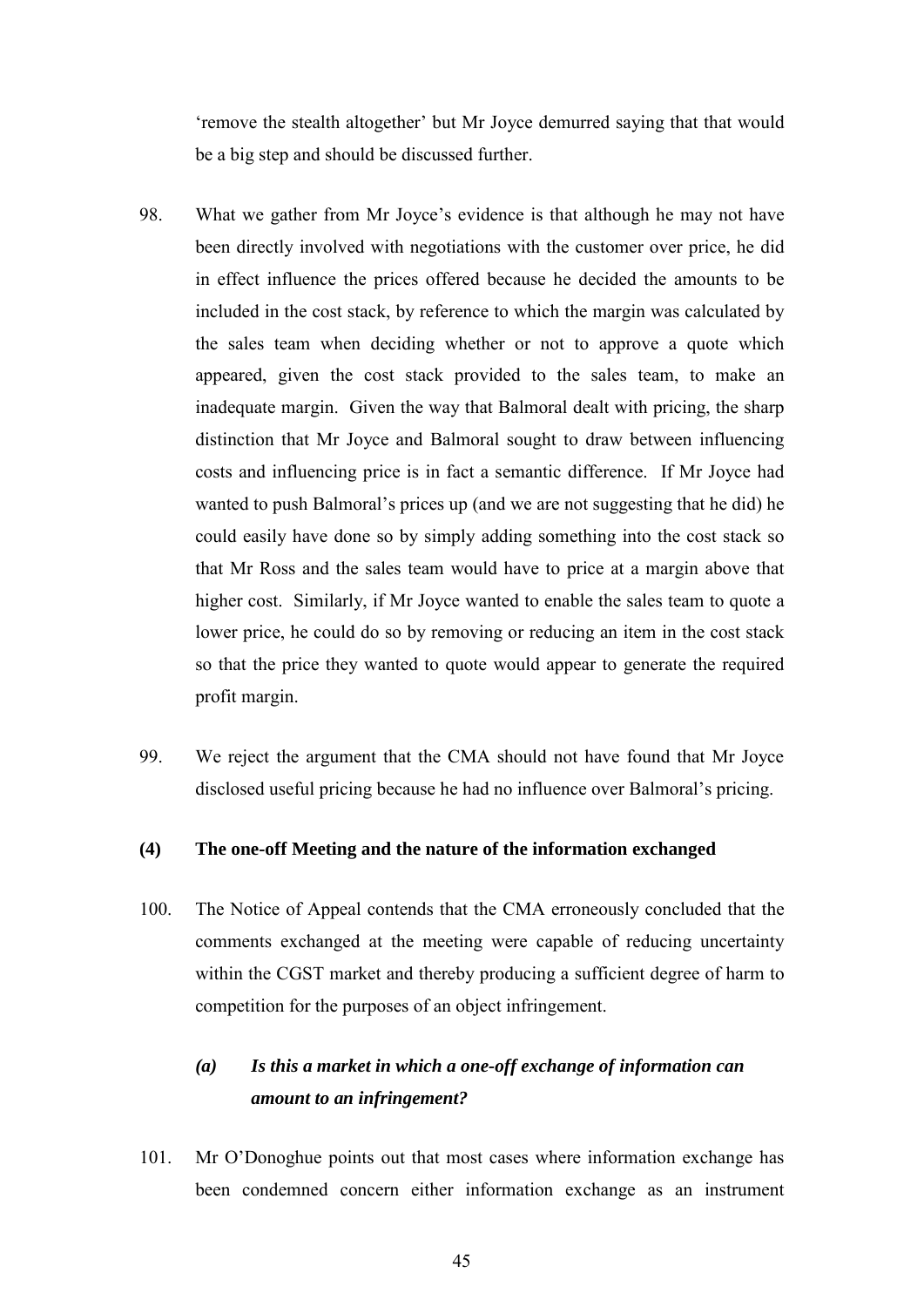intended to enforce or monitor an underlying price fixing cartel or where there have been systematic exchanges of information over time. Balmoral must accept that it is possible that a disclosure of pricing on a single occasion can be condemned, since that was what the Court of Justice held in *T-Mobile*. But whether that is possible depends on the nature of the market and the subject matter of the concertation: see paragraph 59 of the judgment in *T-Mobile*. In that case, the objective of the concerted action related to a one-off alteration in market conduct with reference simply to one parameter of competition, namely the level of standard dealer remuneration for post-paying mobile phone customers. That was why only a single meeting was necessary.

- 102. The CMA dealt with this point at paragraph 4.17 of the Information Exchange Decision. The CMA recognised that one meeting may have been insufficient had the parties wanted to fix the prices for specific bids on an ongoing basis. However, the CMA had not alleged that the parties entered into a price-fixing agreement at the 11 July Meeting. In a market where there were pre-existing cartel arrangements between all but one of the market participants, the extent of competition on the market was already limited. In these circumstances, the exchange of information about the prices that the parties were charging their customers and the price bands within which the parties would seek to charge going forward, was clearly capable of reducing uncertainty about their future pricing.
- 103. We accept that the position here is somewhere between the situation in *T-Mobile* where the confidential information disclosed related to a single, major long-term decision by the Dutch mobile network operators and the position in *Dole* where prices for bananas fluctuated from week to week in response to many factors beyond the suppliers' control so regular discussions were necessary. The market for CGSTs is characterised by bids for substantial contracts many of which have a value of between £20,000 and £40,000 and a few for substantially more than that. The market in the present case shares with *T-Mobile* the characteristic that there are only a few suppliers. In the CGST market there are very few customers as well so that pricing signals can have an amplified effect in reducing the uncertainty generated by a competitive dynamic. The spreadsheet provided by Balmoral shows that the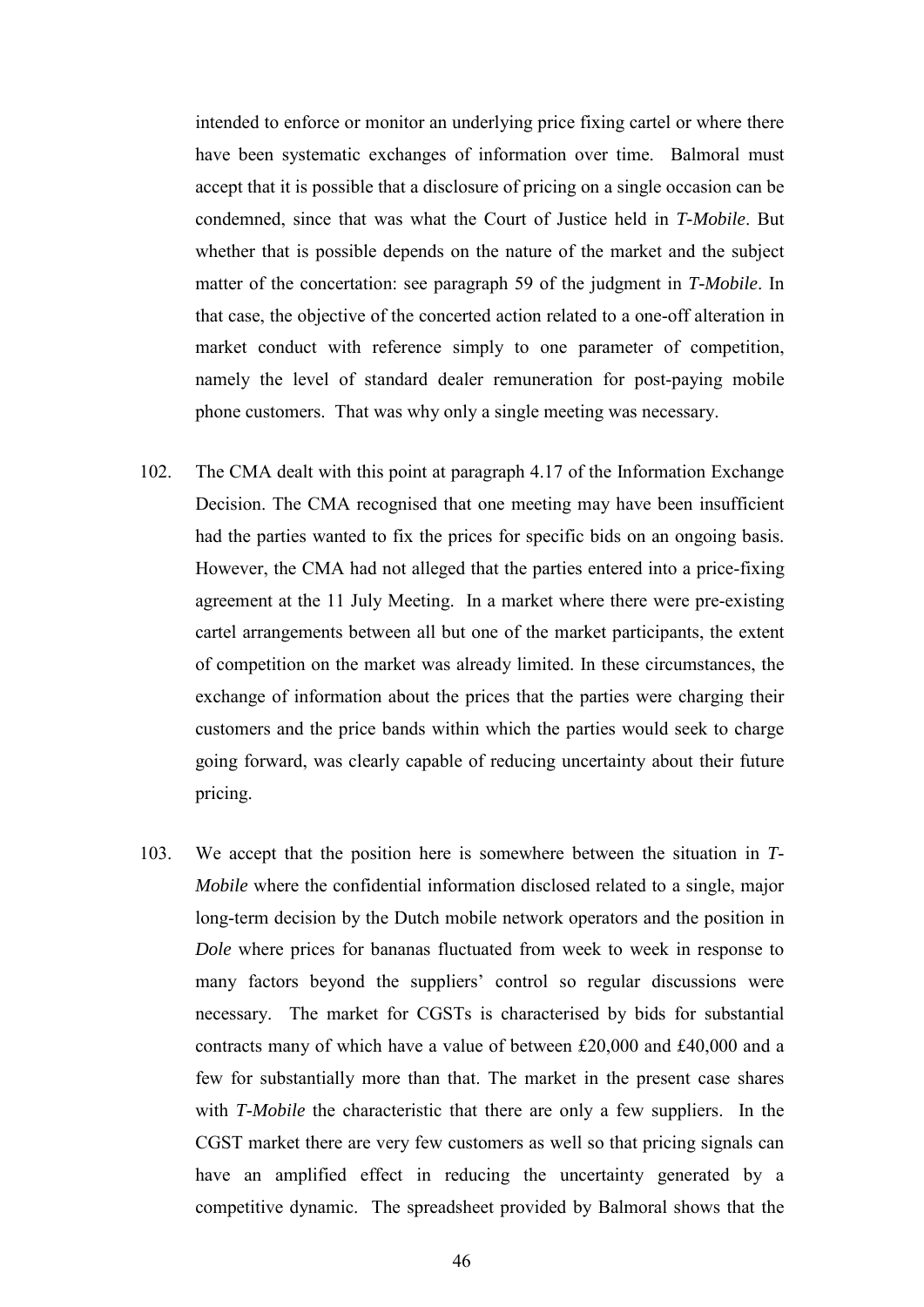companies are invited to bid very regularly, several times each month, although the number of bids that ultimately lead to a sale is much smaller either because Balmoral's bid is not accepted or because the fire suppression system contractors' bid is not accepted by the overall building project contractor. A single indication as to future pricing may therefore affect a material number of bids and a material value of potential work.

104. Moreover, the significance of the price exchange information here was not simply in the numbers themselves but as an indication to Mr Snee and Mr Dean (whether or not it was true) that Balmoral was not intending to push prices down. This was the concern of Mr Snee and Mr Dean particularly given the recent instance of an aggressively priced bid of  $£14,600$  for a  $135m<sup>3</sup>$ tank submitted by Galglass to Tyco for a supermarkets project. What Mr Snee took away from the Meeting was explained in one of his phone calls after the Meeting. He told his colleague that Tyco's Swansea office had told Galglass of a low quote from Balmoral, prompting Mr Stringer to reduce Galglass's quote to £14,500. Mr Snee felt able to reassure his colleague, after the Meeting, that that Balmoral did not intend to keep pushing the price down to below £15,000 for a supermarket tank but would price within the band discussed:

> "according to Balmoral, they don't want to be down around £15,000 but its £15,000 to £17,000, but probably closer to the £16,000 on the 135s I would guess. I don't really know where we are at Compco, but I guess around that sort of figure. But I'm just trying to give you a better picture of where Balmoral might be on price."

105. This was also, in our judgment, the significance of Mr Joyce telling Mr Snee and Mr Dean that he recognised that Balmoral would never succeed in shaking all the other suppliers out of the market and the references to sustainable prices and the danger of prices spinning out of control. In a context where all the suppliers other than Balmoral are accustomed to fixing prices and swapping pricing information regularly and where all suppliers expressed their concern at the possibility of prices sinking to rock bottom, we find that an exchange of pricing intentions at a single meeting has the potential to affect the prices bid over a significant period into the future.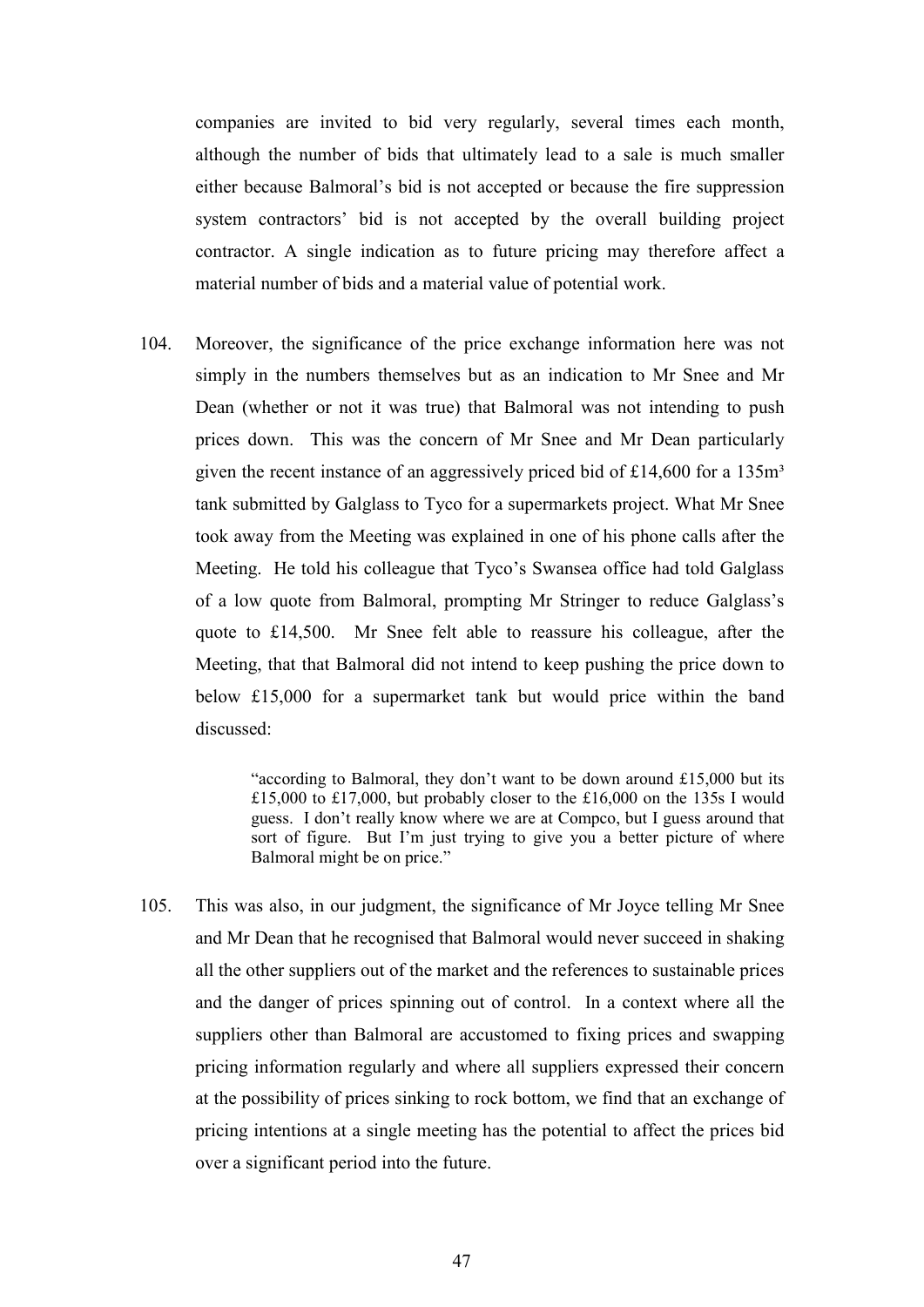106. We therefore agree with the CMA that this is a market in which a one-off exchange of pricing information is an object infringement of the competition rules.

### *(b) Was the information exchanged too generic to be useful?*

- 107. Balmoral argue that the pricing information was 'generic' and of limited used because no two CGSTs are sold for the same price because it depends on a variety of factors. In his written evidence, Mr Joyce says that his only forwardlooking comments as to prices were expressed as his wishes or hopes for the way the market would develop. He describes this as "the sort of chitchat that happens all the time, broad and aspirational comments-in many cases wishful thinking."
- 108. Mr Joyce also states in his written evidence that the prices quoted for a tank size can vary significantly depending on the cost of the ancillaries, installation, dimensions of tank and whether they are sold as a package or on a stand-alone basis. Tanks can have different galvanised thickness, different liner materials and different test standards. The products were not commoditised.
- 109. In our judgment it is clear from the transcript of the Meeting that the prices discussed went well beyond generic pricing. Particular prices were put forward, both in relation to past bids and as to future pricing intentions. We consider that Mr Joyce's evidence about the bespoke nature of the products is exaggerated. There are differences between tanks but if those differences had been so great as to render any price exchange devoid of purpose, it is difficult to understand why the discussion about prices at the Meeting lasted for as long as it did. If Mr Joyce is right in his witness evidence that transporting the tank components is a significant element in the price, it is surprising that there was no mention of transport costs at the Meeting. In the Main Cartel, the CMA describes the evolution of the price-fixing aspect of the agreement. An initial agreement on permitted discounts did not work and was replaced by an agreement on price lists. This enabled the parties to ensure that discounts given on quotes for CGSTs were from a known and agreed price, irrespective of the individual manufacturing costs of each undertaking: see paragraphs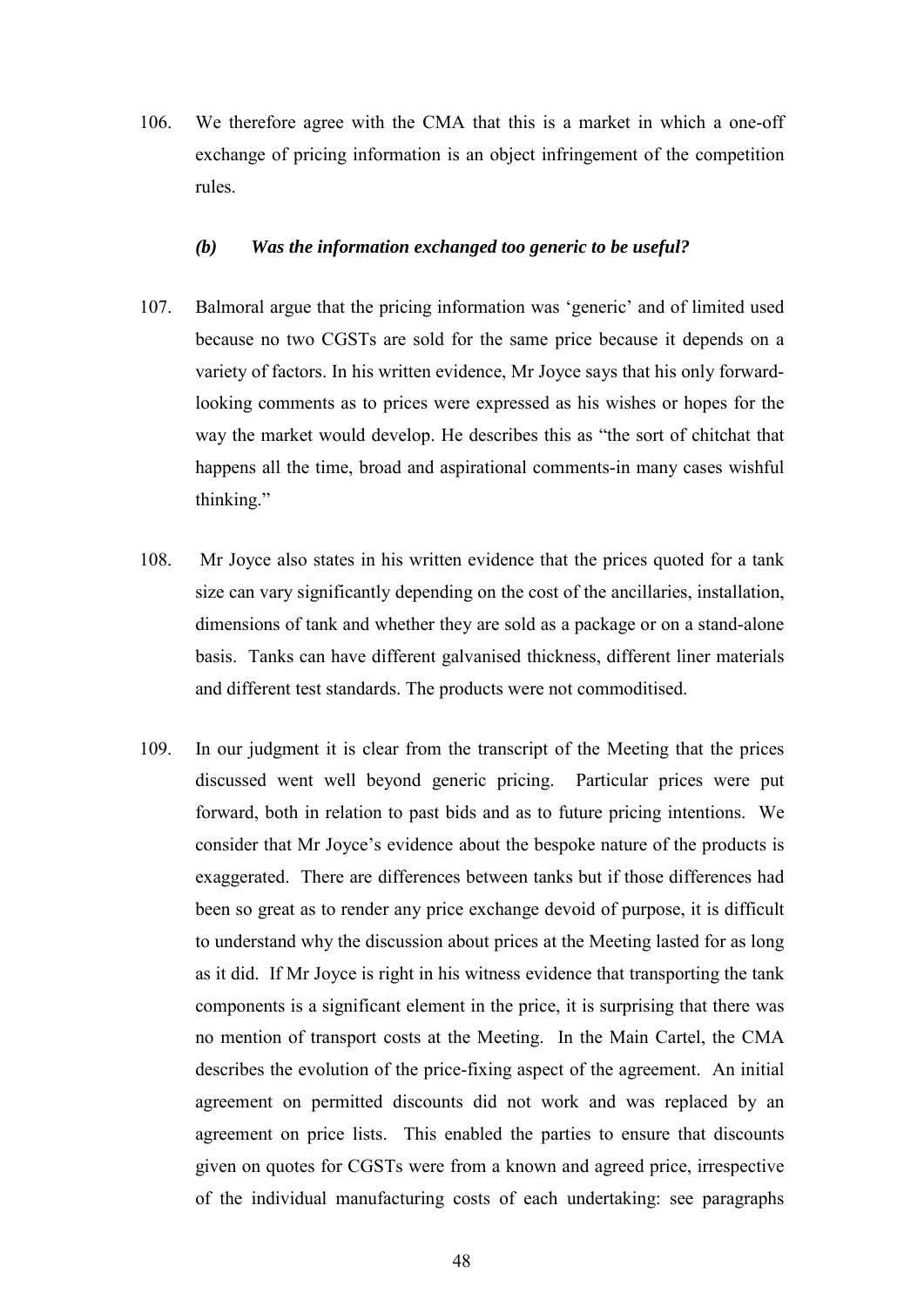3.338 onwards of the Main Cartel Decision. The price list system enabled the parties to the Main Cartel to increase prices over time. That would not be possible in a market where pricing decisions had to be made on a contract by contract basis because the products were so different each time. We find that the weight of the evidence strongly supports the CMA's conclusion that CGSTs are a sufficiently commoditised product for price information to be valuable among competitors.

### *(c) Were the price bands too wide and just reflective of market state?*

110. As we have described, the Information Exchange Decision focuses particularly on the price bands discussed at the 11 July Meeting — £9,500 to £10,500 for tanks for schools and between £15,000 and £17,000 for 135 $m<sup>3</sup>$  tanks for supermarkets. In his written evidence Mr Joyce says:

> "48. I did not divulge any information that would have indicated Balmoral's future pricing. I did, however, mention my views on the average price bands on two tank sizes. The content and context of the two tanks sizes and price bands were nothing more than generic comments based on information that was readily available in the market place. Those bands were very wide and from what I had seen from quotes we received from customers, I believed simply reflected the average range of prices in the market for these tanks."

- 111. Mr Joyce goes on to say that the only reason he mentioned the price bands was to try and cut the conversation off. He says "I thought if I made some noncommittal and vague noises about pricing for two tank sizes they might stop pushing me on the price issue". But he insists that the information was not sensitive or commercially useful in the real world markets they faced. The price bands were not intended to be, and were not understood by anyone at the meeting as target prices. He reiterated this evidence in his second witness statement where he comments that the price bands were very wide and nothing more than generic comments that he believed reflected the average range of certain prices in the market for these tanks.
- 112. The CMA rejected this point when it was put to it by Balmoral. The CMA did not accept that the price bands were aggregated data i.e. averaged prices across the industry. It found that they were effectively target price ranges. The CMA went on to hold that even if the price bands referred to average market pricing,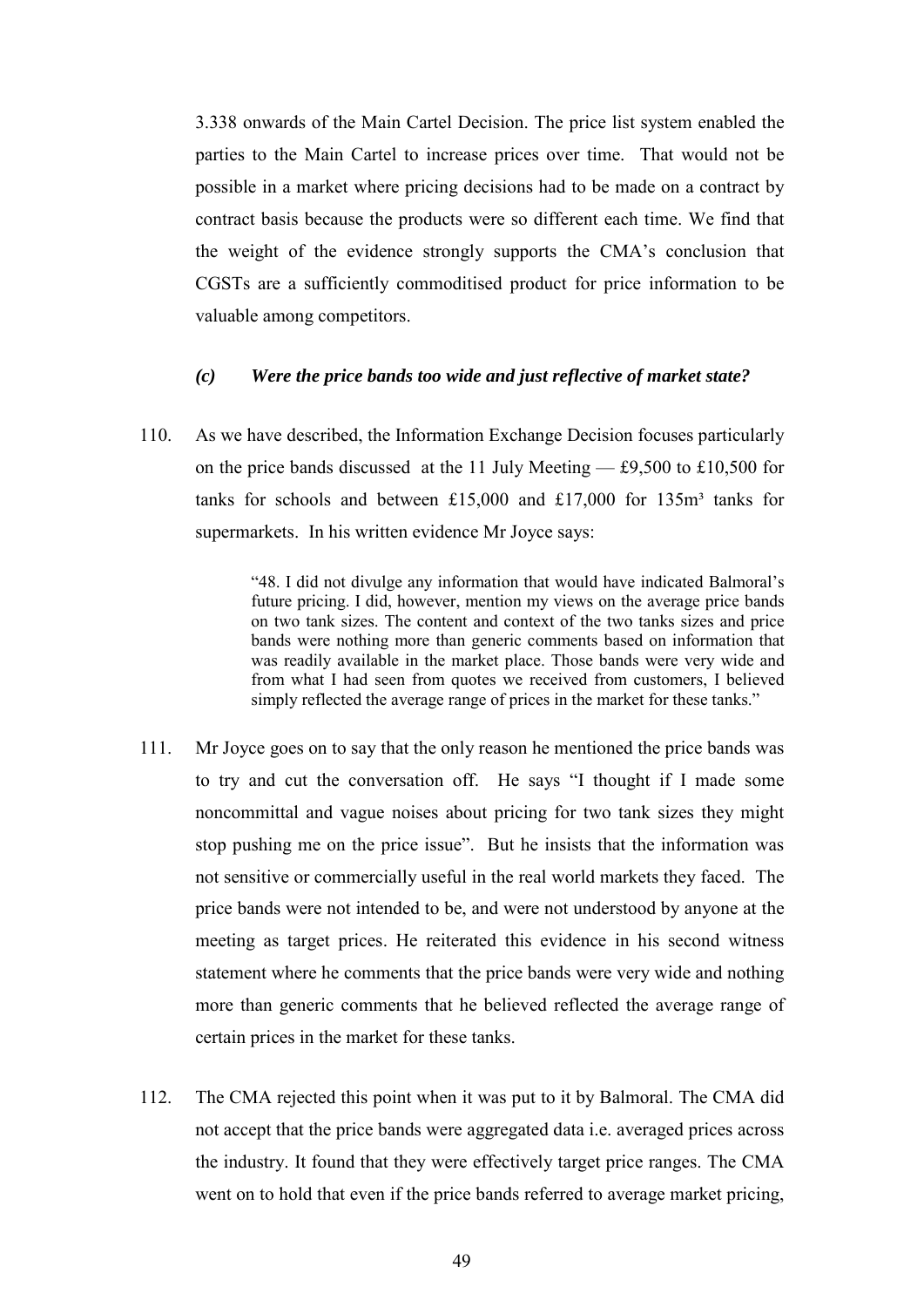in a market which was already cartelised average prices providing meaningful indication of competitors' pricing: see paragraph 4.54 of the Information Exchange Decision.

113. There is plenty of material in the transcript to support the CMA's rejection of this submission. We agree with the CMA's finding that Mr Joyce was describing the bands as being targets during the meeting:

> "Better near the top of the band than the bottom of the band for sure. [inaudible]. Somehow that's the area the target price."

Mr Joyce also stated during the meeting:

"...that's why I think you've got to have the bands to work with, to keep as the market price there is a market price for everything give or take. [?] if you're feeling a bit hungry you'll go here and if you're feeling a bit flush and you're not under pressure then you might squeeze it up, but if you take everyone low it's a disaster, you've got to have a mixture of jobs [?]."

Mr Joyce also noted with regard to a price that Mr Snee was proposing to bid for a future contract: 'if it's falling out the bands, that's the concern'.

114. The transcript establishes that the bands were being put forward by Mr Joyce, particularly in light of the concern expressed by everyone attending at the Galglass bid for £14,600 to Tyco before the Meeting.

### *(d) Was the information historic only?*

115. Balmoral argue that the CMA erred in its factual assessment because the information was historic, relating to prices charged for tenders already awarded. This lacked value especially since Mr Joyce explained to Mr Snee and Mr Dean that Balmoral's pricing was haphazard because they had not worked out their cost structure property yet. Mr Joyce explained at the hearing that Balmoral relocated its hot press steel manufacturing plant from one facility to another in South Wales and recruited a large number of additional people to enable them to launch themselves into the CGST market. This indicated that Balmoral's past pricing was not an indication of where their prices would be set going forward. Conversely, Mr Joyce says that Balmoral could not rely on what others had previously charged because those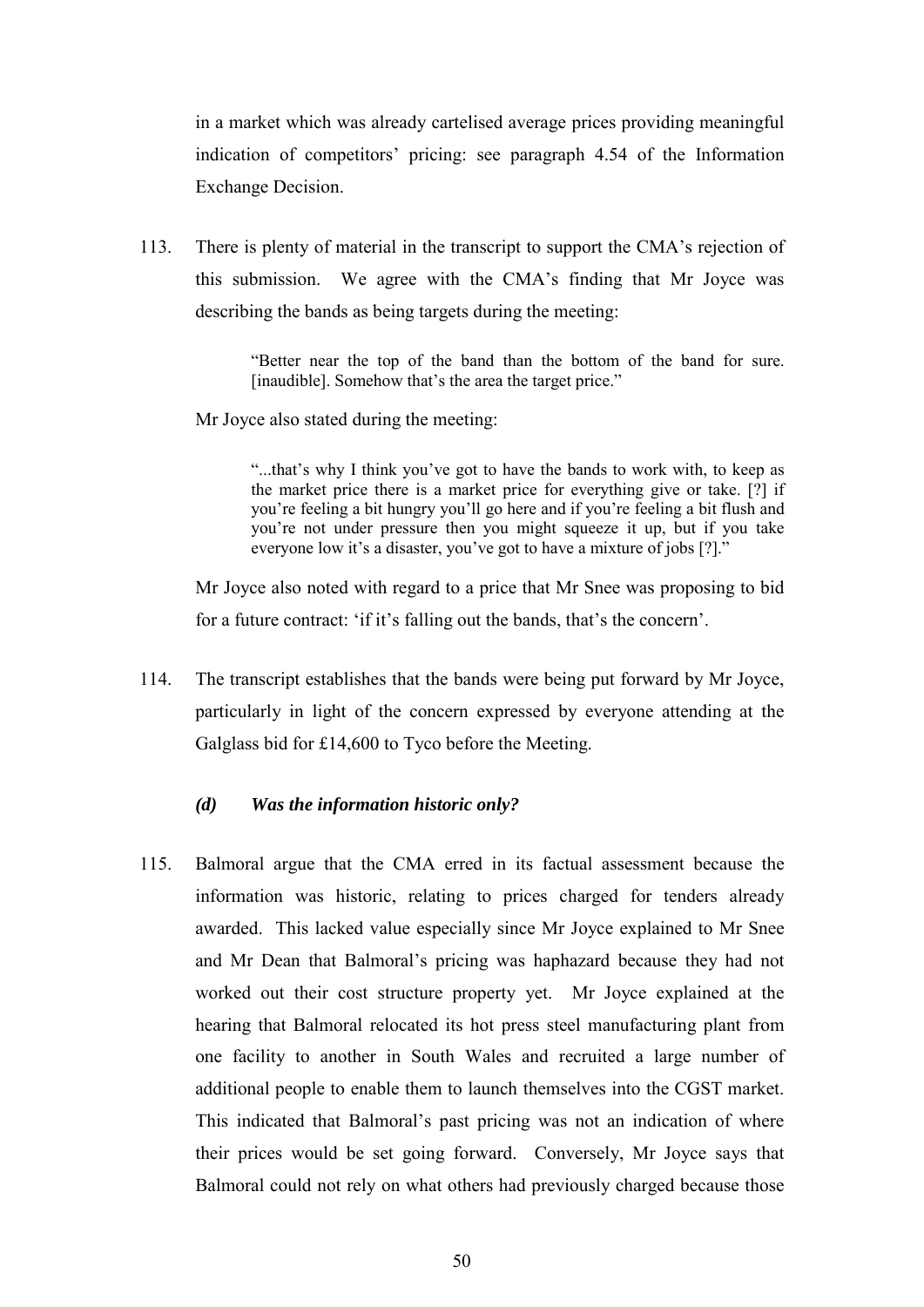prices had been set in the context of the cartel and could no longer be maintained.

116. The CMA accepted that some of the prices discussed at the meeting related to past bids but found that there was also a discussion of current prices: para 4.58

> "Some of the prices discussed during the meeting, although relating to past bids, were clearly current prices. For example, Mr Joyce clarified that the prices he quoted for school tanks and 135m3 tanks, were current prices: 'we're selling at that price, we are now below it'. This is corroborated by Mr Joyce's interview transcript in which he confirmed that these prices were current prices: 'Well, I think, with those tanks, you could... £15,000 to £17,000 would be probably toughly where we would be as a price for that size of product."

117. We agree with the CMA's conclusion that some of the information exchanged related to future pricing intentions and that when the historic pricing was discussed it was referred to on the basis that the prices quoted were too low and should not be repeated in the future. The CMA records that Mr Joyce acknowledged the sensitivity of historic pricing information in his interview: 'I would not supply a competitor with Balmoral historical product pricing information, as this may be used by them to form their own pricing strategy'. In his witness statement, Mr Snee described the information provided to Balmoral Tanks as commercially sensitive:

> "Clive and I gave Allan detailed information on our pricing policies for the various types of tanks, and discussed with him typical pricing. Ordinarily, such information might be commercially sensitive, but was part of the arrangement and we shared the information with Allan."

Mr Snee also confirmed when interviewed that he would consider the figures provided by him and Mr Dean at the meeting to be commercially sensitive and to reflect current pricing intentions, and that he was trying in the meeting to obtain information from Mr Joyce regarding Balmoral's pricing policy.

118. We are therefore fully satisfied that the nature of pricing information exchanged at the Meeting was such that it was useful to the participants and it was exchanged in circumstances that made it clear that the parties intended the others to rely on it in their pricing decisions and expected to use the information themselves in their future pricing decisions. Mr Joyce's conduct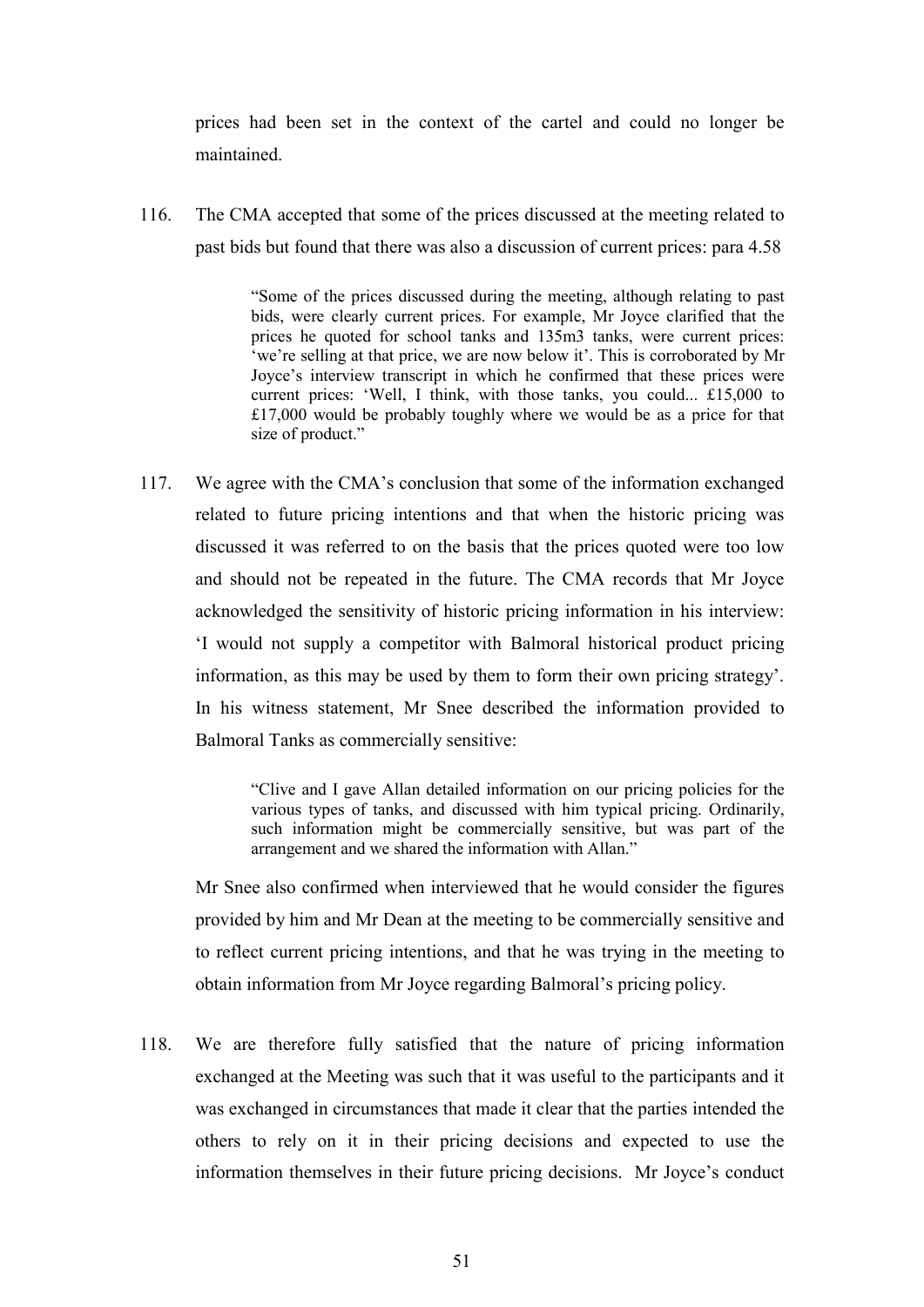at the Meeting did not show that he was giving or receiving the information in any different spirit than the others.

# **(5) The absence of any actual or potential effect on the conduct of the parties**

- 119. We have referred earlier to the case law of the European Courts establishing it is inherent in the concept of a concerted practice that the information exchanged has some effect on the subsequent conduct of the parties, even where the concerted practice is an object infringement so that there is no need to show any actual effect on competition. We also referred to the legal presumption that the information exchanged will affect the conduct on the market of the parties where they remain active suppliers following the exchange: see paragraph [40,](#page-18-0) above. On the question of whether the information exchange affected the parties' conduct after the Meeting, the CMA does not rely only on that presumption. The CMA notes that there is evidence that the information provided by Balmoral Tanks to the other parties was disseminated within at least Franklin Hodge. Further, both general and contract specific information was taken into account by Franklin Hodge as part of the process for establishing prices to be quoted when bidding for contracts to supply CGSTs to Compco: see paragraph 4.30 of the Information Exchange Decision. The CMA found "This shows that the information provided by Balmoral Tanks was regarded by at least Franklin Hodge as of interest and immediate value and reduced uncertainty as to Balmoral's intended conduct on the market".
- 120. We are satisfied both that the presumption applies in this case and also that there is actual evidence, in Mr Snee's phone calls, of the pricing bands discussed at the Meeting affecting the bid put in by Franklin Hodge to Compco. The fact that Balmoral bid below the lower end of the band and won the contract with a bid of £14,900 does not establish that Balmoral did not take the discussions into account. Even if we accept Mr Joyce's evidence that the pricing information at the meeting was not passed on to Mr Ross's team, that does not prevent an infringement from occurring, as the CMA found in paragraph 4.33 of the Information Exchange Decision.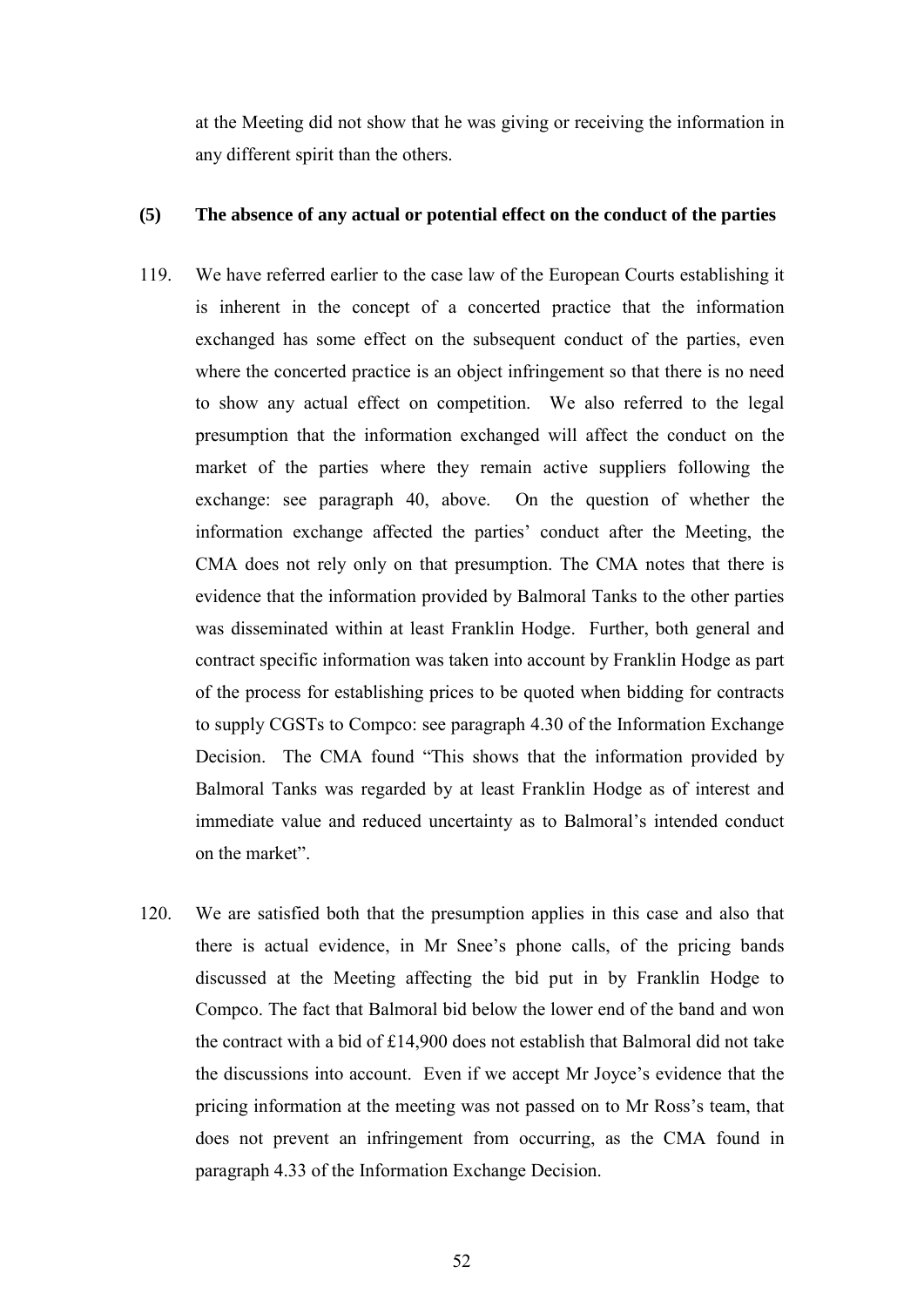#### *(a) Was there price transparency in the market anyway?*

121. Balmoral argue that the pricing information exchanged was not capable of influencing the parties' conduct because there was already price transparency at the behest of the customers. The evidence was that in the CGST market, the customers commonly told a supplier the quotes provided by competing supplies so as to try to elicit a better price. Mr Snee said in statements prepared in 2013 that it was commonplace for customers to use estimates from Franklin Hodges' competitors to try to reduce prices and on one occasion he had been sent a spreadsheet by the customers showing the prices quoted by Galglass, Kondea and Balmoral. This practice was referred to at the Meeting where Mr Joyce (as reported by Mr Snee in a phone call) said that he was very surprised that customers show quotes from one competitor to another. Mr Joyce said in his written evidence:

> "It was clear to me that both Clive and Nigel were aware of Balmoral's quotes in detail and that they regularly obtained that information from customers. Clive said as much during the Meeting, telling me that customers would always go back to him after our bids to give his company the 'last bite of the cherry'. Therefore I did not think I was revealing anything new or sensitive, otherwise I would not have done it. There is a market price for every product and it is a company's duty to know the value of its product offering."

122. We bear in mind that in *Tate & Lyle*, the General Court rejected an argument from the appellant that the information exchanged was released to the market shortly after and so was readily accessible market data. The General Court held that the infringement had been committed because the meetings between competitors "allowed the participants to become aware of that information more simply, rapidly and directly than they would from the market". In the present case, we consider that if there are times when a customer considers it is in its commercial interest to disclose information about quotations received from other bidders, then they are of course entitled to do so. But we agree with the CMA's assessment that the Meeting provided an opportunity for the parties to confirm their understanding of what prices were being charged for particular tanks directly from their competitors and, moreover, to gain a better understanding of what prices their competitors might charge in the future.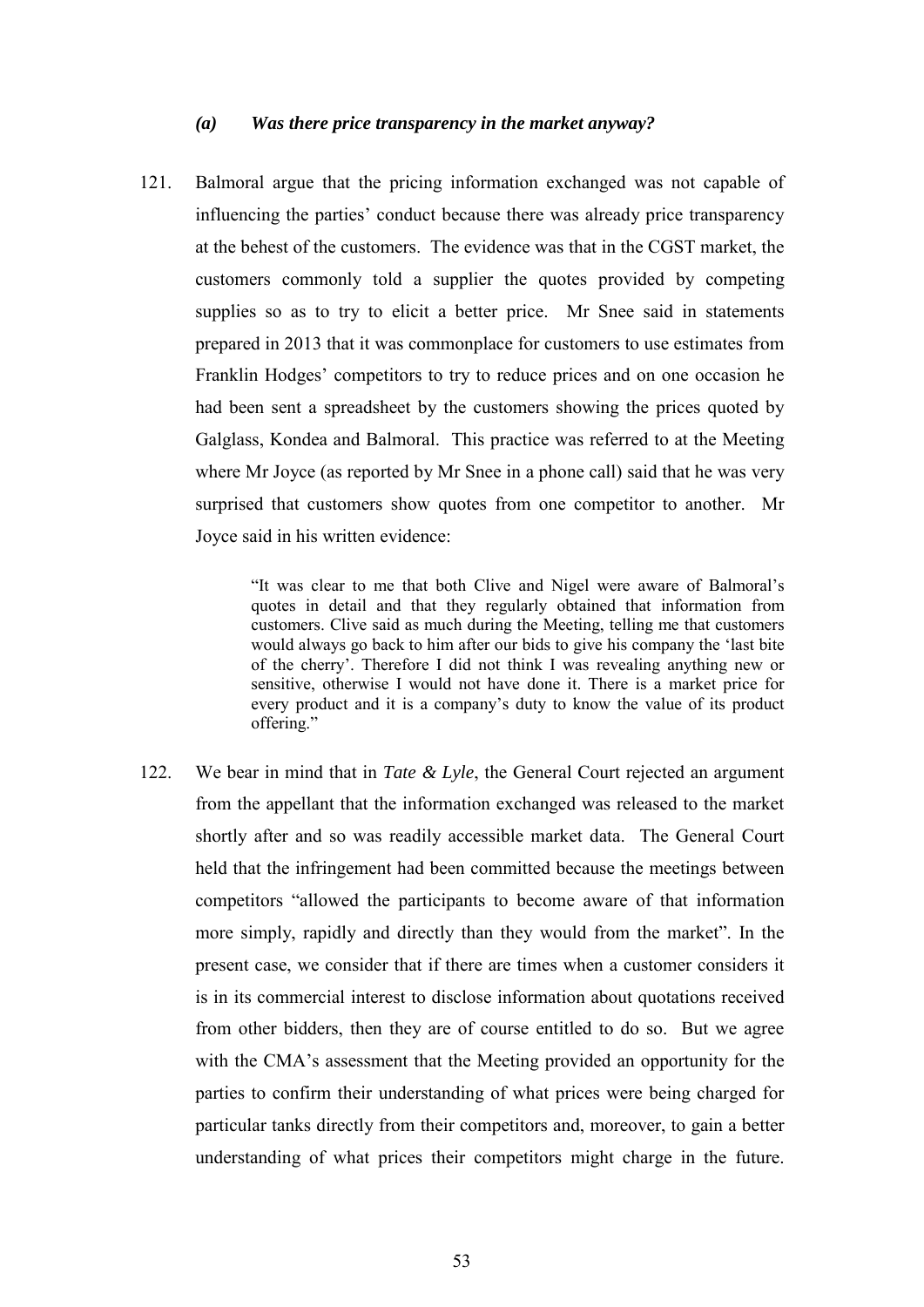That information would not be readily available in other ways: see paragraph 4.68 of the Information Exchange Decision.

## *(b) Evidence that Balmoral competed vigorously after the Meeting*

- 123. Mr Joyce states in his evidence that he did not pass on any information he received to Mr Ross and the sales team, although he is recorded as having told the CMA in interview that he did generally pass this kind of information on within Balmoral Tanks as market intelligence: see paragraph 4.34 of the Information Exchange Decision. We have explained above that we regard Mr Joyce as being in a position to influence the prices quoted by the sales team more subtly than simply instructing them what to do or telling them the bands of prices within which they must quote thereafter. Mr Joyce's evidence at the hearing before us was that he and other managers at Balmoral Tanks were still in the process of working out the true cost of producing the tanks from the new facility opened to expand Balmoral's product range into this sector. That is the excuse he gave to Mr Snee and Mr Dean for the apparently haphazard nature of Balmoral's pricing. It would certainly be surprising if, as he claimed, he had no influence on the prices that the company was charging so soon after the Balmoral Group's decision to enter this new market.
- 124. Mr Joyce also states in his second witness statement that in rejecting the pressure from the others to join the Main Cartel, he specifically made clear that Balmoral would continue to compete aggressively, and that they did immediately after the Meeting. We do not read the transcript as conveying any such clear message. It is true that Mr Joyce explained to Mr Snee and Mr Dean that Balmoral had a substantial sales team and needed to generate enough business to cover the cost of employing them. He stressed that Balmoral wanted to maintain a reputation with its customers as being competitive and keen for work. But he also joined with them in expressing concern that prices should not drop too low and recognising that, given the flat state of the market, none of them had anything to gain by charging the kinds of very low prices that had occasionally been seen in the market. The men all seemed to recognise that the overall volume of the market was inelastic so that reducing prices would not generate new business. Cutting prices would simply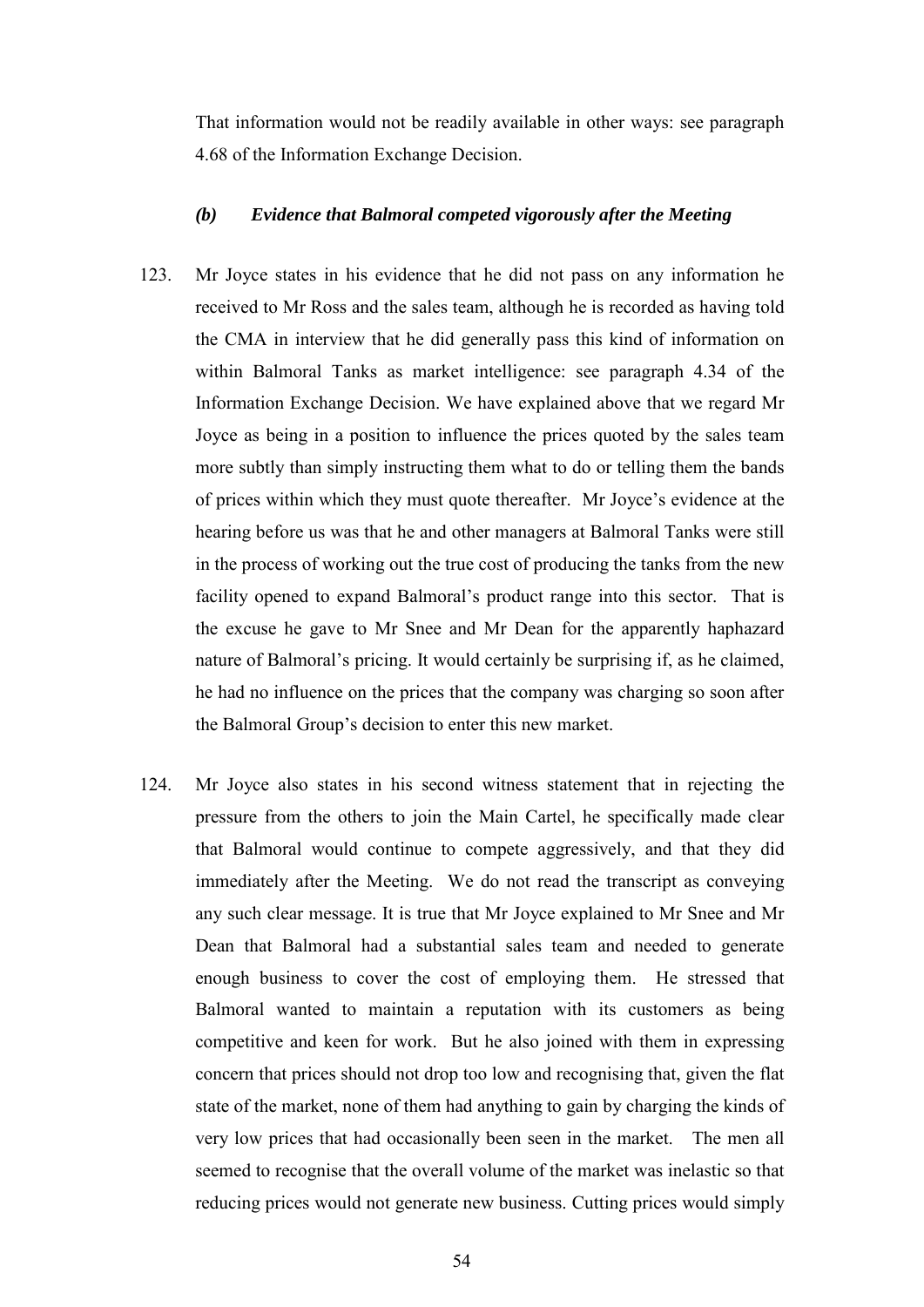lead to existing market volumes generating less money for everyone. Mr Joyce also explained to Mr Snee and Mr Dean that Balmoral recognised that customers' desire to see a number of healthy players in the market. This sent a signal that Balmoral's ambitions were limited.

125. In addition to those general indications of what was influencing Balmoral's pricing decisions, Mr Joyce engaged in detailed discussions about pricing intentions and price bands. We consider that the exchange of pricing information gave Balmoral the choice of sticking within the bands discussed and foregoing market share in return for higher profit margins or undercutting the bands by a small amount, confident that a price below the band was likely to be a lower price than the others would quote. We cannot, of course, know what prices Balmoral would have quoted customers in the months following the Meeting if the Meeting had not taken place. We note that the CMA recorded in paragraph 4.34 of the Information Exchange Decision, and footnote 341 that some of the prices quoted by Balmoral Tanks after the Meeting were within the bands discussed. Even if Balmoral did in fact continue to compete aggressively for business after the Meeting, this does not, in our judgment, negate Balmoral's liability for the infringement. We have already quoted the passage from the General Court's judgment in *Dole* that a cartel member who disregards what is agreed for its own ends is still liable for the infringement.

### **(6) Conclusion on liability**

126. Having ourselves assessed the evidence relied on by the CMA we are entirely satisfied that Balmoral was party to the infringement identified in the Information Exchange Decision. Mr Joyce went to the Meeting knowing or suspecting that the discussion was very likely to trespass into problematic areas and that was confirmed soon after the discussion started when he was told that the others were party to a customer sharing arrangement. However reluctantly, Mr Joyce was then drawn into a conversation about pricing with Balmoral's competitors which went well beyond a discussion of general market conditions or historic prices. He must have realised why Mr Snee and Mr Dean were pressing him for Balmoral pricing information and why they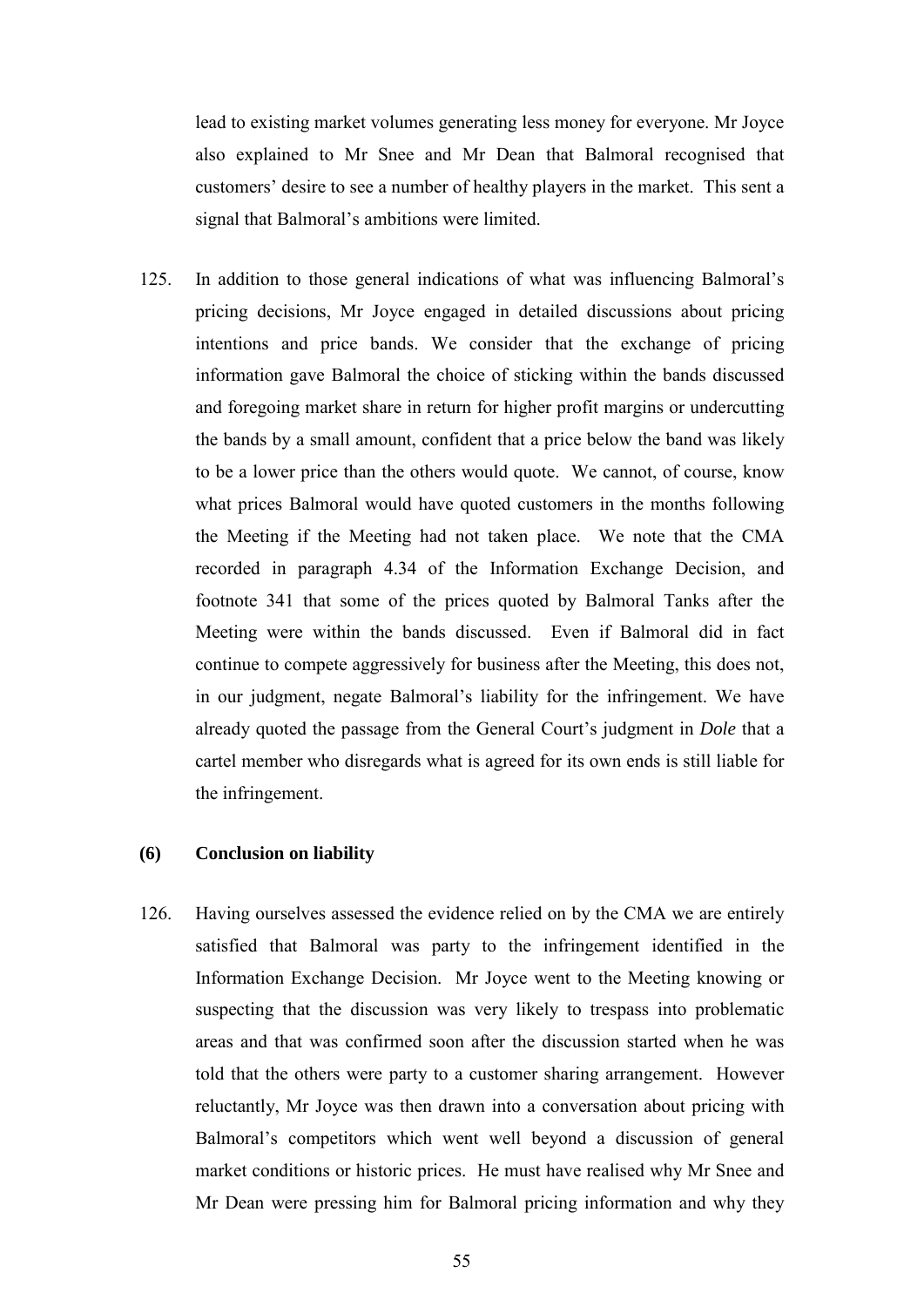were disclosing to him their pricing information. He must have realised when he told them at the start that he trusted them and that they could be frank with each other; when he started noting down the prices for different tanks that they were discussing and when he answered direct questions about how Balmoral would respond to future requests for quotes that the others would rely on this information and that they would hope that he would abide by that information so that prices could stabilise and perhaps increase.

127. What appears to us from the recording of the Meeting was that Mr Joyce was seeking to reassure Mr Snee and Mr Dean that although Balmoral would not join the Main Cartel, it would charge prices that would not render the continuation by the others of the Cartel entirely impossible. Those hopes that he engendered were not fulfilled and we accept that Franklin Hodge and Kondea realised soon after that the game was up and there was no point, after the Meeting, complaining further to Balmoral about its pricing. Applying the case law which establishes where the line is to be drawn between innocuous discussion and infringement, we are in no doubt that the conduct here was an infringement. We therefore dismiss Balmoral's appeal on liability.

# **G. BALMORAL'S CHALLENGE TO THE PENALTY**

#### **(1) The relevant legislation and Guidance**

128. Section 36 of the Competition Act, as amended, provides:

"(1) On making a decision that an agreement has infringed the Chapter I prohibition or that it has infringed the prohibition in Article 101(1), the CMA may require an undertaking which is a party to the agreement to pay the CMA a penalty in respect of the infringement.

…

(3) The CMA may impose a penalty on an undertaking under subsection (2) … Only if the CMA is satisfied that the infringement has been committed intentionally or negligently by the undertaking.

…

(7A) in fixing a penalty under this section the CMA must have regard to –

(a) the seriousness of the infringement concerned, and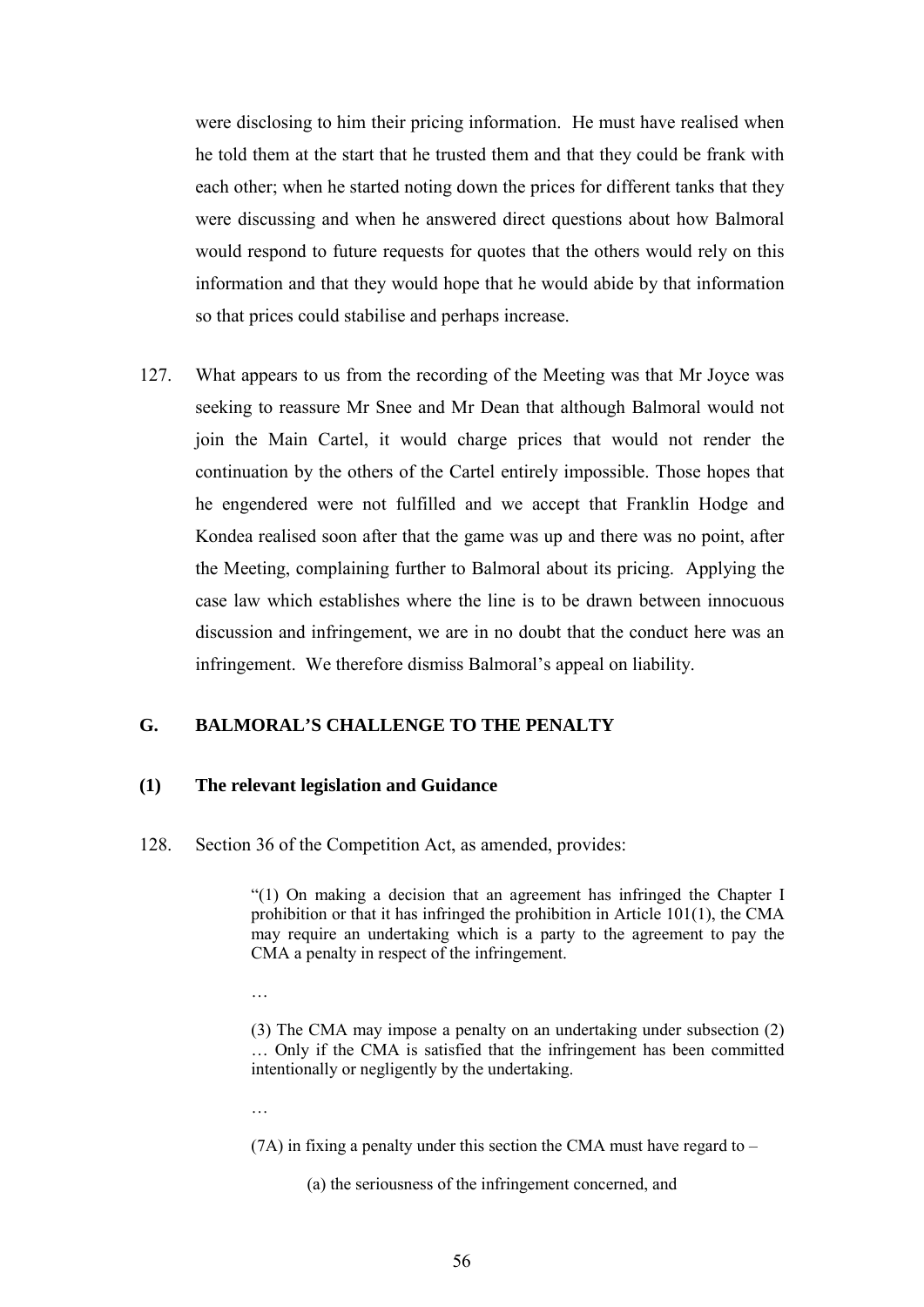(b) the desirability of deterring both the undertaking on whom the penalty is imposed and others from-

(i) entering into agreements which infringe the Chapter I prohibition or the prohibition in Article 101(1) or

(ii) engaging in conduct which infringes the Chapter 2 prohibition or the prohibition in Article 102.

(8) No penalty fixed by the CMA under this section may exceed 10% of the turnover of the undertaking (determined in accordance with such provisions as may be specified in an order made by the Secretary of State)."

- 129. The relevant order referred to in section 36(8) is the Competition Act 1998 (Determination of Turnover for Penalties) Order 2000 (SI 2000/309), as amended by the Competition Act 1998 (Determination of Turnover for Penalties) (Amendment) Order 2004 (SI 2004/1259). That provides that the turnover of an undertaking for the purposes of section 36(8) is the applicable turnover for the business year preceding the date on which the decision of the CMA is taken or, if figures are not available for that business year, the one immediately preceding it.
- 130. Section 38 of the Competition Act requires the CMA to prepare and publish guidance as to the appropriate amount of any penalty in respect of an infringement of the Chapter 1 prohibition or the prohibition in Article 101(1). That guidance must be approved by the Secretary of State and according to section 38(8) when setting the amount of a penalty, the CMA and the Tribunal must have regard to the guidance for the time being in force under this section. The obligation on the part of the Tribunal to have regard to guidance was inserted into section 38 by the Enterprise and Regulatory Reform Act 2013.
- 131. The current Guidance issued by the CMA is *Guidance as to the appropriate amount of a penalty* (OFT423, September 2012), adopted by the CMA Board ('the Guidance'). That Guidance states that the twin objectives of the CMA's policy on financial penalties are to impose penalties which reflect the seriousness of the infringement and to ensure that the threat of penalties will deter both the infringing undertakings and other undertakings that may be considering anti-competitive activities from engaging in them.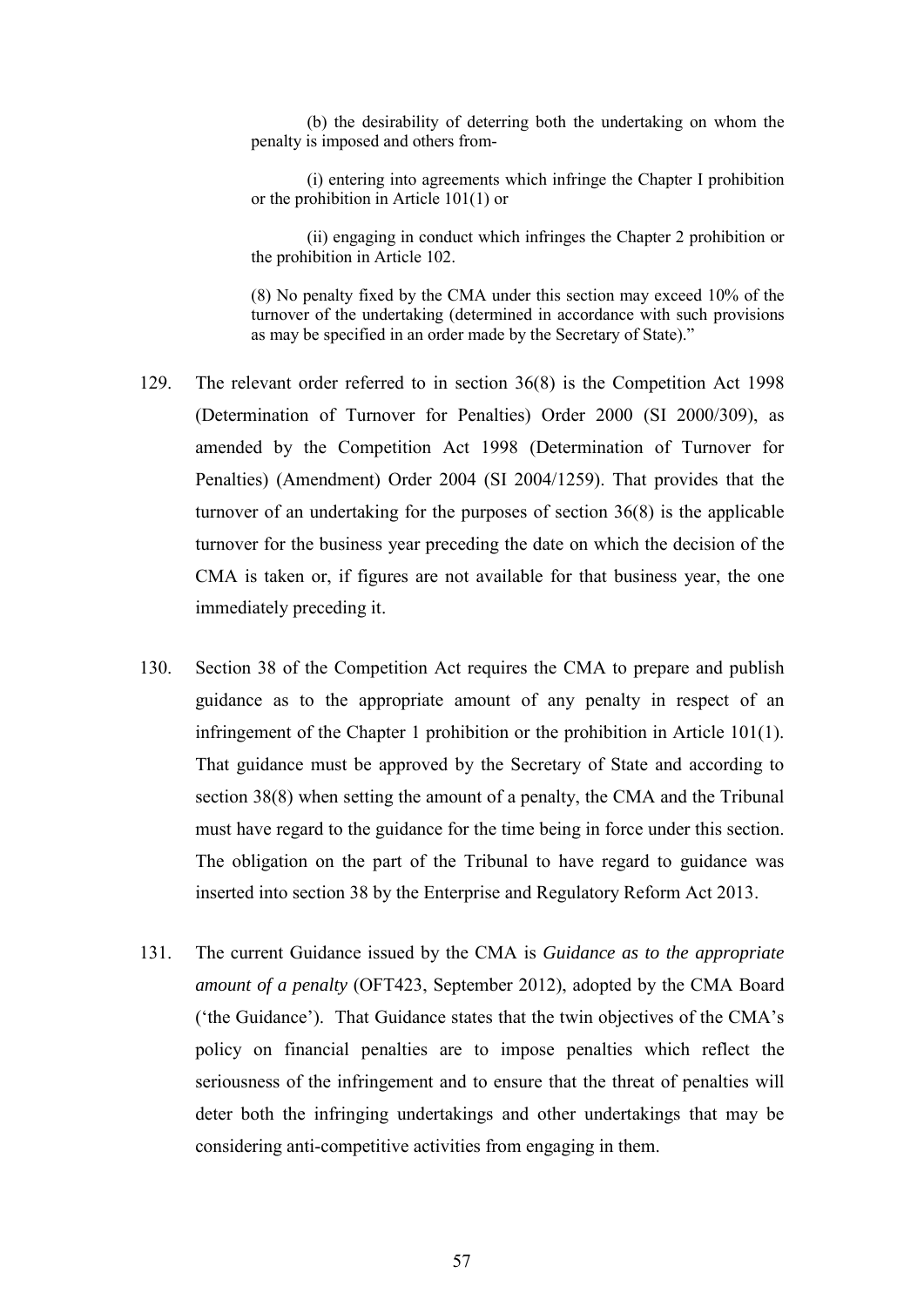132. The CMA found that the Information Exchange Infringement had been committed intentionally or at least negligently for the purposes of section 36(3) and stated in paragraph 5.6 of the Information Exchange Decision that it was appropriate in the circumstances of this case to exercise its discretion to impose a penalty on Balmoral given the seriousness of the infringement and in order to deter similar conduct in the future. Balmoral contends in Ground 3 of its appeal that the CMA should not have exercised its discretion to impose a penalty on Balmoral at all or alternative, in Ground 4, that the penalty should be reduced to a nominal level. As to the first point it says that it is perverse and unfair to impose a fine on Balmoral. It is also discriminatory given that the CMA did not penalise the members of the Main Cartel for their participation in the Information Exchange Infringement. Balmoral contends that this is a breach of the principle of equal treatment.

### **(2) The Tribunal's task in assessing the penalty**

- 133. Paragraph 3(2) of Schedule 8 to the Competition Act, as amended, provides that on an appeal against penalty the Tribunal may confirm or set aside the decision which is the subject of the appeal and may impose or revoke, or vary the amount of, a penalty.
- 134. The role of the Tribunal in relation to penalty appeals was considered by the Tribunal in *Kier Group plc and others v Office of Fair Trading* [2011] CAT 3 which cited passages from earlier judgments of the Tribunal and the Court of Appeal. Those judgments were given before the 2013 amendment to section 38 which imposes on the Tribunal an obligation to have regard to the CMA's penalty guidance. Nonetheless we consider the general description of the Tribunal's role there still to be relevant insofar as it stresses that the Tribunal has a full jurisdiction itself to assess the penalty to be imposed, particularly in view of the undertaking's right under Article 6(1) of the European Convention on Human Rights to have the penalty reviewed afresh by an impartial and independent tribunal. The Tribunal's comments in *Kier* that it would not be right for the Tribunal to ignore the CMA's own approach and reasoning in the decision under challenge and that it should recognise a margin of appreciation afforded to the CMA in the application of its guidance are still relevant. The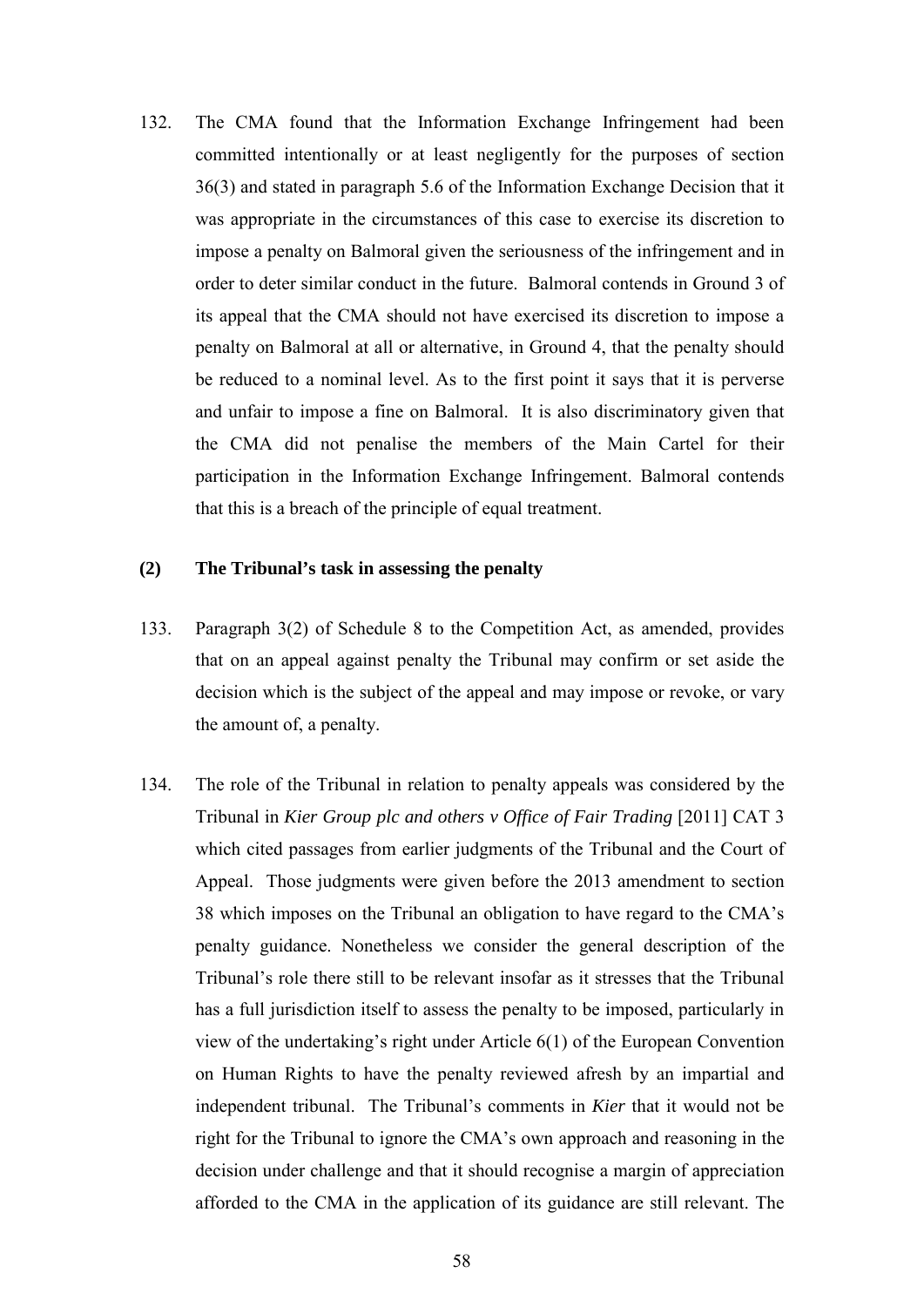Tribunal in *Kier* clarified that the reference there to the CMA's margin of appreciation is not intended to restrict the intensity of the Tribunal's review of the penalty decision. Rather it indicates that "the Tribunal's role is not minutely to analyse each step of the Guidance but rather to consider the matter in the round, and on that basis, assess whether the final penalty is appropriate.": see paragraph 75 of *Kier*. The Tribunal went on:

"76. The "margin of appreciation" to which the Tribunal there refers does not in any way impede or diminish the Tribunal's undoubted jurisdiction to reach its own independent view as to what is a just penalty in the light of all the relevant factors. In these circumstances any debate about the scope of any margin of appreciation becomes somewhat sterile. The Guidance reflects the OFT's chosen methodology for exercising its power to penalise infringements. It is expressed in relatively wide and non-specific language, which is open to interpretation, and which is clearly designed to leave the OFT sufficient flexibility to apply its provisions in many different situations. Provided the penalty ultimately arrived at is, in the Tribunal's view, appropriate it will rarely serve much purpose to examine minutely the way in which the OFT interpreted and applied the Guidance at each specific step. As the Tribunal said in Argos (above), the Guidance allows scope for adjusting at later stages a penalty which viewed in isolation at an earlier, provisional, stage might appear too high or too low.

77. On the other hand if, as in all the Present Appeals, the ultimate penalty appears to be excessive it will be important for the Tribunal to investigate and identify at which stage of the OFT's process error has crept in. Assuming the Guidance itself is unimpugned (and in the Present Appeals there has been no attack on it), the imposition of an excessive or unjust penalty is likely to reflect some misapplication or misinterpretation of the Guidance."

#### 135. In *G F Tomlinson Group Ltd and others v Office of Fair Trading* [2011] CAT

7, the Tribunal described the role of the Tribunal in an appeal against penalty in the following terms:

"72 … In our judgment, the Tribunal's task is two-fold. The grounds of appeal pleaded by the Present Appellants raise a number of specific complaints about particular steps taken by the OFT in computing the fines imposed in the Decision. Part of our task is therefore to adjudicate on those specific complaints since it is important for the OFT and the parties to know where, if anywhere, we judge that the OFT has gone wrong in applying the Guidance in this case. But the other part of our task is, as the OFT accepts, to look at the matter in the round and form our own view about the appropriateness of the penalties imposed."

136. We will first describe how the penalty of £130,000 was calculated and in the course of that description consider Balmoral's challenges to some of the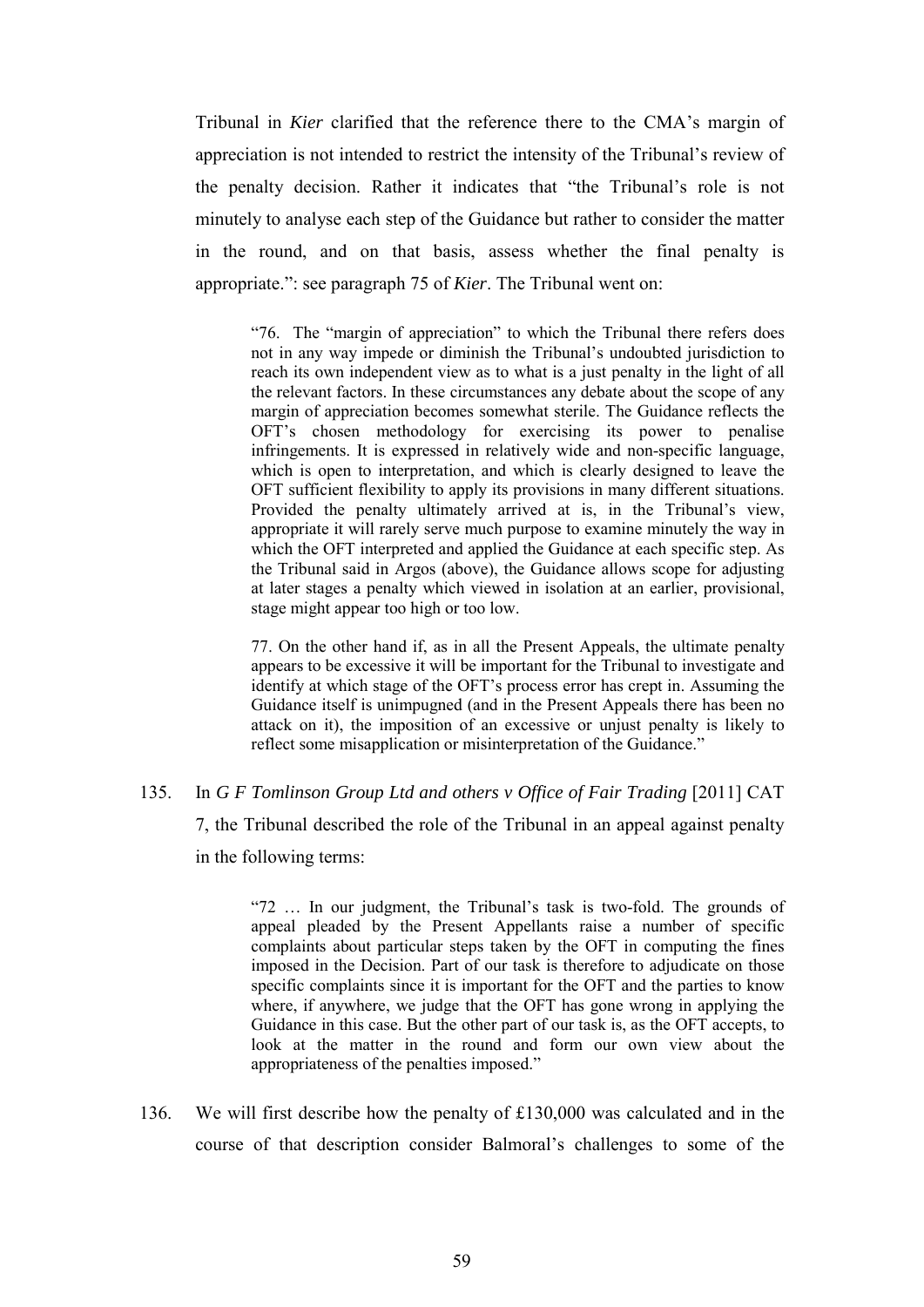specific steps taken by the CMA in arriving at that amount. We will then consider the broader challenges to the overall fine.

### **(3) Balmoral's challenges to particular steps in the calculation of the penalty**

### *(a) Step 1: calculation of the starting point*

- 137. The first step in determining the level of financial penalty is to calculate the starting point, having regard to the relevant turnover of the undertaking and the seriousness of the infringement. The 'turnover' for this calculation is relevant the turnover of the undertaking in the relevant market affected by the infringement in the undertaking's last business year. The relevant market for these purposes is the supply of CGSTs for water storage used in sprinkler systems in the UK. The 'last business year' is the undertaking's financial year *preceding* the date when the infringement ended, which in Balmoral's case is the financial year running from 1 April 2011 to 31 March 2012: see the statutory instruments referred to earlier.
- 138. The CMA recorded that Balmoral was a new entrant with limited business in the CGST market in the financial year prior to the alleged infringement. It entered the CGST market in late 2011, delivering its first certified CGST in February 2012. Relevant turnover during the two month period from February to 31 March 2012 (the end of Balmoral's financial year preceding the date of the infringement) was only £19,200. Turnover for the next full financial year (1 April 2012 to 31 March 2013), which included the date of the Meeting, had risen significantly to £1,932,355. This suggested, the CMA said, that applying the relevant turnover from the period indicated by the Guidance would not be an accurate reflection of Balmoral's real economic situation at the time of the infringement. In this regard, the CMA referred to the CAT's judgment in *Kier* paragraphs 126, 132 and 138, where the Tribunal said that the level of penalty should reflect the undertaking's real economic situation at the time the infringement was committed. The CMA concluded:

<sup>&</sup>quot;5.19 Having had regard to the Penalties Guidance, the CMA considers that a more appropriate approach in the particular circumstances of this case is to use the 12-month period immediately preceding the infringement as a basis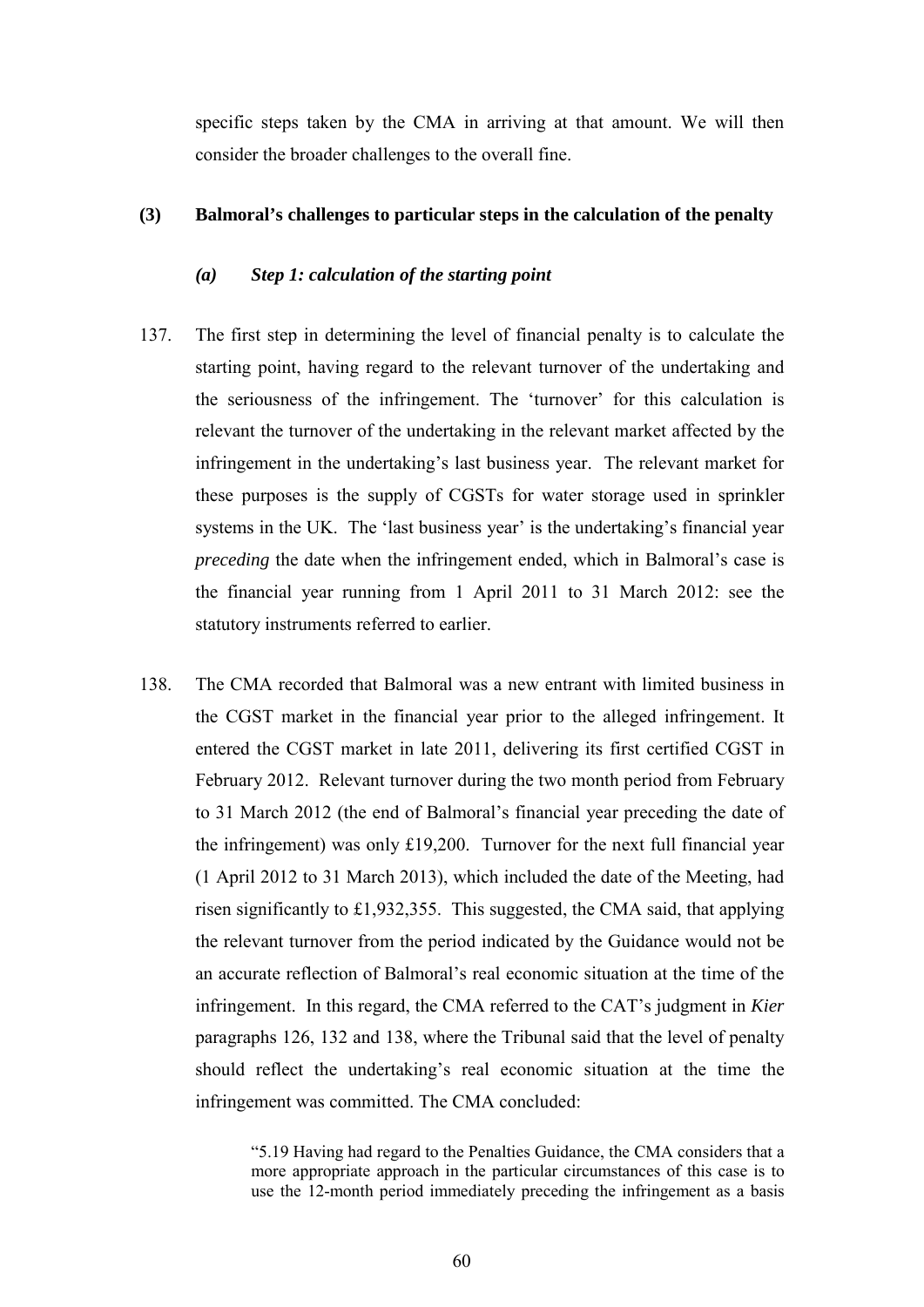for determining relevant turnover. Balmoral Tanks' relevant turnover in this period was £802,588.

5.20 This gives a more accurate reflection of Balmoral Tanks' economic situation at the time of the infringement, as a new entrant to the CGST market with increasing turnover, as compared to alternative approaches, such as using the previous financial year ending 31 March 2012 (which includes only two months of relevant turnover) or the five month period of turnover up to July 2012 grossed up to a full 12 month period, or using Balmoral's turnover from a later period (such as at the end of the financial year during which the infringement took place)."

- 139. The CMA referred to Balmoral's representations that the CMA was not permitted to depart from the Guidance purely to enable it to arrive at a significantly higher penalty than that envisaged by the Guidance. The CMA rejected this, stating that the Guidance is not legally binding and it was appropriate to depart from it in this case. In any event, the CMA indicated, if they had used the much lower figure of £19,200 as the starting point they would have had to apply an uplift elsewhere in the calculation in order to arrive at an appropriate sum. The CMA therefore used the figure of £802,588 as the relevant turnover.
- 140. Balmoral contends that there was no lawful or justified basis for the CMA ignoring its own Guidance on the relevant turnover. It objects that the increase in turnover in 2012 was the direct result of Balmoral competing with the other suppliers rather than colluding with them and so was wholly unconnected with the alleged infringement. The use of this turnover therefore effectively amounts to penalising Balmoral for competing in the market when the rest of the suppliers were party to the cartel.
- 141. In our judgment, the CMA was right and fair to identify the 12 month period ending with the date of the Meeting rather than the financial year ending on 31 March 2012 as a more representative period of Balmoral's business for this purpose. A situation where the value of the infringer's business is rising rapidly is precisely the kind of situation where the Guidance may need to be modified to arrive at a more accurate reflection of the infringer's position on the market. This does not amount to penalising Balmoral for its success. The starting point is aimed simply at identifying what turnover the infringer has earned on the relevant market, however it has earned it. We note that if the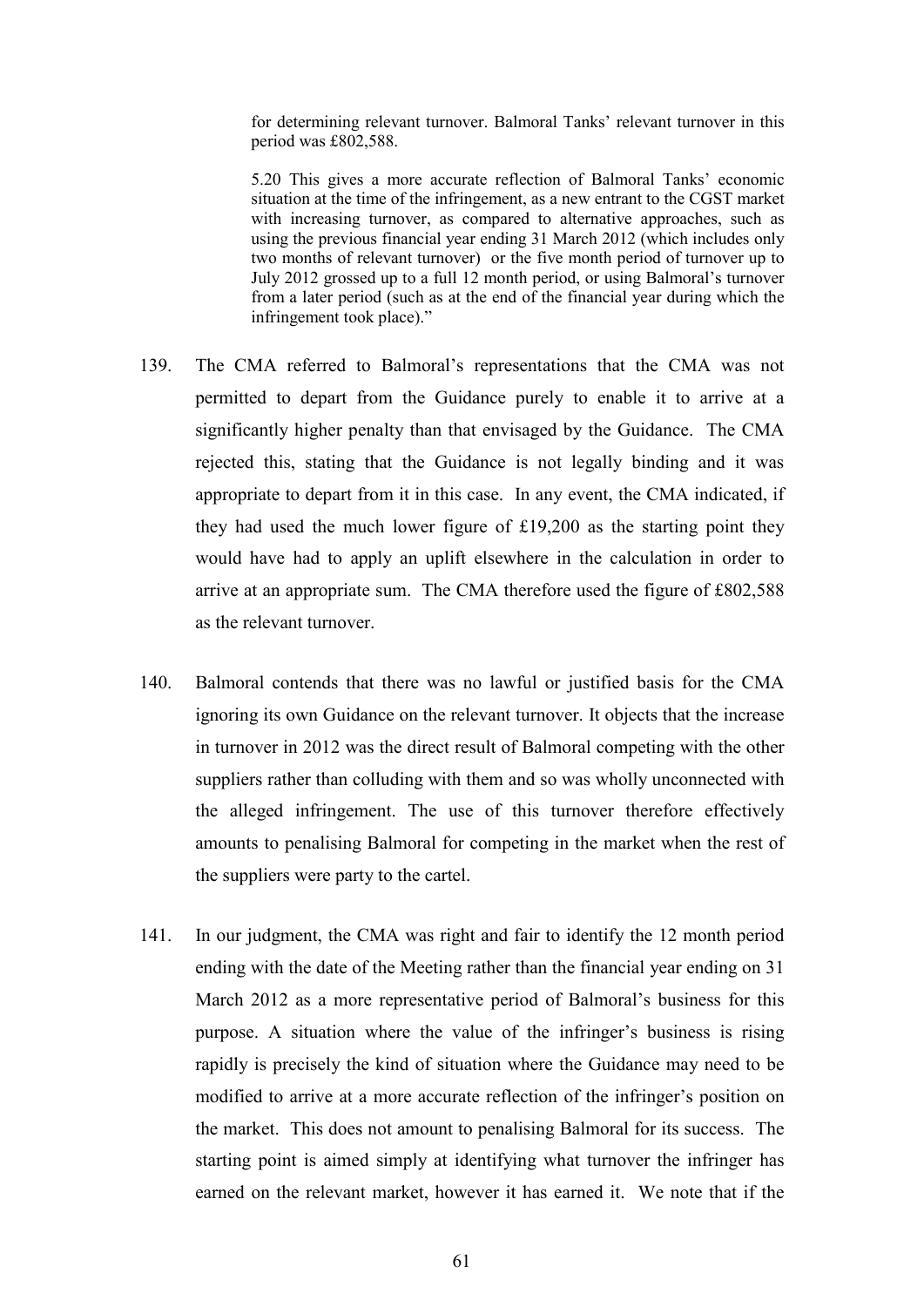CMA had chosen either of the other two turnover levels, it would have arrived at a very much higher figure. Between 1 April 2012 and 11 July 2012 Balmoral earned £395,371.28 so the grossed up annual figure would be £948,891. The turnover for the financial year 1 April 2012 – 31 March 2013 was very considerably more since Balmoral made a large number of sales in the second half of 2012. It is not true to say, therefore, that the CMA chose a parameter which allowed it to increase the level of the fine.

- 142. We note Balmoral's submission that the CMA failed to take into account the fact that the alleged information exchange only involved two out of numerous sizes of tanks. The two sizes only made up around  $6 - 7\%$  of all the CGST quotes. However, the Guidance is clear that the turnover to be used is that earned in the relevant market and there is no challenge by Balmoral to the CMA's finding that the relevant market is the market for CGSTs in the United Kingdom.
- 143. As regards the seriousness of the infringement (the second stage in finding the starting point for Step 1), the CMA noted that the maximum multiplier to apply to the relevant turnover is 30 per cent. In the Main Cartel Decision, the CMA applied the maximum 30 per cent figure. In this case the CMA applied a multiplier of 18 per cent. It arrived at that figure taking into account a number of factors. This was an infringement by 'object' and of its nature inherently risked creating significant anti-competitive harm. Although it is not suggested that any agreement to fix prices involving Balmoral was reached at the Meeting, the information exchanged was capable of reducing uncertainty regarding competitors' prices in the market. Moreover, the information exchange took place between all CGST suppliers on the market at that time (except CST which had by then made a leniency application to the OFT). It also took place in the context of a market which was already subject to a longrunning cartel involving price-fixing, market sharing and bid-rigging. Balmoral continued to participate in the meeting, providing and receiving information about current pricing and future pricing intentions after Mr Joyce had been told about the Main Cartel.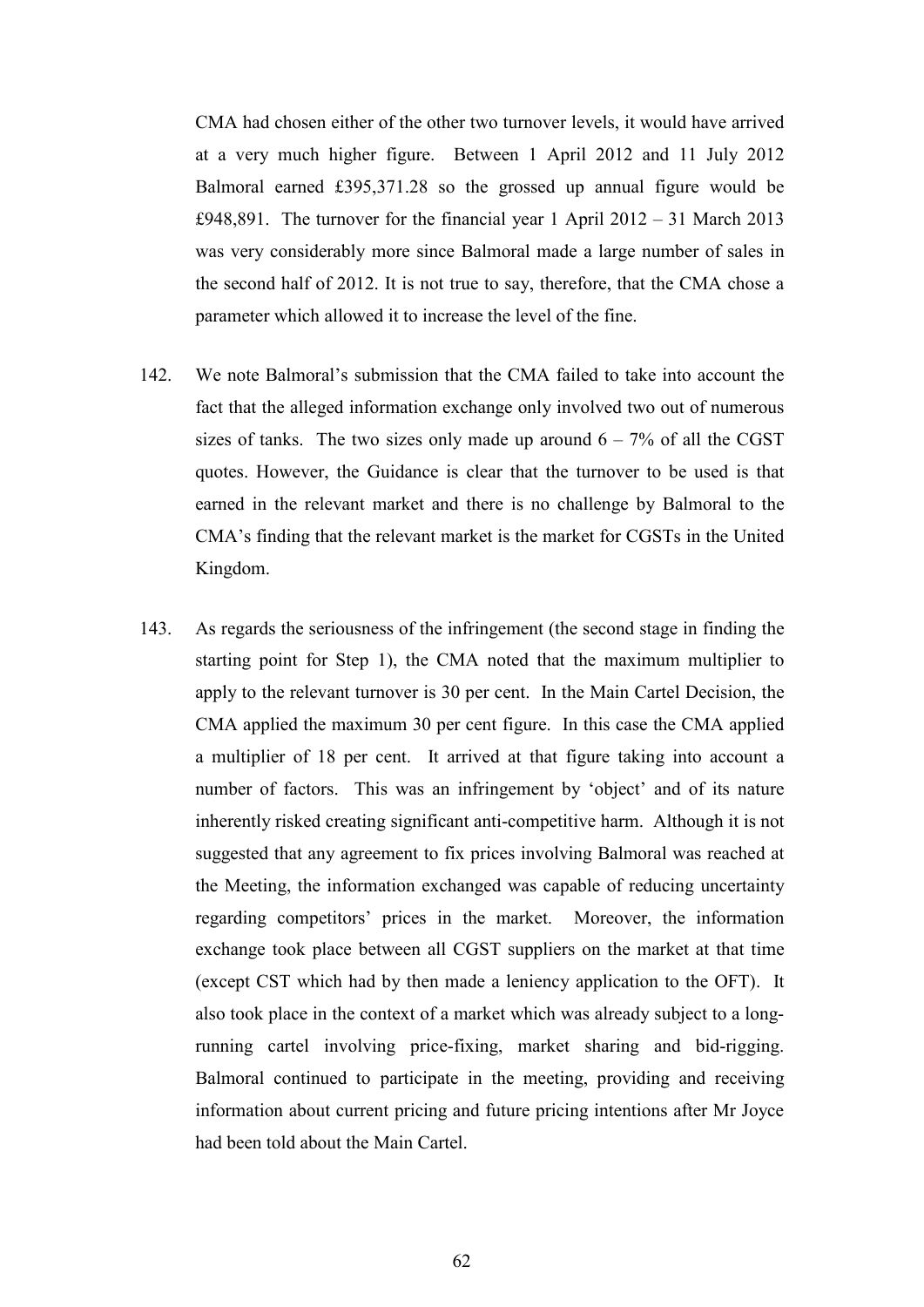- 144. On the other hand, the CMA recognised that the infringement took place at a single meeting and whilst the exchange of information reduced uncertainty in the market, it did not remove it completely. Evidence of specific harm to consumers resulting from the exchange of information was limited. It was clear that Balmoral continued to compete, including on some occasions pricing below the bands discussed at the meeting. Applying the 18 per cent to the relevant turnover resulted in a starting penalty of £144,466.
- 145. Balmoral contends that the CMA should have applied a percentage of appreciably less than 10 per cent. It argues that the CMA did not take into account the fact that Balmoral was the only pro-competitive force in the market and that there was no evidence of specific harm to customers by virtue of the information exchange. On this point Balmoral relies on the aggressive bid put in by Balmoral shortly after the Meeting which won it the contract from Compco and on Mr Joyce's evidence that he did not pass on the information discussed at the Meeting to Mr Ross nor did he instruct him or any other member of the sales team to keep within any particular price bands for the two tank sizes.
- 146. In our judgment, the reasoning of the CMA in arriving at the seriousness percentage of 18 per cent is unimpeachable. Any horizontal arrangement involving all the suppliers in the market and relating to price is likely to attract a seriousness multiplier in the upper end of the range of 0 to 30 per cent. The CMA did specifically take into account the lack of evidence of specific harm and it dealt with the other points made by Balmoral elsewhere. We consider that the CMA was justified in using 18 per cent as the multiplier here.

# *(b) Step 2: adjustment for duration*

147. The second step in arriving at the penalty is to adjust the starting point for duration. The CMA applied a multiplier of 1 to the starting penalty. The CMA noted that the practice of rounding up for infringements lasting less than a year aims at ensuring sufficient deterrence for shorter infringements, recognising that even infringements of a very short duration (including those which may take place at a single meeting) may have longer lasting effects. The CMA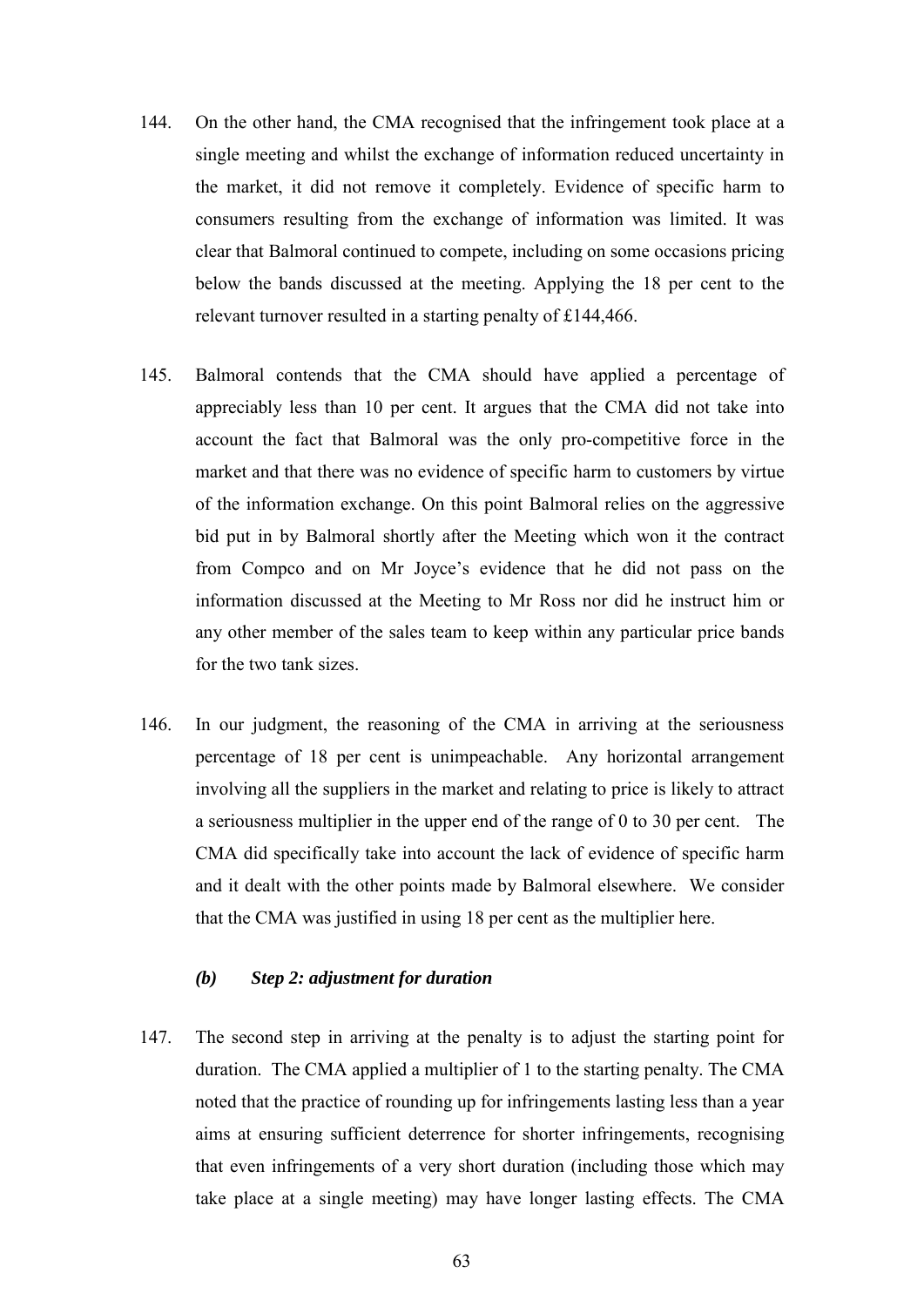quoted from the judgment of the CAT in *Apex Asphalt and Paving Co Ltd v OFT* [2005] CAT 4, paragraph 278 recognising that the effect of an infringement has a potential continuing impact on future tendering processes by the same tenderees. Moreover, once a contract has been awarded following an anti-competitive tender, the anti-competitive effect is irreversible in relation to that tender. The contract has been awarded; the contract works will in all likelihood have commenced. It is readily apparent that this is not a case where ongoing conduct may simply be rectified. The fact that the infringement is based on an exchange of information which took place at a single meeting is, however, taken into account at Steps 1 and 4.

- 148. Balmoral accepts that the Guidance states that where the total duration of the infringement is less than one year, the CMA will treat the duration as a full year unless there are exceptional circumstances. Balmoral contends however that the circumstances here are exceptional because the infringement took place at a single meeting.
- 149. We cannot see any basis for interfering with the CMA's decision here and we agree with their reasoning. The same arguments apply here as we considered in relation to the issue whether an exchange of information at a single meeting could, in this market, amount to an infringement. There was no basis for departing from the Guidance in this regard.

## *(c) Step 3: adjustment for aggravating and mitigating factors*

- 150. At step 3, the CMA then applied an uplift of 5% to reflect the involvement of Mr Joyce as a senior executive officer of Balmoral in the infringement but also to reflect the fact that he did not instigate the Meeting and attended with the intention of making it clear that Balmoral was not willing to take part in customer allocation or market sharing arrangements.
- 151. As regards mitigating factors, the CMA applied a discount of 15 per cent which it explained in the following terms: (footnotes omitted)

"5.39 The CMA considers that it is appropriate to decrease the penalty for Balmoral at step 3 by 15% to reflect its significant cooperation in both the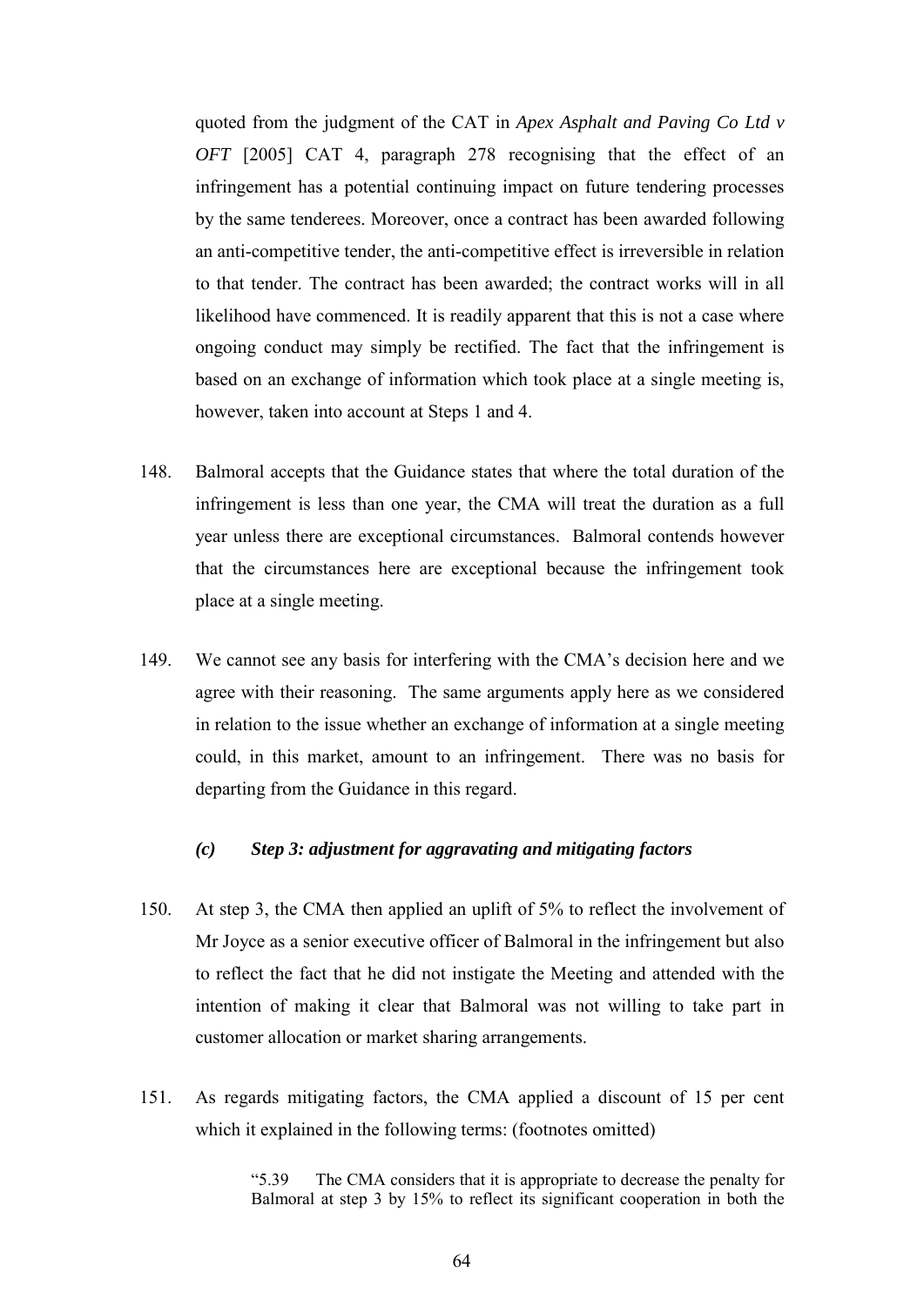civil and parallel criminal investigations, which involved: (i) agreeing to a streamlined access to file process, which led to savings of time and resource; (ii) making witnesses available for interview who provided witness statements, including Mr Joyce who also gave evidence at the criminal trial; and (iii) allowing the CMA access to electronic material and archive material for the purposes of the criminal investigation.

5.40 The CMA would not normally apply such a significant discount for cooperation, but has done so exceptionally in this case to take account of the significant cooperation provided by Balmoral in the context of both the criminal and civil investigations.

5.41 Balmoral has suggested in its representations to the CMA that its cooperation discount should be much higher and akin to a leniency discount. The CMA has a specific leniency policy (the 'Leniency Guidance'). In order to benefit from leniency, an undertaking must fulfil certain conditions, including accepting that it has infringed competition law. Balmoral did not apply for leniency in accordance with the Leniency Guidance."

- 152. The figure arrived at by the end of Step 3 was £130,019.
- 153. Balmoral argue that the reduction of 15% was not genuinely reflective of Balmoral's full cooperation in both the criminal and civil investigations. They suggest that a reduction of 50 per cent was appropriate.
- 154. We recognise that maintaining the integrity and attractiveness of the leniency regime is an important aim for the enforcement of the competition rules. The key feature of the leniency programme is not that undertakings cooperate with the CMA by helping with an investigation after the CMA has discovered the existence of an anti-competitive practice. Rather it is to encourage undertakings to come forward with information which either discloses the existence of the infringement to the CMA for the first time or adds significant value to the investigations (Type A leniency of the kind granted to CST or Type B leniency) or which encourages a second or later applicants to add significant value to the investigation (Type C leniency of the kind granted to Franklin Hodge). Direct and indirect communication of prices is one of the kinds of infringement that can engage the leniency regime. The conditions of benefiting from leniency include admission of liability as well as cooperation with the investigation. As paragraph 5.9 of the Leniency Guidance states:

"Leniency is given in exchange for admissions of participation in cartel conduct … the conditions of leniency necessitate that there should be continuing acceptance of having engaged in cartel activity, including an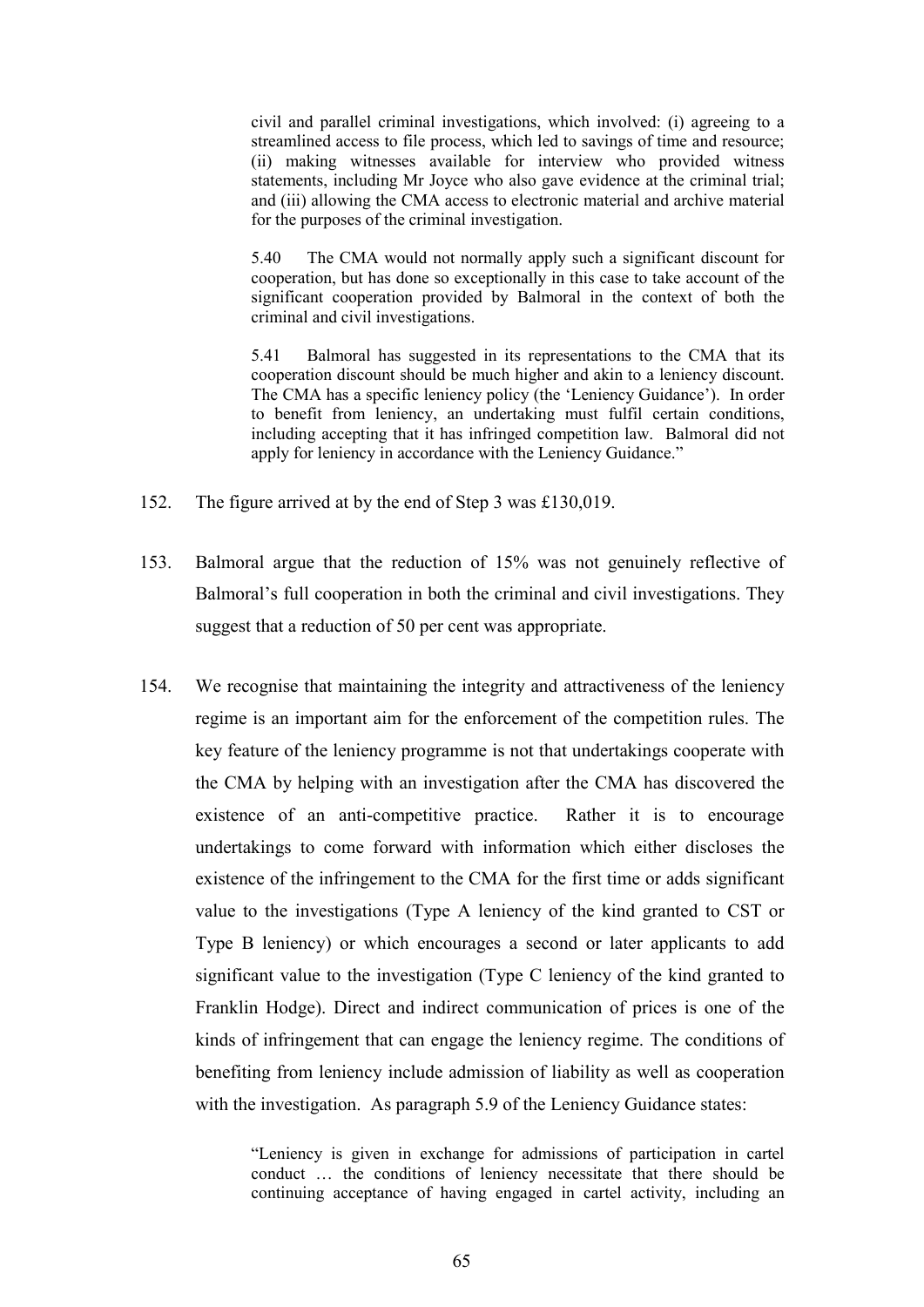acceptance that such activity infringed the Chapter I prohibition or Article 101 of the TFEU …"

- 155. We also note that the reduction of 15% given to Balmoral was higher than the reduction of 10% given to Galglass which also cooperated by, amongst other things, making witnesses available at the criminal trial and to Kondea which was granted a discount of 5% to reflect its cooperation in both the civil and the criminal proceedings.
- 156. We consider that where the leniency regime is available but not used by an infringing undertaking, it would be very rare for any reduction in penalty for cooperation to be as high as 50 per cent, that being the maximum reduction contemplated for Type C leniency. We consider that 15 per cent was a fair reduction to make and we see no basis for interfering with it.

### *(d) Step 4: deterrence uplift*

157. The CMA then went on to consider whether a further uplift was needed at Step 4 to achieve the objective of deterring Balmoral from future anti-competitive conduct or to ensure that a penalty is proportionate, having regard to appropriate indicators of the size and financial position of the undertaking as well as any other relevant circumstances of the case. The CMA noted that about 85% of the Balmoral group's turnover in the financial year ending 31 March 2015 was generated outside the Balmoral Tanks business. Given the size and financial position of Balmoral, the CMA would normally consider a significant uplift to ensure that the penalty was sufficient to deter the undertaking and others from breaching competition law in the future. The CMA went on:

<sup>&</sup>quot;5.48 However, in light of the particular circumstances of this case, the CMA does not propose to apply an uplift to the penalty at the end of step 3, having regard to:

<sup>•</sup> Balmoral's refusal to join the main cartel despite facing significant pressure from other parties to do so; and more generally the overall pro-competitive effect of Balmoral's entry on the market (which prior to Balmoral's entry had been subject to a long-running cartel arrangement between all the UK suppliers of CGSTs) which is bound to have played at least some part in the collapse of the main cartel,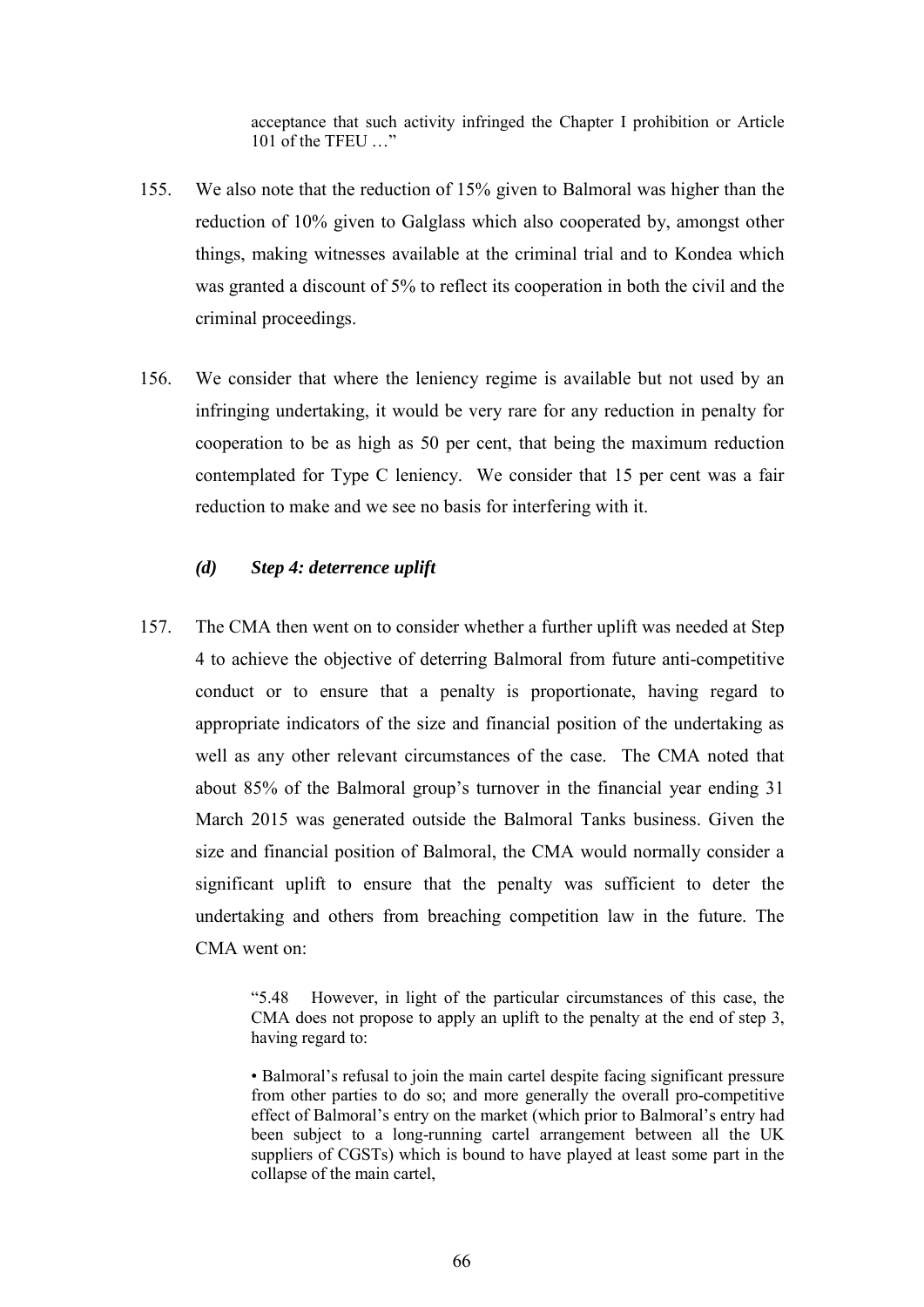• the fact that Balmoral did not instigate the meeting at which the information exchange took place, and attended with the intention of making it clear that it was not interested in allocating customers or market sharing,

• the fact that the information exchange infringement was confined to a single meeting,

• the time and resources incurred by Balmoral in relation to both the criminal and civil investigations into the main cartel, as well as the deterrent effect on Balmoral of its Managing Director having been arrested (although ultimately not charged) in connection with the criminal investigation".

- 158. Assessing the penalty in the round, the CMA concluded that a penalty of £130,019 was appropriate for deterrence purposes without being disproportionate or excessive. The final penalty was therefore rounded down from £130,019 to £130,000.
- 159. As we have explained above, we reject the specific criticisms made by Balmoral of the way in which the CMA calculated the fine.

#### **(4) Balmoral's submissions that the fine is unfair and discriminatory**

160. Balmoral is aggrieved that a penalty was imposed on it for this infringement and that no penalty was imposed on the other parties to the information exchange infringement. In the Information Exchange Decision, the CMA noted that Balmoral argued that it would infringe the principle of equal treatment for the CMA to impose a penalty on Balmoral in respect of the information exchange infringement, but not also on the other parties. The CMA said that the decision to fine only Balmoral reflects the particular circumstances, including the closeness of the link between the other parties' involvement in the facts underlying the Information Exchange Infringement and the Main Cartel Infringement, and the level of the penalties imposed on them in the Main Cartel Decision: see paragraph 5.51 of the Information Exchange Decision. The CMA said that the other companies had been fined for conduct which took place between 29 April 2005 and 27 November 2012, including the 11 July Meeting at which the Information Exchange Infringement took place.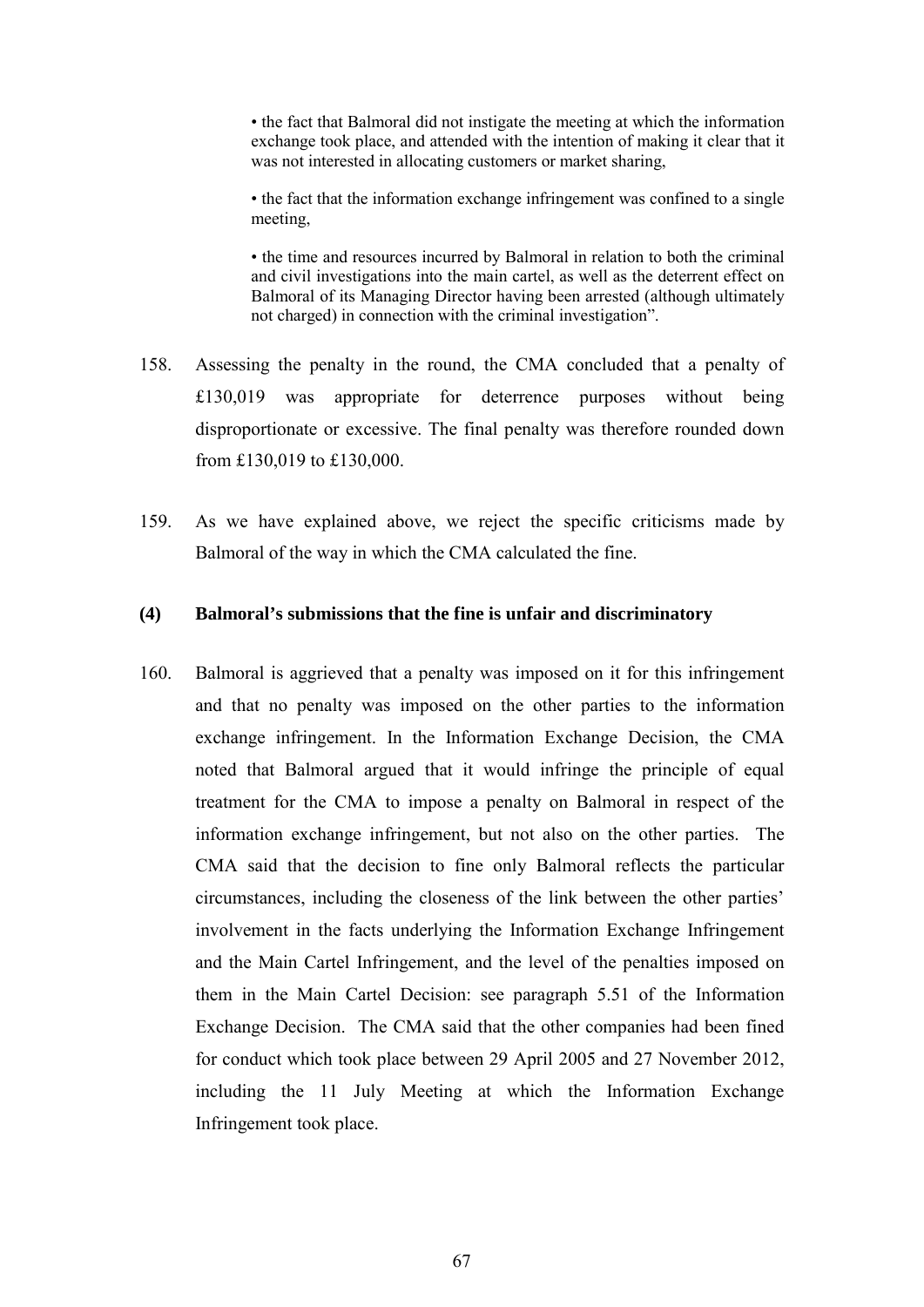- 161. Balmoral also complained that the fine imposed on it was much higher than the fine imposed on one of the parties to the much more serious Main Cartel. The CMA said in the Information Exchange Decision that this was in part because the fines for the others had been reduced significantly in some instances to ensure that they were not disproportionate given the size and financial position of those undertakings and to prevent the maximum penalty being exceeded. A direct comparison between the penalties proposed for the parties to the Main Cartel, and the penalty proposed for Balmoral in respect of the information exchange would not, the CMA said, be appropriate due to the very different infringements in question. However, the CMA had had regard, in assessing the appropriateness and proportionality of the proposed penalty for Balmoral in the round, to the penalties imposed on the others and had concluded that Balmoral's penalty "is appropriate and proportionate in the round, taking into account the varying sizes and financial position of the Parties".
- 162. In the Main Cartel Decision, the CMA did not calculate a financial penalty for CST which had been granted full immunity under the leniency policy. For the other three parties the CMA followed the Guidance as to the 'last business year' meaning the undertaking's financial year preceding the date when the infringement ended for Franklin Hodge and Kondea. By this time Galglass and its parent companies were in liquidation and unable to provide the CMA with relevant turnover figures. The CMA therefore used Galglass' 2011 sales of GSTs to its top 20 customers. The CMA used the highest possible percentage for seriousness, 30%, and applied a multiplier of 7.75 to reflect the duration of the main cartel. It increased the penalty by 15% to reflect the aggravating factor of the involvement of directors in the infringement.
- 163. In considering mitigating factors, the CMA decreased the penalty for Galglass by 10% to reflect its cooperation in both the civil and criminal investigations and reduced the penalty for Kondea by 5% similarly. Franklin Hodge had been granted Type C leniency which was dealt with at a different stage of the calculation. Each of the infringers was also granted a reduction of 10% (at the end of step 6) to reflect compliance activities demonstrating "a clear and unambiguous commitment to competition law compliance throughout the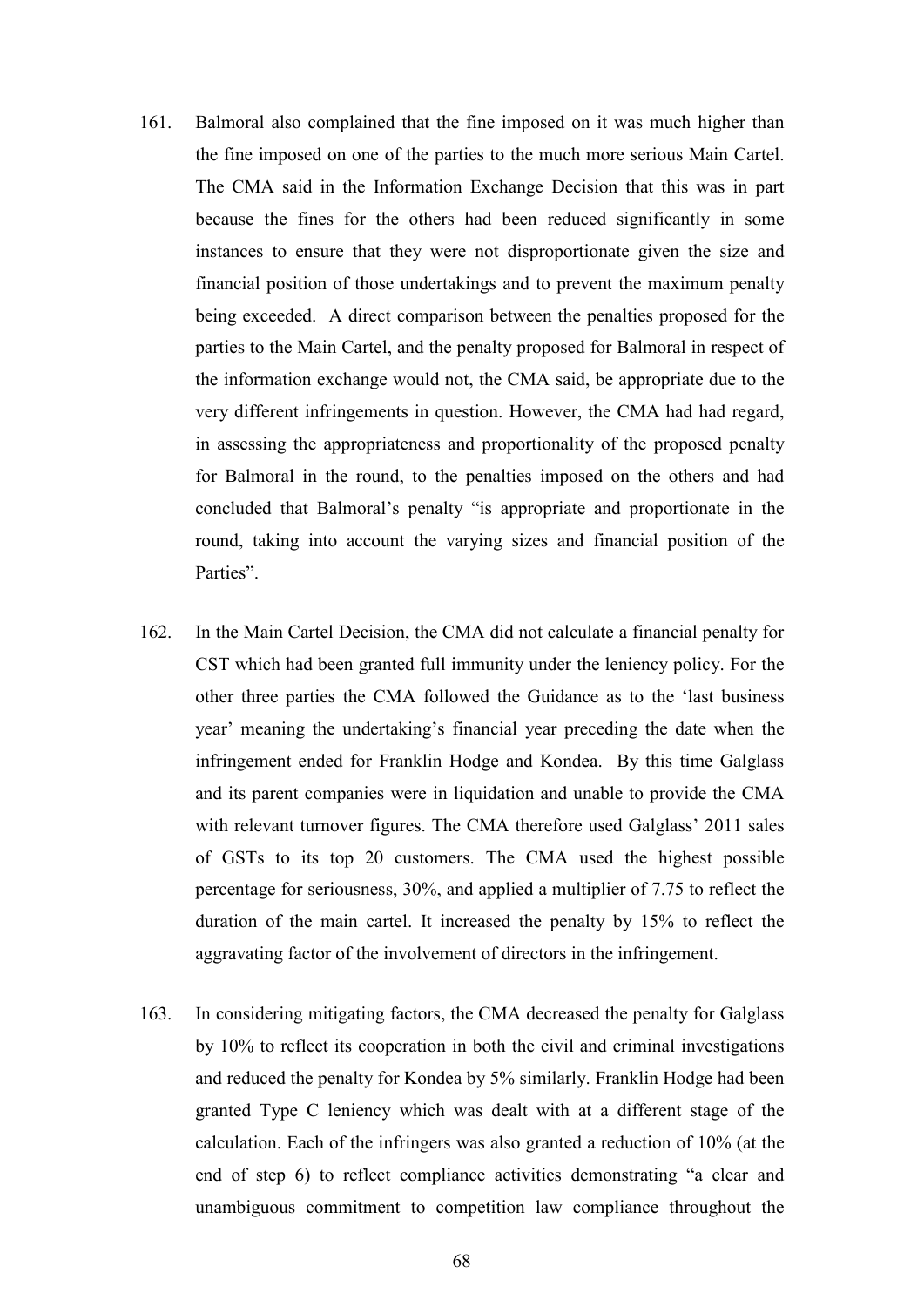organisation from the top down": see paragraph 5.38 of the Main Cartel Decision.

- 164. At step four, the CMA considered whether the penalty should be increased for specific deterrence or conversely whether it should be decreased to ensure that it was not disproportionate or excessive:
	- (1) For Franklin Hodge, the penalty was decreased by 65% to £3,598,455 to ensure that it was not disproportionate or excessive. The CMA noted that this represented 3% of Franklin Hodge's average annual worldwide turnover, 13% of its adjusted net assets and 217% of its average annual profit after tax.
	- (2) For Galglass the penalty was decreased by 75% to £1,212,389 to ensure that it was not disproportionate or excessive. The CMA noted that this figure represented about 7% of the undertaking's average annual worldwide turnover, 29% of adjusted net assets and 239% of average annual profit after tax.
	- (3) For Kondea the penalty was decreased by 95% to £127,342 to ensure that it was not disproportionate or excessive. The CMA noted that this represented 43% of the undertaking's average annual worldwide turnover, 1703% of its net assets and 213% of its profit after tax for the financial year ending 2014.
- 165. The CMA then applied the statutory cap which provides that a penalty for an infringement must not exceed 10% of the undertaking's 'applicable turnover', that is the worldwide turnover of the undertaking in the business year preceding the date of the CMA's decision: see section 36(8) of the Competition Act. This did not affect Franklin Hodge's penalty but it reduced Galglass' penalty to £859,541 and Kondea's penalty to £30,900.
- 166. Finally, the CMA reduced Franklin Hodge's penalty by 30% pursuant to the Type C leniency that had been granted and all the parties got a settlement discount because they had admitted the facts and allegations of the Main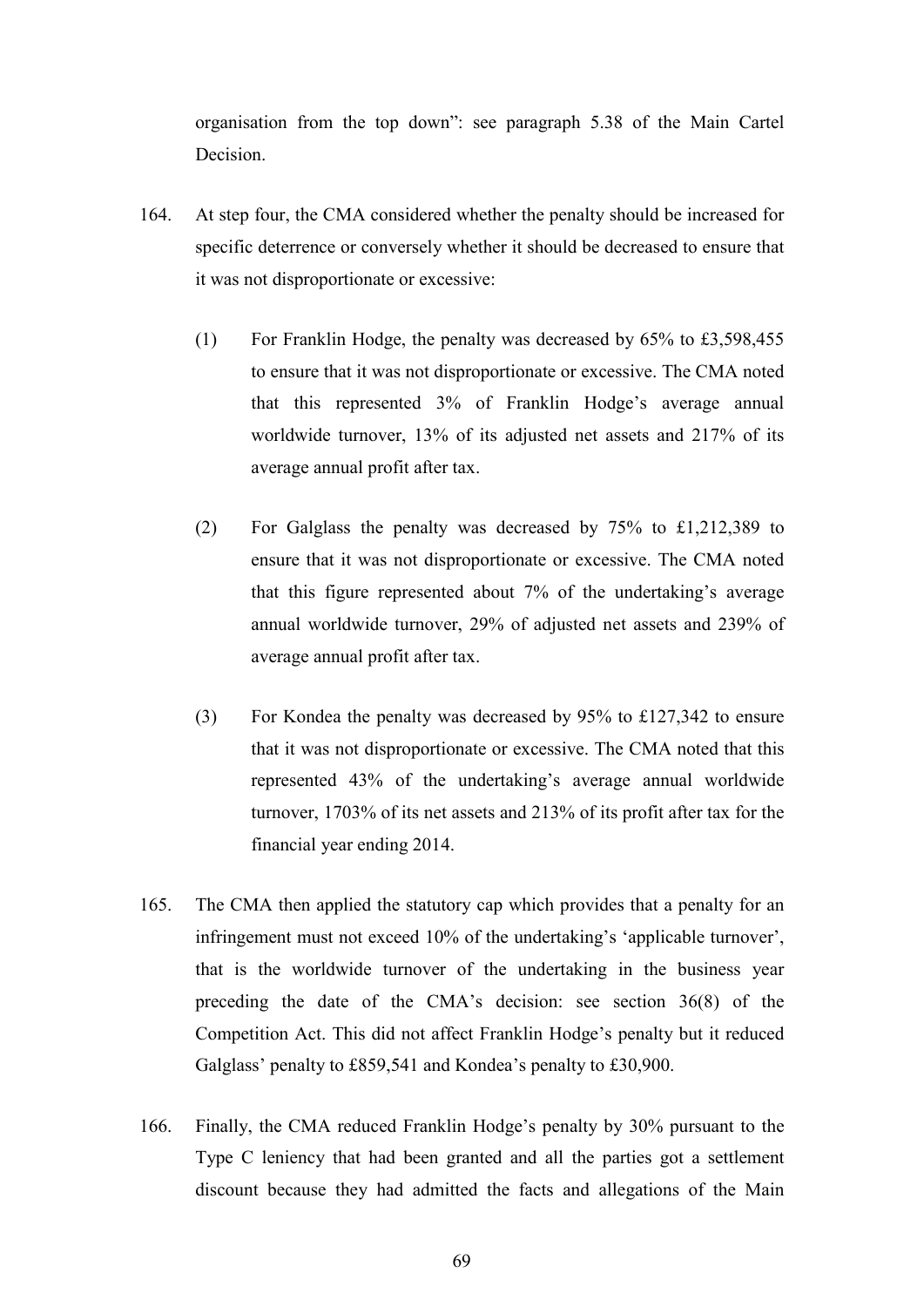Cartel infringement as set out in the Statement of Objections. The final penalties payable were therefore £2,015,135 for Franklin Hodge, £22,248 for Kondea and £587,926 for Galglass.

167. In the *G F Tomlinson* judgment referred to earlier, the Tribunal considered a submission by some of the appellants that other addressees of the infringement decision in that case had been subject to fines which were lower than theirs, inviting the Tribunal to draw the conclusion that the fines imposed were arbitrary or discriminatory or that they offended against the principle of equal treatment. The Tribunal said:

> "150. Such comparisons must be approached with caution. The final figure for the fine imposed on each addressee is the result of many different choices made by the OFT as to what factors should or should not be taken into account when setting the penalty in accordance with the framework set out in the Guidelines. The fact that the application of these choices results in two different companies being subject to widely varying fines is not a matter for complaint or criticism by itself.

[…]

152. We do not accept the premise underlying Galliford Try's submissions that it is possible simply to compare its fine with that of the two undertakings it has picked for the purposes of the appeal and conclude that its fine was perverse, arbitrary, unfair or discriminatory. Rather we must look at all the factors that fed into the final amount and determine whether there was a particular flaw in the choice of that factor or the way it was dealt with. The Tribunal must then go on to consider in the round whether the penalty is too high of itself (rather than in relation to other fines), having regard to the nature of the infringement and other factors. Our assessment of the overall proportionality of the fine imposed on a particular undertaking is not an attempt to even up the fines as between the undertakings with which the Appellant has compared itself.

 $[...]$ 

157 The question whether the OFT has acted in a discriminatory manner cannot be addressed simply by looking at the outcome of the fining process. It can only be addressed by looking at the parameters the OFT chose to include in its computation."

168. Further, in the *G F Tomlinson* appeal, a number of appellants complained that although the OFT had accepted that their infringement was less serious than some of the other infringements committed by other addressees of the decision, their fine was higher than those imposed on the more serious infringers, whether expressed in absolute terms or as a percentage of total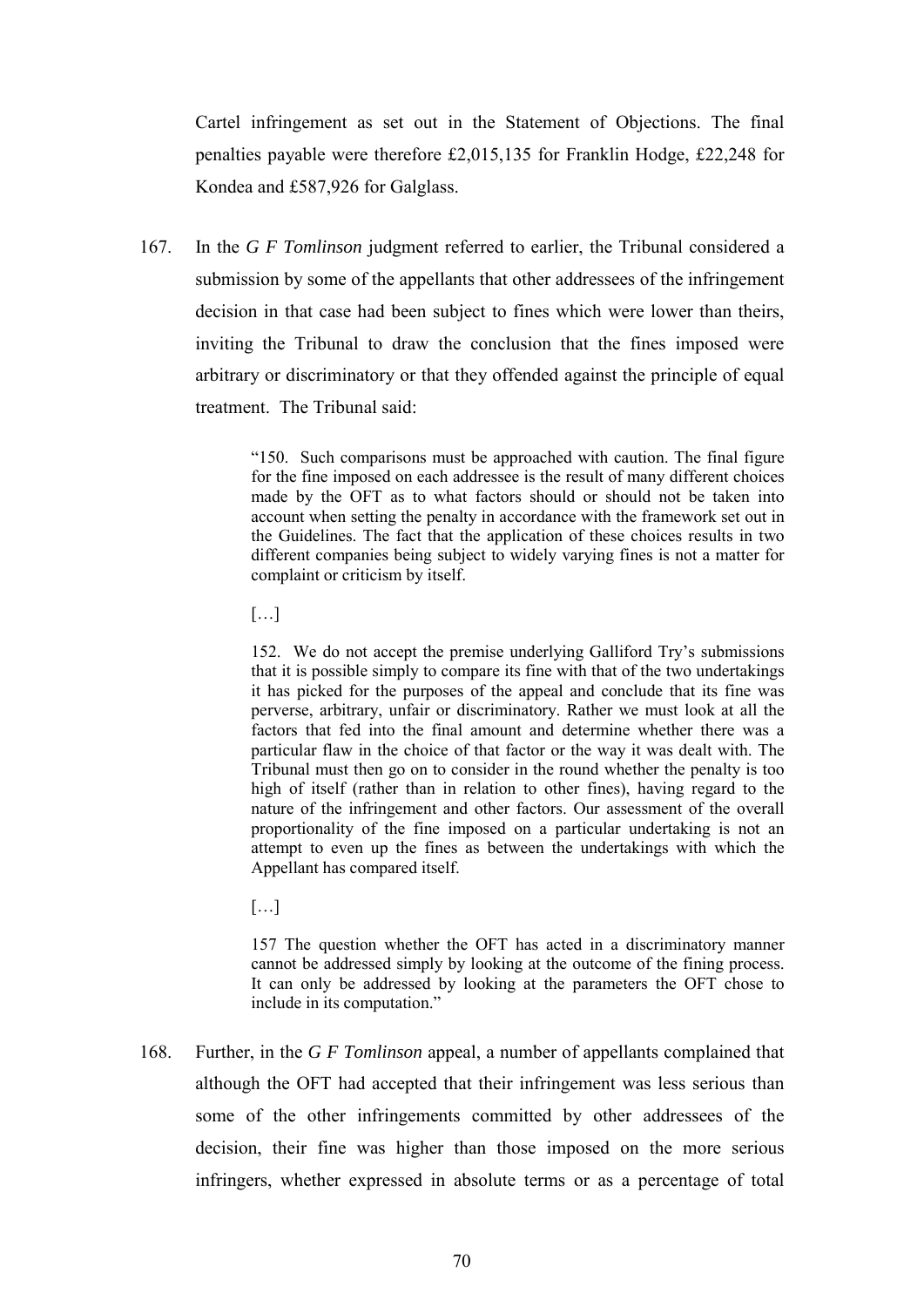turnover. The Tribunal rejected the suggestion that there was a breach of the principle of equal treatment for that reason. The relative seriousness of the infringement was properly reflected by adopting a higher starting percentage in calculating the fine. The fact that this did not result in the overall fine being in all cases higher for the more serious infringers was the result of other factors coming into play and did not evidence discrimination.

- 169. In our judgment, the same reasoning applies in the present case. The Main Cartel was treated as much more serious than the Information Exchange because the multiplier at Step 1 was 30% rather than 18%. That did not ultimately result in higher fines for all the Main Cartel members because of other factors coming into play. The fine imposed on Balmoral was a very much smaller percentage of its worldwide turnover, net assets and profit after tax than the fines imposed on the others, comparing the figures in paragraph 164 above with those in paragraph 5.50 of the Information Exchange Decision. We can see nothing in the way that the CMA approached the calculation of the Main Cartel fines on the one hand and the fine on Balmoral on the other which indicates any unequal treatment or discrimination.
- 170. We were initially concerned by the fact that the other participants in the Information Exchange Infringement had not been subject to any fine at all even though the CMA treated that infringement as separate from the Main Cartel. However Mr Williams reminded us that section 36(7A) of the Competition Act provides that in fixing a penalty the CMA must have regard to the need for deterrence on the undertaking concerned and on others. The question for the CMA when considering whether to impose a penalty on Franklin Hodge, Galglass and Kondea for the Information Exchange Infringement was whether it was necessary to impose a fine in addition to the fine imposed by the Main Cartel Decision for the statutory purposes, including deterrence. The CMA was, we accept, entitled to conclude that it could not justify imposing an additional fine on the Main Cartel members for their participation in the Information Exchange infringement, applying the statutory test.